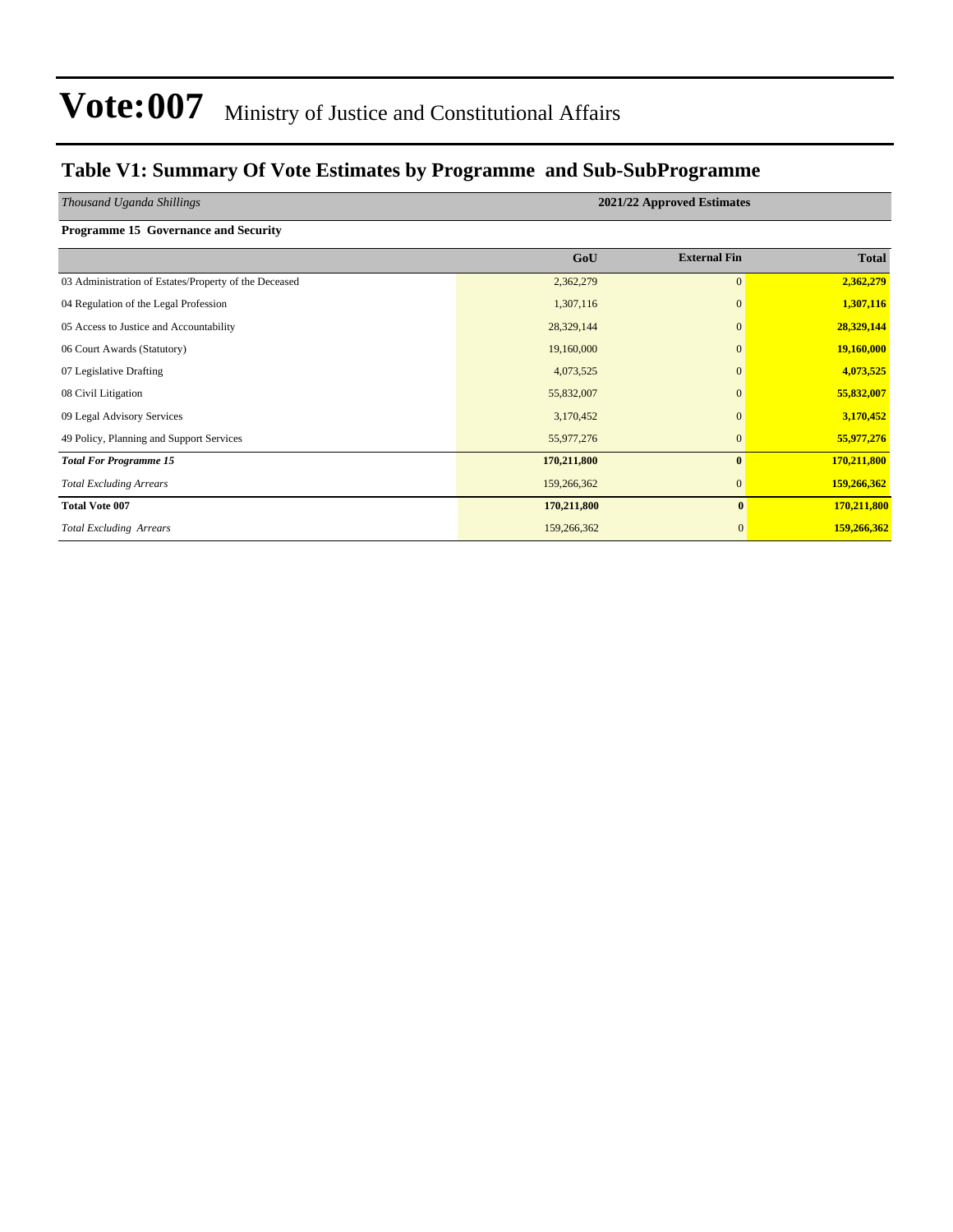### **Table V2: Summary Of Vote Estimates by Sub-SubProgramme,Department and Project**

| Thousand Uganda Shillings                                                 |                  | 2020/21 Approved Budget |                  | 2021/22 Approved Estimates |              |                               |              |  |
|---------------------------------------------------------------------------|------------------|-------------------------|------------------|----------------------------|--------------|-------------------------------|--------------|--|
| Sub-SubProgramme 03 Administration of Estates/Property of the Deceased    |                  |                         |                  |                            |              |                               |              |  |
| <b>Recurrent Budget Estimates</b>                                         | <b>Wage</b>      | <b>Non-Wage</b>         | <b>AIA</b>       | <b>Total</b>               | <b>Wage</b>  | <b>Non-Wage</b>               | <b>Total</b> |  |
| 16 Administrator General                                                  | 1,327,279        | 834,950                 | $\boldsymbol{0}$ | 2,162,229                  | 1,327,279    | 1,035,000                     | 2,362,279    |  |
| <b>Total Recurrent Budget Estimates for Sub-</b><br><b>SubProgramme</b>   | 1,327,279        | 834,950                 | $\bf{0}$         | 2,162,229                  | 1,327,279    | 1,035,000                     | 2,362,279    |  |
|                                                                           | GoU              | <b>External Fin</b>     | <b>AIA</b>       | <b>Total</b>               | GoU          | <b>External Fin</b>           | <b>Total</b> |  |
| <b>Total For Sub-SubProgramme 03</b>                                      | 2,162,229        | $\bf{0}$                | $\bf{0}$         | 2,162,229                  | 2,362,279    | $\bf{0}$                      | 2,362,279    |  |
| <b>Total Excluding Arrears</b>                                            | 2,162,229        | $\boldsymbol{0}$        | $\boldsymbol{0}$ | 2,162,229                  | 2,362,279    | $\overline{0}$                | 2,362,279    |  |
| <b>Sub-SubProgramme 04 Regulation of the Legal Profession</b>             |                  |                         |                  |                            |              |                               |              |  |
| <b>Recurrent Budget Estimates</b>                                         | <b>Wage</b>      | <b>Non-Wage</b>         | <b>AIA</b>       | <b>Total</b>               | <b>Wage</b>  | <b>Non-Wage</b>               | <b>Total</b> |  |
| 15 Law Council                                                            | 459,116          | 458,270                 | $\boldsymbol{0}$ | 917,386                    | 459,116      | 848,000                       | 1,307,116    |  |
| <b>Total Recurrent Budget Estimates for Sub-</b><br><b>SubProgramme</b>   | 459,116          | 458,270                 | $\bf{0}$         | 917,386                    | 459,116      | 848,000                       | 1,307,116    |  |
|                                                                           | GoU              | <b>External Fin</b>     | <b>AIA</b>       | <b>Total</b>               | GoU          | <b>External Fin</b>           | <b>Total</b> |  |
| <b>Total For Sub-SubProgramme 04</b>                                      | 917,386          | $\bf{0}$                | $\bf{0}$         | 917,386                    | 1,307,116    | $\bf{0}$                      | 1,307,116    |  |
| <b>Total Excluding Arrears</b>                                            | 917,386          | $\boldsymbol{0}$        | $\boldsymbol{0}$ | 917,386                    | 1,307,116    | $\mathbf{0}$                  | 1,307,116    |  |
| Sub-SubProgramme 05 Access to Justice and Accountability                  |                  |                         |                  |                            |              |                               |              |  |
| Development Budget Estimates                                              | <b>GoU Dev't</b> | <b>External Fin</b>     | <b>AIA</b>       | <b>Total</b>               |              | <b>GoU Dev't External Fin</b> | <b>Total</b> |  |
| 0890 Support to Justice Law and Order Sector                              | 54,329,144       | $\mathbf{0}$            | $\boldsymbol{0}$ | 54,329,144                 | 28,329,144   | $\vert 0 \vert$               | 28,329,144   |  |
| <b>Total Development Budget Estimates for Sub-</b><br><b>SubProgramme</b> | 54,329,144       | $\bf{0}$                | $\bf{0}$         | 54,329,144                 | 28,329,144   | $\bf{0}$                      | 28,329,144   |  |
|                                                                           | GoU              | <b>External Fin</b>     | <b>AIA</b>       | <b>Total</b>               | GoU          | <b>External Fin</b>           | <b>Total</b> |  |
| <b>Total For Sub-SubProgramme 05</b>                                      | 54,329,144       | $\bf{0}$                | $\bf{0}$         | 54,329,144                 | 28,329,144   | $\bf{0}$                      | 28,329,144   |  |
| <b>Total Excluding Arrears</b>                                            | 54,329,144       | $\mathbf{0}$            | $\boldsymbol{0}$ | 54,329,144                 | 28,329,144   | $\mathbf{0}$                  | 28,329,144   |  |
| <b>Sub-SubProgramme 06 Court Awards (Statutory)</b>                       |                  |                         |                  |                            |              |                               |              |  |
| <b>Recurrent Budget Estimates</b>                                         | <b>Wage</b>      | <b>Non-Wage</b>         | <b>AIA</b>       | <b>Total</b>               | <b>Wage</b>  | Non-Wage                      | <b>Total</b> |  |
| 18 Statutory Court Awards                                                 | $\overline{0}$   | 24,349,000              | $\boldsymbol{0}$ | 24,349,000                 | $\mathbf{0}$ | 19,160,000                    | 19,160,000   |  |
| <b>Total Recurrent Budget Estimates for Sub-</b><br><b>SubProgramme</b>   | $\bf{0}$         | 24,349,000              | $\bf{0}$         | 24,349,000                 | $\bf{0}$     | 19,160,000                    | 19,160,000   |  |
|                                                                           | GoU              | <b>External Fin</b>     | <b>AIA</b>       | <b>Total</b>               | GoU          | <b>External Fin</b>           | <b>Total</b> |  |
| <b>Total For Sub-SubProgramme 06</b>                                      | 24,349,000       | $\bf{0}$                | $\bf{0}$         | 24,349,000                 | 19,160,000   | $\bf{0}$                      | 19,160,000   |  |
| <b>Total Excluding Arrears</b>                                            | 9,350,000        | $\boldsymbol{0}$        | $\boldsymbol{0}$ | 9,350,000                  | 9,350,000    | $\mathbf{0}$                  | 9,350,000    |  |
| <b>Sub-SubProgramme 07 Legislative Drafting</b>                           |                  |                         |                  |                            |              |                               |              |  |
| <b>Recurrent Budget Estimates</b>                                         | <b>Wage</b>      | Non-Wage                | <b>AIA</b>       | <b>Total</b>               | Wage         | Non-Wage                      | <b>Total</b> |  |
| 06 First Parliamentary Counsel                                            | 151,284          | 79,080                  | $\boldsymbol{0}$ | 230,364                    | 151,284      | 2,222,548                     | 2,373,832    |  |
| 07 Principal Legislation                                                  | 369,007          | 80,740                  | $\boldsymbol{0}$ | 449,747                    | 369,007      | 214,150                       | 583,157      |  |
| 08 Subsidiary Legislation                                                 | 316,524          | 80,740                  | $\boldsymbol{0}$ | 397,264                    | 316,524      | 216,152                       | 532,675      |  |
| 09 Local Government (First Parliamentary Counsel)                         | 367,709          | 80,742                  | $\boldsymbol{0}$ | 448,451                    | 367,709      | 216,152                       | 583,861      |  |
| <b>Total Recurrent Budget Estimates for Sub-</b><br><b>SubProgramme</b>   | 1,204,524        | 321,302                 | $\bf{0}$         | 1,525,826                  | 1,204,524    | 2,869,001                     | 4,073,525    |  |
|                                                                           | GoU              | <b>External Fin</b>     | <b>AIA</b>       | <b>Total</b>               | GoU          | <b>External Fin</b>           | <b>Total</b> |  |
| <b>Total For Sub-SubProgramme 07</b>                                      | 1,525,826        | $\bf{0}$                | $\bf{0}$         | 1,525,826                  | 4,073,525    | $\bf{0}$                      | 4,073,525    |  |
| <b>Total Excluding Arrears</b>                                            | 1,525,826        | $\boldsymbol{0}$        | $\boldsymbol{0}$ | 1,525,826                  | 4,073,525    | $\mathbf{0}$                  | 4,073,525    |  |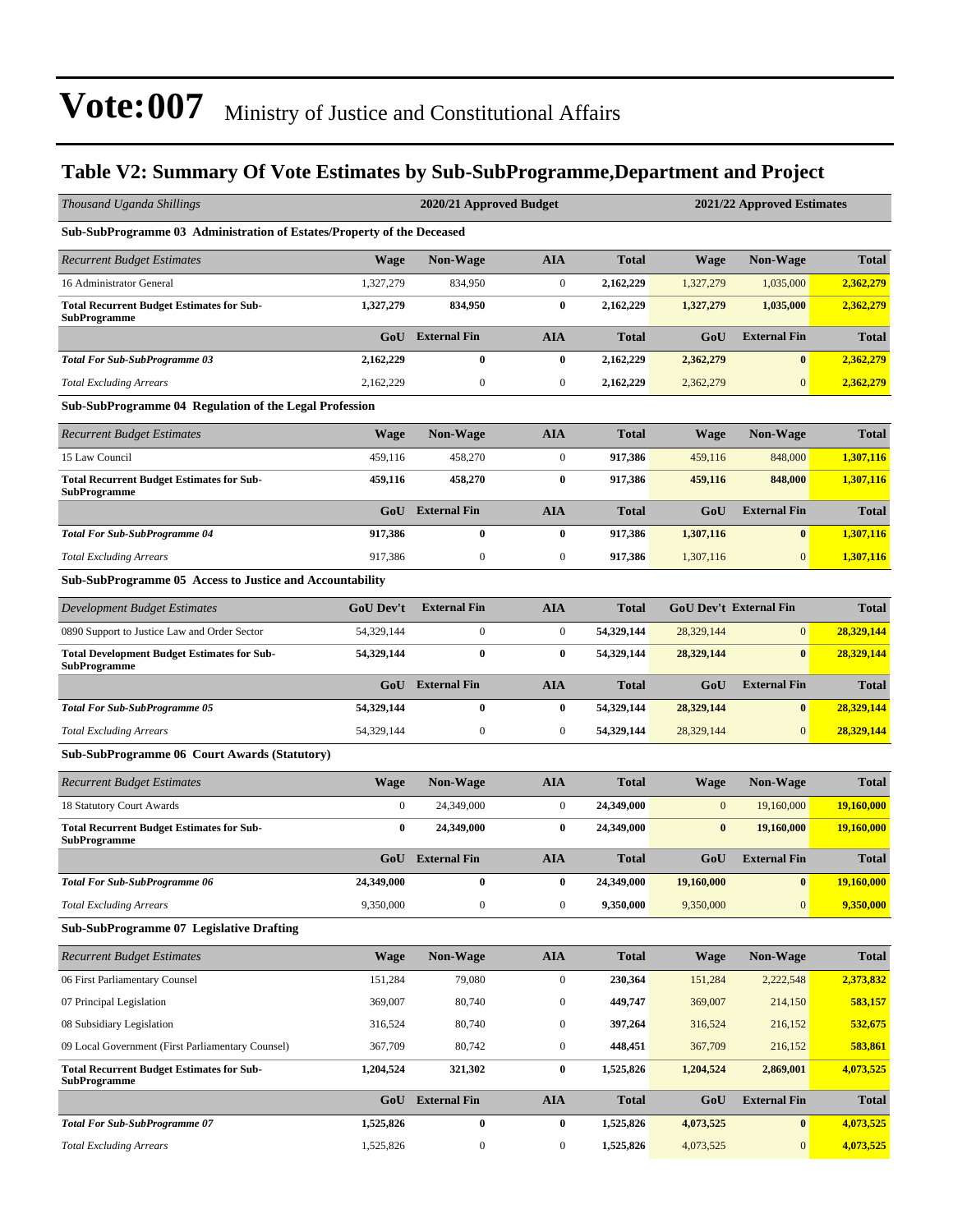| <b>Sub-SubProgramme 08 Civil Litigation</b>                             |             |                     |              |              |             |                     |              |
|-------------------------------------------------------------------------|-------------|---------------------|--------------|--------------|-------------|---------------------|--------------|
| <b>Recurrent Budget Estimates</b>                                       | <b>Wage</b> | <b>Non-Wage</b>     | <b>AIA</b>   | <b>Total</b> | <b>Wage</b> | <b>Non-Wage</b>     | <b>Total</b> |
| 02 Civil Litigation                                                     | 155,778     | 5,106,436           | $\mathbf{0}$ | 5,262,215    | 155,778     | 53,246,847          | 53,402,626   |
| 03 Line Ministries                                                      | 327,900     | 248,823             | $\mathbf{0}$ | 576,723      | 327,900     | 262,513             | 590,413      |
| 04 Institutions                                                         | 512.106     | 248,823             | $\mathbf{0}$ | 760,929      | 512,106     | 244,000             | 756,106      |
| 05 Local Gov't Institutions (Litigation)                                | 805,223     | 248,823             | $\mathbf{0}$ | 1,054,046    | 805,223     | 277,640             | 1,082,863    |
| <b>Total Recurrent Budget Estimates for Sub-</b><br><b>SubProgramme</b> | 1,801,007   | 5,852,905           | $\bf{0}$     | 7,653,912    | 1,801,007   | 54,031,000          | 55,832,007   |
|                                                                         | GoU         | <b>External Fin</b> | <b>AIA</b>   | <b>Total</b> | GoU         | <b>External Fin</b> | <b>Total</b> |
| <b>Total For Sub-SubProgramme 08</b>                                    | 7,653,912   | $\bf{0}$            | $\bf{0}$     | 7,653,912    | 55,832,007  | $\bf{0}$            | 55,832,007   |
| <b>Total Excluding Arrears</b>                                          | 7,653,912   | 0                   | $\mathbf{0}$ | 7,653,912    | 55,832,007  | $\overline{0}$      | 55,832,007   |
| <b>Sub-SubProgramme 09 Legal Advisory Services</b>                      |             |                     |              |              |             |                     |              |
| <b>Recurrent Budget Estimates</b>                                       | Wage        | <b>Non-Wage</b>     | <b>AIA</b>   | <b>Total</b> | Wage        | Non-Wage            | <b>Total</b> |
| 10 Legal Advisory Services                                              | 998,007     | 106,574             | $\mathbf{0}$ | 1,104,581    | 1,042,570   | 221,939             | 1,264,509    |
| 11 Central Government                                                   | 477,461     | 104,188             | $\mathbf{0}$ | 581,649      | 477,461     | 190,285             | 667,746      |
| 12 Local Government (Legal Advisory Services)                           | 289,445     | 104,182             | $\mathbf{0}$ | 393,627      | 289,445     | 192,824             | 482,269      |
| 13 Contracts and Negotiations                                           | 563,976     | 115,073             | $\mathbf{0}$ | 679,049      | 563,976     | 191,952             | 755,928      |
| <b>Total Recurrent Budget Estimates for Sub-</b><br><b>SubProgramme</b> | 2,328,889   | 430,017             | $\bf{0}$     | 2,758,906    | 2,373,452   | 797,000             | 3,170,452    |

| эцит годганние                       |           |                     |     |              |           |                     |              |
|--------------------------------------|-----------|---------------------|-----|--------------|-----------|---------------------|--------------|
|                                      | GoU       | <b>External Fin</b> | AIA | <b>Total</b> | GoU       | <b>External Fin</b> | <b>Total</b> |
| <b>Total For Sub-SubProgramme 09</b> | 2,758,906 |                     |     | 2,758,906    | 3,170,452 | $\bf{0}$            | 3,170,452    |
| <b>Total Excluding Arrears</b>       | 2,758,906 |                     |     | 2,758,906    | 3.170.452 | $\Omega$            | 3,170,452    |

#### **Sub-SubProgramme 49 Policy, Planning and Support Services**

| <b>Recurrent Budget Estimates</b>                                         | <b>Wage</b>      | <b>Non-Wage</b>     | <b>AIA</b>       | <b>Total</b> | Wage         | Non-Wage                      | <b>Total</b> |
|---------------------------------------------------------------------------|------------------|---------------------|------------------|--------------|--------------|-------------------------------|--------------|
| 01 Headquarters                                                           | 1,637,971        | 36,921,461          | $\boldsymbol{0}$ | 38,559,432   | 1,617,971    | 38,706,876                    | 40,324,848   |
| 17 Policy Planning Unit                                                   | 31,957           | 210,049             | $\mathbf{0}$     | 242,006      | 51,957       | 505,049                       | 557,006      |
| 19 Internal Audit Department                                              | 29,611           | 184,953             | $\mathbf{0}$     | 214,564      | 29,611       | 289,530                       | 319,141      |
| 20 Office of the Attorney General                                         | $\mathbf{0}$     | 2.034.020           | $\mathbf{0}$     | 2,034,020    | $\mathbf{0}$ | 2,184,020                     | 2,184,020    |
| <b>Total Recurrent Budget Estimates for Sub-</b><br><b>SubProgramme</b>   | 1,699,539        | 39,350,483          | $\bf{0}$         | 41,050,023   | 1,699,539    | 41,685,476                    | 43,385,015   |
| Development Budget Estimates                                              | <b>GoU Dev't</b> | <b>External Fin</b> | <b>AIA</b>       | <b>Total</b> |              | <b>GoU Dev't External Fin</b> | <b>Total</b> |
| 1242 Construction of the JLOS House                                       | 20,000,000       | $\mathbf{0}$        | $\mathbf{0}$     | 20,000,000   | 10,000,000   | $\overline{0}$                | 10,000,000   |
| 1647 Retooling of Ministry of Justice and Constitutional<br>Affairs       | 400,000          | $\mathbf{0}$        | $\boldsymbol{0}$ | 400.000      | 2,592,261    | $\mathbf{0}$                  | 2,592,261    |
| <b>Total Development Budget Estimates for Sub-</b><br><b>SubProgramme</b> | 20,400,000       | $\bf{0}$            | $\bf{0}$         | 20,400,000   | 12,592,261   | $\bf{0}$                      | 12,592,261   |
|                                                                           | GoU              | <b>External Fin</b> | <b>AIA</b>       | <b>Total</b> | GoU          | <b>External Fin</b>           | <b>Total</b> |
| <b>Total For Sub-SubProgramme 49</b>                                      | 61,450,023       | $\bf{0}$            | $\bf{0}$         | 61,450,023   | 55,977,276   | $\mathbf{0}$                  | 55,977,276   |
| <b>Total Excluding Arrears</b>                                            | 59,949,534       | $\mathbf{0}$        | $\mathbf{0}$     | 59,949,534   | 54,841,839   | $\mathbf{0}$                  | 54,841,839   |
| <b>Total Vote 007</b>                                                     | 155,146,427      | $\bf{0}$            | $\bf{0}$         | 155,146,427  | 170,211,800  | $\bf{0}$                      | 170,211,800  |
| <b>Total Excluding Arrears</b>                                            | 138,646,938      | $\mathbf{0}$        | $\mathbf{0}$     | 138,646,938  | 159,266,362  | $\mathbf{0}$                  | 159,266,362  |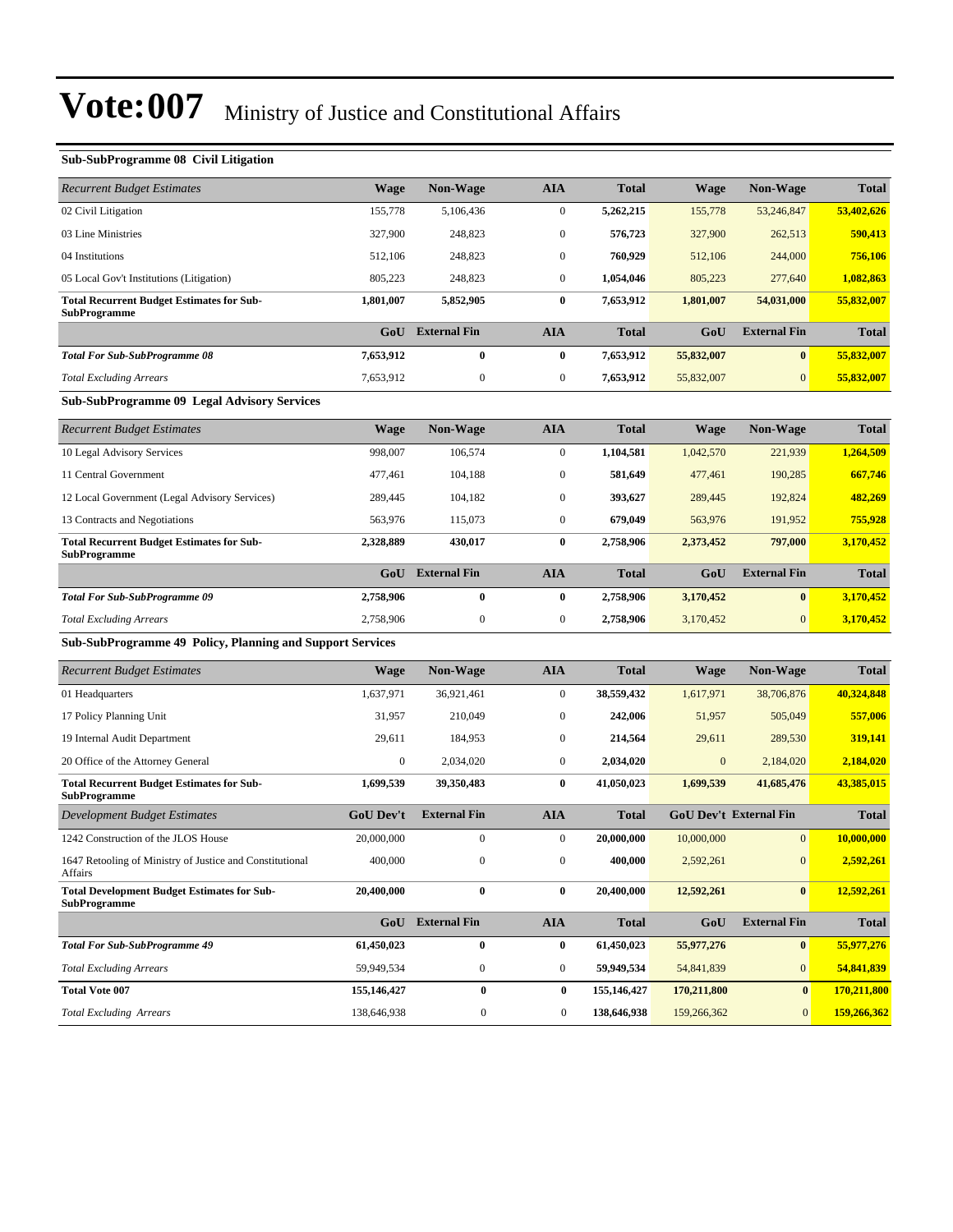### **Table V3: Summary Vote Estimates by Item**

| Thousand Uganda Shillings                                   | 2020/21 Approved Budget<br>2021/22 Approved Estimates |              |                  |              |             |                     |              |
|-------------------------------------------------------------|-------------------------------------------------------|--------------|------------------|--------------|-------------|---------------------|--------------|
|                                                             | GoU                                                   | External Fin | AIA              | <b>Total</b> | GoU         | <b>External Fin</b> | <b>Total</b> |
| <b>Employees, Goods and Services (Outputs Provided)</b>     | 71,435,652                                            | $\bf{0}$     | $\bf{0}$         | 71,435,652   | 121,588,026 | $\bf{0}$            | 121,588,026  |
| 211101 General Staff Salaries                               | 8,820,355                                             | $\bf{0}$     | $\bf{0}$         | 8,820,355    | 8,864,918   | $\bf{0}$            | 8,864,918    |
| 211102 Contract Staff Salaries                              | 2,478,120                                             | $\bf{0}$     | $\boldsymbol{0}$ | 2,478,120    | 2,479,119   | $\bf{0}$            | 2,479,119    |
| 211103 Allowances (Inc. Casuals, Temporary)                 | 4,355,171                                             | $\bf{0}$     | $\bf{0}$         | 4,355,171    | 5,266,377   | $\bf{0}$            | 5,266,377    |
| 212102 Pension for General Civil Service                    | 1,250,646                                             | $\bf{0}$     | $\bf{0}$         | 1,250,646    | 1,329,406   | $\bf{0}$            | 1,329,406    |
| 212201 Social Security Contributions                        | 360,039                                               | $\bf{0}$     | $\bf{0}$         | 360,039      | 360,039     | $\bf{0}$            | 360,039      |
| 213001 Medical expenses (To employees)                      | 215,200                                               | $\bf{0}$     | $\bf{0}$         | 215,200      | 248,000     | $\bf{0}$            | 248,000      |
| 213002 Incapacity, death benefits and funeral expenses      | 145,000                                               | $\bf{0}$     | $\bf{0}$         | 145,000      | 145,000     | $\bf{0}$            | 145,000      |
| 213004 Gratuity Expenses                                    | 2,024,270                                             | $\bf{0}$     | $\bf{0}$         | 2,024,270    | 1,470,371   | $\bf{0}$            | 1,470,371    |
| 221001 Advertising and Public Relations                     | 653,695                                               | $\bf{0}$     | $\bf{0}$         | 653,695      | 436,195     | $\bf{0}$            | 436,195      |
| 221002 Workshops and Seminars                               | 552,440                                               | $\bf{0}$     | $\bf{0}$         | 552,440      | 321,869     | $\bf{0}$            | 321,869      |
| 221003 Staff Training                                       | 1,166,791                                             | $\bf{0}$     | $\bf{0}$         | 1,166,791    | 649,369     | $\bf{0}$            | 649,369      |
| 221005 Hire of Venue (chairs, projector, etc)               | 340,000                                               | $\bf{0}$     | $\bf{0}$         | 340,000      | $\bf{0}$    | $\bf{0}$            | $\bf{0}$     |
| 221006 Commissions and related charges                      | 66,023                                                | $\bf{0}$     | $\bf{0}$         | 66,023       | 31,197      | $\bf{0}$            | 31,197       |
| 221007 Books, Periodicals & Newspapers                      | 186,900                                               | $\bf{0}$     | $\bf{0}$         | 186,900      | 138,950     | $\bf{0}$            | 138,950      |
| 221008 Computer supplies and Information Technology<br>(TT) | 205,000                                               | $\bf{0}$     | $\bf{0}$         | 205,000      | 140,900     | $\bf{0}$            | 140,900      |
| 221009 Welfare and Entertainment                            | 344,437                                               | $\bf{0}$     | $\bf{0}$         | 344,437      | 505,747     | $\bf{0}$            | 505,747      |
| 221010 Special Meals and Drinks                             | $\bf{0}$                                              | $\bf{0}$     | $\bf{0}$         | $\bf{0}$     | 12,480      | $\bf{0}$            | 12,480       |
| 221011 Printing, Stationery, Photocopying and Binding       | 1,374,179                                             | $\bf{0}$     | $\bf{0}$         | 1,374,179    | 1,096,694   | $\bf{0}$            | 1,096,694    |
| 221012 Small Office Equipment                               | 22,000                                                | $\bf{0}$     | 0                | 22,000       | 26,000      | $\bf{0}$            | 26,000       |
| 221016 IFMS Recurrent costs                                 | 50,000                                                | $\bf{0}$     | $\bf{0}$         | 50,000       | 50,000      | $\bf{0}$            | 50,000       |
| 221017 Subscriptions                                        | 10,000                                                | $\bf{0}$     | $\bf{0}$         | 10,000       | 64,000      | $\bf{0}$            | 64,000       |
| 221020 IPPS Recurrent Costs                                 | 25,000                                                | $\bf{0}$     | $\bf{0}$         | 25,000       | 35,416      | $\bf{0}$            | 35,416       |
| 222001 Telecommunications                                   | 239,102                                               | $\bf{0}$     | $\bf{0}$         | 239,102      | 105,000     | $\bf{0}$            | 105,000      |
| 222003 Information and communications technology<br>(ICT)   | 275,000                                               | $\bf{0}$     | 0                | 275,000      | 210,000     | $\bf{0}$            | 210,000      |
| 223003 Rent – (Produced Assets) to private entities         | 5,884,381                                             | $\bf{0}$     | 0                | 5,884,381    | 6,419,131   | $\bf{0}$            | 6,419,131    |
| 223004 Guard and Security services                          | 168,880                                               | $\bf{0}$     | $\bf{0}$         | 168,880      | 168,880     | $\bf{0}$            | 168,880      |
| 223005 Electricity                                          | 210,000                                               | $\bf{0}$     | $\bf{0}$         | 210,000      | 210,000     | $\bf{0}$            | 210,000      |
| 223006 Water                                                | 50,678                                                | $\bf{0}$     | $\bf{0}$         | 50,678       | 50,678      | $\bf{0}$            | 50,678       |
| 224004 Cleaning and Sanitation                              | 73,080                                                | $\bf{0}$     | 0                | 73,080       | 73,080      | $\bf{0}$            | 73,080       |
| 224005 Uniforms, Beddings and Protective Gear               | 10,000                                                | $\bf{0}$     | 0                | 10,000       | 60,000      | $\bf{0}$            | 60,000       |
| 225001 Consultancy Services- Short term                     | 298,400                                               | $\bf{0}$     | $\bf{0}$         | 298,400      | 220,125     | $\bf{0}$            | 220,125      |
| 225002 Consultancy Services-Long-term                       | 4,196,779                                             | $\bf{0}$     | $\bf{0}$         | 4,196,779    | 2,324,389   | $\bf{0}$            | 2,324,389    |
| 227001 Travel inland                                        | 1,512,583                                             | $\bf{0}$     | $\bf{0}$         | 1,512,583    | 2,081,699   | $\bf{0}$            | 2,081,699    |
| 227002 Travel abroad                                        | 2,979,863                                             | $\bf{0}$     | 0                | 2,979,863    | 4,553,732   | $\bf{0}$            | 4,553,732    |
| 227003 Carriage, Haulage, Freight and transport hire        | 28,800                                                | $\bf{0}$     | $\boldsymbol{0}$ | 28,800       | 83,179      | $\bf{0}$            | 83,179       |
| 227004 Fuel, Lubricants and Oils                            | 1,845,869                                             | $\bf{0}$     | 0                | 1,845,869    | 2,442,140   | $\bf{0}$            | 2,442,140    |
| 228001 Maintenance - Civil                                  | 60,000                                                | $\bf{0}$     | $\bf{0}$         | 60,000       | 100,000     | $\bf{0}$            | 100,000      |
| 228002 Maintenance - Vehicles                               | 437,184                                               | $\bf{0}$     | 0                | 437,184      | 585,684     | $\bf{0}$            | 585,684      |
| 228003 Maintenance – Machinery, Equipment $\&$<br>Furniture | 193,271                                               | $\bf{0}$     | $\boldsymbol{0}$ | 193,271      | 131,742     | $\bf{0}$            | 131,742      |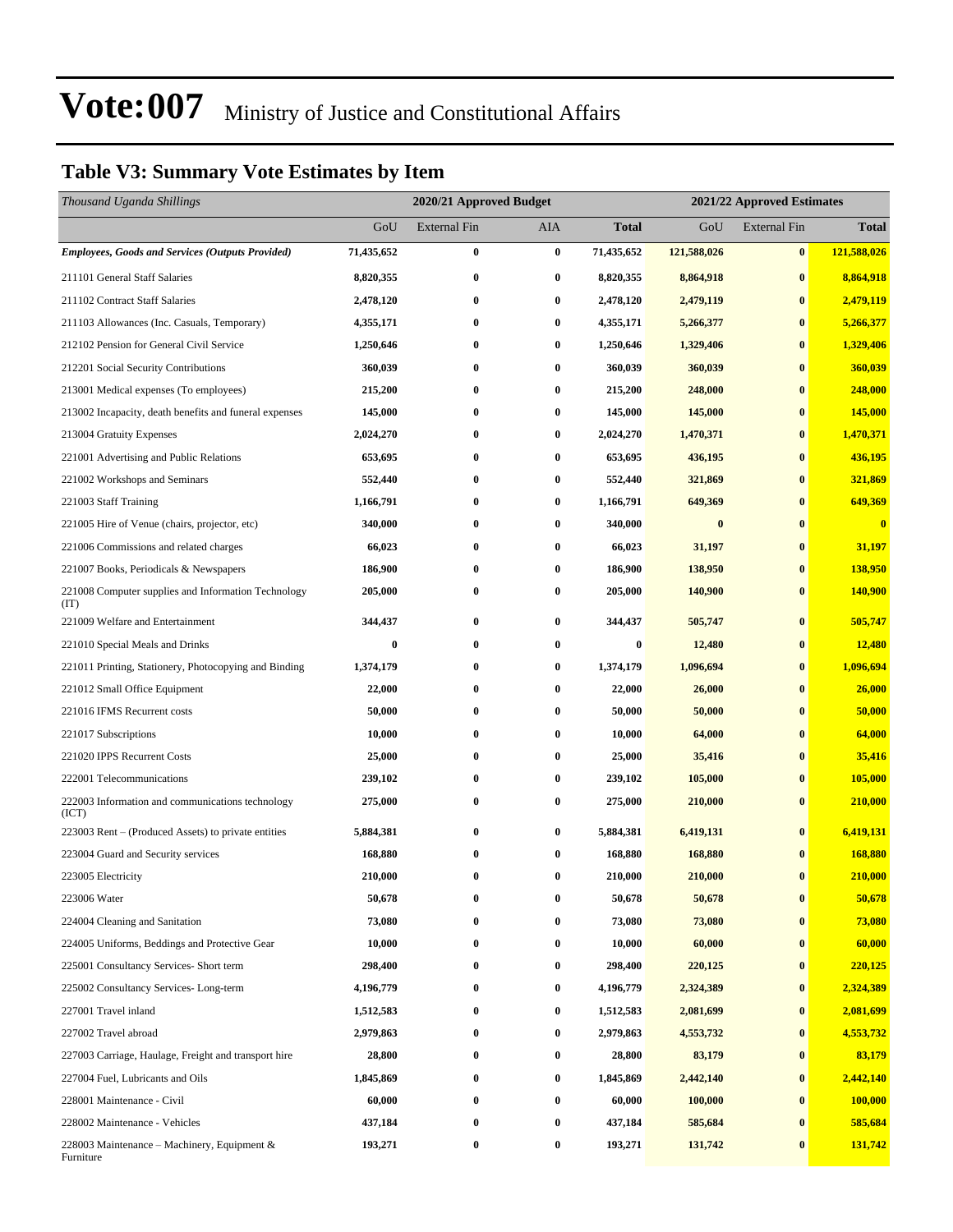| 228004 Maintenance – Other                                         | 18,000      | $\bf{0}$     | 0              | 18,000      | 137,000      | $\bf{0}$       | 137,000                 |
|--------------------------------------------------------------------|-------------|--------------|----------------|-------------|--------------|----------------|-------------------------|
| 282104 Compensation to 3rd Parties                                 | 28,308,517  | $\bf{0}$     | $\bf{0}$       | 28,308,517  | 77,959,518   | $\bf{0}$       | 77,959,518              |
| <b>Grants, Transfers and Subsides (Outputs Funded)</b>             | 45,059,286  | $\bf{0}$     | $\bf{0}$       | 45,059,286  | 24,824,337   | $\bf{0}$       | 24,824,337              |
| 262101 Contributions to International Organisations<br>(Current)   | 88,000      | $\bf{0}$     | 0              | 88,000      | 88,000       | $\mathbf{0}$   | 88,000                  |
| 263104 Transfers to other govt. Units (Current)                    | 30,000      | $\bf{0}$     | $\bf{0}$       | 30,000      | 2,060,000    | $\bf{0}$       | 2,060,000               |
| 263106 Other Current grants (Current)                              | 1,616,801   | $\bf{0}$     | $\bf{0}$       | 1,616,801   | 2,118,800    | $\mathbf{0}$   | 2,118,800               |
| 263204 Transfers to other govt. Units (Capital)                    | 43,294,485  | $\bf{0}$     | 0              | 43,294,485  | 20,557,537   | $\mathbf{0}$   | 20,557,537              |
| 264101 Contributions to Autonomous Institutions                    | 30,000      | $\bf{0}$     | 0              | 30,000      | $\bf{0}$     | $\bf{0}$       | $\overline{\mathbf{0}}$ |
| <b>Investment</b> (Capital Purchases)                              | 22,152,000  | $\bf{0}$     | $\bf{0}$       | 22,152,000  | 12,854,000   | $\bf{0}$       | 12,854,000              |
| 281501 Environment Impact Assessment for Capital<br>Works          | $\bf{0}$    | $\bf{0}$     | 0              | $\bf{0}$    | 20,000       | $\bf{0}$       | 20,000                  |
| 281503 Engineering and Design Studies & Plans for<br>capital works | $\bf{0}$    | $\bf{0}$     | 0              | 0           | 20,000       | $\mathbf{0}$   | 20,000                  |
| 281504 Monitoring, Supervision & Appraisal of Capital<br>work      | $\bf{0}$    | $\bf{0}$     | 0              | $\bf{0}$    | 50,000       | $\bf{0}$       | 50,000                  |
| 312101 Non-Residential Buildings                                   | 20,500,000  | $\bf{0}$     | $\bf{0}$       | 20,500,000  | 10,723,000   | $\bf{0}$       | 10,723,000              |
| 312201 Transport Equipment                                         | 510,000     | $\bf{0}$     | 0              | 510,000     | 1,500,000    | $\mathbf{0}$   | 1,500,000               |
| 312202 Machinery and Equipment                                     | 251,000     | $\bf{0}$     | 0              | 251,000     | $\mathbf{0}$ | $\mathbf{0}$   | $\overline{\mathbf{0}}$ |
| 312203 Furniture & Fixtures                                        | 137,000     | $\bf{0}$     | 0              | 137,000     | 130,000      | $\mathbf{0}$   | 130,000                 |
| 312213 ICT Equipment                                               | 754,000     | $\bf{0}$     | $\bf{0}$       | 754,000     | 411,000      | $\bf{0}$       | 411,000                 |
| <b>Arrears</b>                                                     | 16,499,489  | $\bf{0}$     | $\bf{0}$       | 16,499,489  | 10,945,437   | $\bf{0}$       | 10,945,437              |
| 321605 Domestic arrears (Budgeting)                                | 16,499,489  | $\bf{0}$     | $\bf{0}$       | 16,499,489  | 10,502,261   | $\bf{0}$       | 10,502,261              |
| 321607 Utility arrears (Budgeting)                                 | $\bf{0}$    | $\bf{0}$     | 0              | $\bf{0}$    | 443,176      | $\bf{0}$       | 443,176                 |
| <b>Grand Total Vote 007</b>                                        | 155,146,427 | $\bf{0}$     | $\bf{0}$       | 155,146,427 | 170,211,800  | $\bf{0}$       | 170,211,800             |
| <b>Total Excluding Arrears</b>                                     | 138,646,938 | $\mathbf{0}$ | $\overline{0}$ | 138,646,938 | 159,266,362  | $\overline{0}$ | 159,266,362             |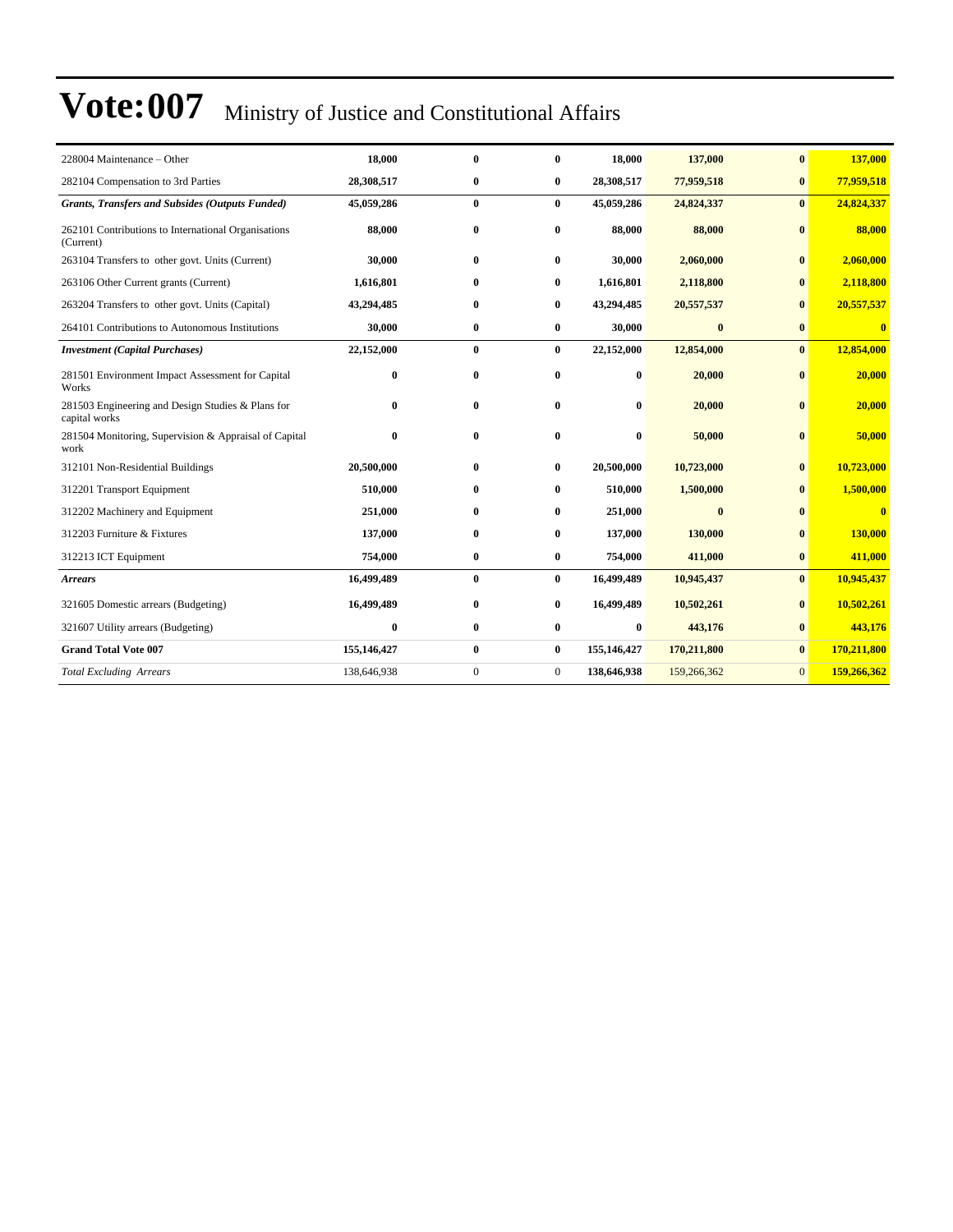### **Table V4: Detailed Estimates by Sub-SubProgramme, Department,Project and Budget Output and Item**

#### *Sub-SubProgrammme 03 Administration of Estates/Property of the Deceased*

*Recurrent Budget Estimates*

### **Department 16 Administrator General** *Thousand Uganda Shillings* **2020/21 Approved Budget 2021/22 Approved Estimates Outputs Provided** Wage Non Wage AIA **Total** Wage Non Wage **Total** *Budget Output 120301 Estates Registration and Inspection* 211101 General Staff Salaries 506,840 0 0 **506,840** 506,840 0 **506,840** 211103 Allowances (Inc. Casuals, Temporary) 0 30,924 0 **30,924** 0 35,924 **35,924** 221001 Advertising and Public Relations 0 10,924 0 **10,924** 0 18,924 **18,924** 221006 Commissions and related charges 0 4,299 0 **4,299** 0 2,299 **2,299** 221009 Welfare and Entertainment 0 3,924 0 **3,924** 0 8,924 **8,924** 221011 Printing, Stationery, Photocopying and Binding 0 9,914 0 **9,914** 0 19,440 **19,440** 227001 Travel inland 0 73,399 0 **73,399** 0 101,399 **101,399** 227004 Fuel, Lubricants and Oils 0 18,924 0 **18,924** 0 28,924 **28,924** *Total Cost of Budget Output 01 506,840 152,306 0 659,146 506,840 215,833 722,672 Budget Output 120302 Letters of Administration and Land Tranfers* 211101 General Staff Salaries 273,480 0 0 **273,480** 273,480 0 **273,480** 211103 Allowances (Inc. Casuals, Temporary) 0 33,774 0 **33,774** 0 38,774 **38,774** 221001 Advertising and Public Relations 0 10,924 0 **10,924** 0 17,924 **17,924** 221006 Commissions and related charges 0 3,375 0 **3,375** 0 2,375 **2,375** 221009 Welfare and Entertainment 0 2,616 0 **2,616** 0 7,616 **7,616** 221011 Printing, Stationery, Photocopying and Binding 0 9,914 0 **9,914** 0 18,960 **18,960** 227001 Travel inland 0 70,609 0 **70,609** 0 99,609 **99,609** 227004 Fuel, Lubricants and Oils 0 18,924 0 **18,924** 0 28,924 **28,924** *Total Cost of Budget Output 02 273,480 150,135 0 423,615 273,480 214,181 487,661 Budget Output 120303 Estates administration* 211101 General Staff Salaries 273,480 0 0 **273,480** 273,480 0 **273,480** 211103 Allowances (Inc. Casuals, Temporary) 0 30,924 0 **30,924** 0 35,924 **35,924** 221001 Advertising and Public Relations 0 10,924 0 **10,924** 0 17,924 **17,924** 221006 Commissions and related charges 0 3,375 0 **3,375** 0 3,025 **3,025** 221009 Welfare and Entertainment 0 2,616 0 **2,616** 0 7,616 **7,616** 221011 Printing, Stationery, Photocopying and Binding 0 9,914 0 **9,914** 0 7,914 **7,914** 227001 Travel inland 0 73,398 0 **73,398** 0 103,398 **103,398** 227002 Travel abroad 0 230,128 0 **230,128** 0 184,429 **184,429** 227004 Fuel, Lubricants and Oils 0 18,924 0 **18,924** 0 28,924 **28,924** *Total Cost of Budget Output 03 273,480 380,202 0 653,682 273,480 389,153 662,633 Budget Output 120304 Family arbitrations and mediations*

| 211101 General Staff Salaries               | 273.480 |        | 273.480 | 273,480 |        | 273.480 |
|---------------------------------------------|---------|--------|---------|---------|--------|---------|
| 211103 Allowances (Inc. Casuals, Temporary) |         | 30.924 | 30.924  |         | 35.924 | 35.924  |
| 221001 Advertising and Public Relations     |         | 10.924 | 10,924  |         | 18.924 | 18,924  |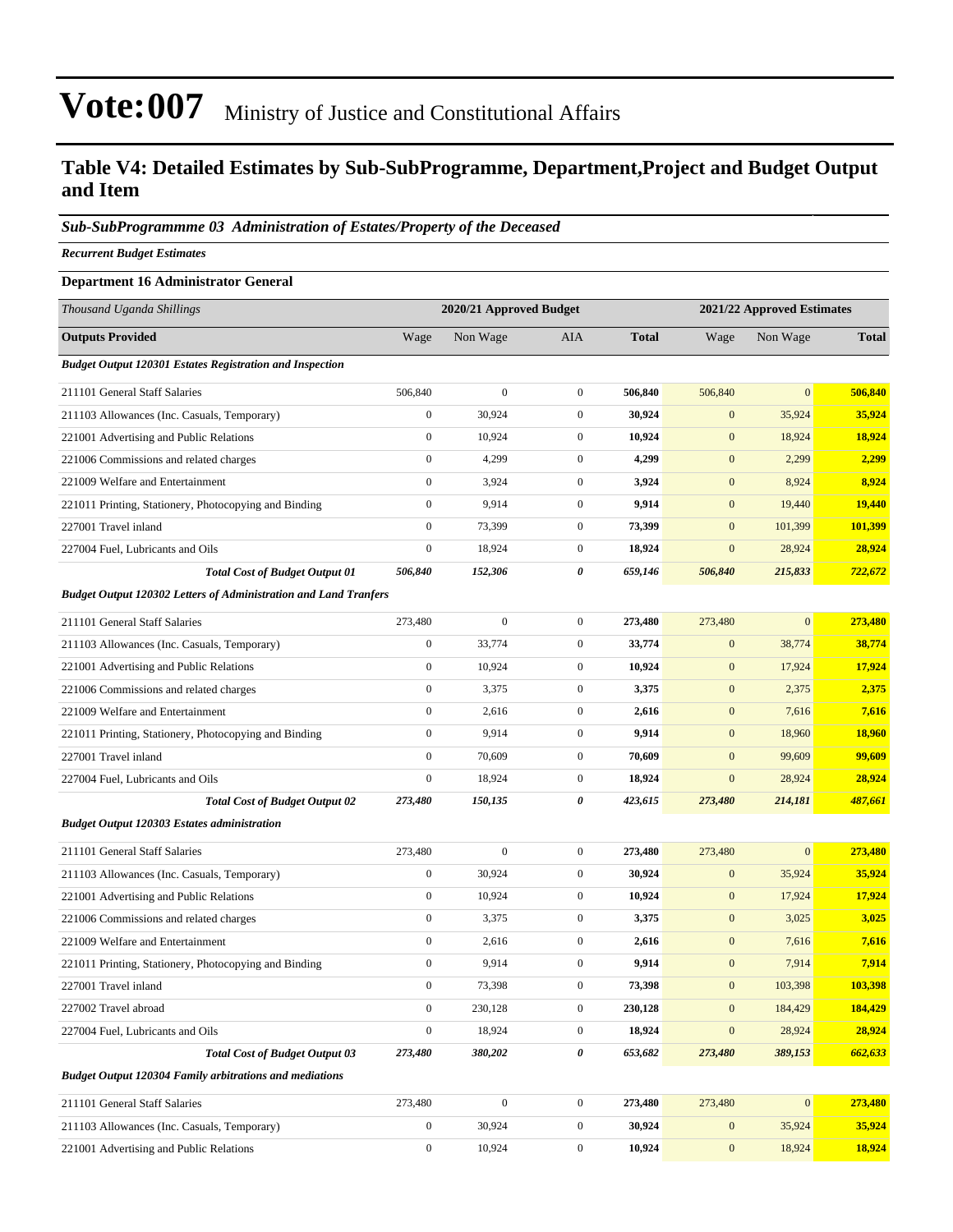| 221006 Commissions and related charges                | $\mathbf{0}$ | 4,299   | $\mathbf{0}$ | 4,299     | $\mathbf{0}$ | 2,299     | 2,299     |
|-------------------------------------------------------|--------------|---------|--------------|-----------|--------------|-----------|-----------|
| 221009 Welfare and Entertainment                      | $\mathbf{0}$ | 3,924   | $\mathbf{0}$ | 3,924     | $\mathbf{0}$ | 8,924     | 8,924     |
| 221011 Printing, Stationery, Photocopying and Binding | $\mathbf{0}$ | 9,914   | $\mathbf{0}$ | 9,914     | $\mathbf{0}$ | 19,440    | 19,440    |
| 227001 Travel inland                                  | $\mathbf{0}$ | 73,399  | $\mathbf{0}$ | 73,399    | $\mathbf{0}$ | 101.399   | 101,399   |
| 227004 Fuel. Lubricants and Oils                      | $\mathbf{0}$ | 18,924  | $\mathbf{0}$ | 18,924    | $\mathbf{0}$ | 28,924    | 28,924    |
| <b>Total Cost of Budget Output 04</b>                 | 273,480      | 152,306 | 0            | 425,786   | 273,480      | 215,833   | 489,312   |
| <b>Total Cost Of Outputs Provided</b>                 | 1,327,279    | 834,950 | $\mathbf{0}$ | 2.162.229 | 1,327,279    | 1,035,000 | 2,362,279 |
| <b>Total Cost for Department 16</b>                   | 1,327,279    | 834,950 | $\mathbf{0}$ | 2,162,229 | 1,327,279    | 1,035,000 | 2,362,279 |
| <b>Total Excluding Arrears</b>                        | 1,327,279    | 834,950 | $\mathbf{0}$ | 2,162,229 | 1,327,279    | 1,035,000 | 2,362,279 |

|                                           | GoU       | <b>External Fin</b> | AIA | <b>Total</b> | GoU       | <b>External Fin</b> | <b>Total</b> |
|-------------------------------------------|-----------|---------------------|-----|--------------|-----------|---------------------|--------------|
| <b>Total Cost for Sub-SubProgramme 03</b> | 2,162,229 |                     |     | 2,162,229    | 2,362,279 | $\mathbf{0}$        | 2,362,279    |
| <b>Total Excluding Arrears</b>            | 2,162,229 |                     |     | 2.162.229    | 2,362,279 |                     | 2.362.279    |

### *Sub-SubProgrammme 04 Regulation of the Legal Profession*

*Recurrent Budget Estimates*

#### **Department 15 Law Council**

| Thousand Uganda Shillings                                    |                  | 2020/21 Approved Budget |                | 2021/22 Approved Estimates |                  |                |                         |
|--------------------------------------------------------------|------------------|-------------------------|----------------|----------------------------|------------------|----------------|-------------------------|
| <b>Outputs Provided</b>                                      | Wage             | Non Wage                | <b>AIA</b>     | <b>Total</b>               | Wage             | Non Wage       | <b>Total</b>            |
| <b>Budget Output 120401 Conclusion of disciplinary cases</b> |                  |                         |                |                            |                  |                |                         |
| 211101 General Staff Salaries                                | 335,968          | $\overline{0}$          | $\overline{0}$ | 335,968                    | 335,968          | $\overline{0}$ | 335,968                 |
| 211103 Allowances (Inc. Casuals, Temporary)                  | $\boldsymbol{0}$ | 129,279                 | $\overline{0}$ | 129,279                    | $\mathbf{0}$     | 385,394        | 385,394                 |
| 221001 Advertising and Public Relations                      | $\boldsymbol{0}$ | 25,000                  | $\overline{0}$ | 25,000                     | $\mathbf{0}$     | 5,000          | 5,000                   |
| 221003 Staff Training                                        | $\mathbf{0}$     | 10,172                  | $\overline{0}$ | 10,172                     | $\mathbf{0}$     | 8,172          | 8,172                   |
| 221006 Commissions and related charges                       | $\mathbf{0}$     | 2,500                   | $\overline{0}$ | 2,500                      | $\boldsymbol{0}$ | 2,500          | 2,500                   |
| 221009 Welfare and Entertainment                             | $\mathbf{0}$     | 13,426                  | $\overline{0}$ | 13,426                     | $\mathbf{0}$     | 15,926         | 15,926                  |
| 221011 Printing, Stationery, Photocopying and Binding        | $\boldsymbol{0}$ | 16,789                  | $\mathbf{0}$   | 16,789                     | $\mathbf{0}$     | 20,454         | 20,454                  |
| 222001 Telecommunications                                    | $\boldsymbol{0}$ | 4,000                   | $\overline{0}$ | 4,000                      | $\mathbf{0}$     | $\mathbf{0}$   | $\overline{0}$          |
| 227001 Travel inland                                         | $\mathbf{0}$     | 14,856                  | $\overline{0}$ | 14,856                     | $\mathbf{0}$     | 10,856         | 10,856                  |
| 227002 Travel abroad                                         | $\mathbf{0}$     | 792                     | $\overline{0}$ | 792                        | $\mathbf{0}$     | $\mathbf{0}$   | $\mathbf{0}$            |
| 227004 Fuel, Lubricants and Oils                             | $\mathbf{0}$     | 13,250                  | $\overline{0}$ | 13,250                     | $\mathbf{0}$     | 24,000         | 24,000                  |
| <b>Total Cost of Budget Output 01</b>                        | 335,968          | 230,064                 | 0              | 566,032                    | 335,968          | 472,302        | 808,271                 |
| <b>Budget Output 120402 Inspection and Supervision</b>       |                  |                         |                |                            |                  |                |                         |
| 211101 General Staff Salaries                                | 123,148          | $\overline{0}$          | $\overline{0}$ | 123,148                    | 123,148          | $\overline{0}$ | 123,148                 |
| 211103 Allowances (Inc. Casuals, Temporary)                  | $\boldsymbol{0}$ | 130,922                 | $\overline{0}$ | 130,922                    | $\mathbf{0}$     | 204,220        | 204,220                 |
| 221001 Advertising and Public Relations                      | $\boldsymbol{0}$ | 10,000                  | $\mathbf{0}$   | 10,000                     | $\mathbf{0}$     | 105,000        | 105,000                 |
| 221003 Staff Training                                        | $\overline{0}$   | 5,500                   | $\overline{0}$ | 5,500                      | $\mathbf{0}$     | 3,500          | 3,500                   |
| 221006 Commissions and related charges                       | $\mathbf{0}$     | 2,500                   | $\overline{0}$ | 2,500                      | $\boldsymbol{0}$ | 2,500          | 2,500                   |
| 221009 Welfare and Entertainment                             | $\mathbf{0}$     | 11,574                  | $\overline{0}$ | 11,574                     | $\mathbf{0}$     | 14,574         | 14,574                  |
| 221011 Printing, Stationery, Photocopying and Binding        | $\boldsymbol{0}$ | 16,789                  | $\overline{0}$ | 16,789                     | $\mathbf{0}$     | 6,789          | 6,789                   |
| 222001 Telecommunications                                    | $\mathbf{0}$     | 4,000                   | $\overline{0}$ | 4,000                      | $\mathbf{0}$     | $\mathbf{0}$   | $\overline{\mathbf{0}}$ |
| 227001 Travel inland                                         | $\mathbf{0}$     | 23,115                  | $\mathbf{0}$   | 23,115                     | $\mathbf{0}$     | 15,115         | 15,115                  |
| 227002 Travel abroad                                         | $\mathbf{0}$     | 11,925                  | $\mathbf{0}$   | 11,925                     | $\mathbf{0}$     | $\mathbf{0}$   | $\mathbf{0}$            |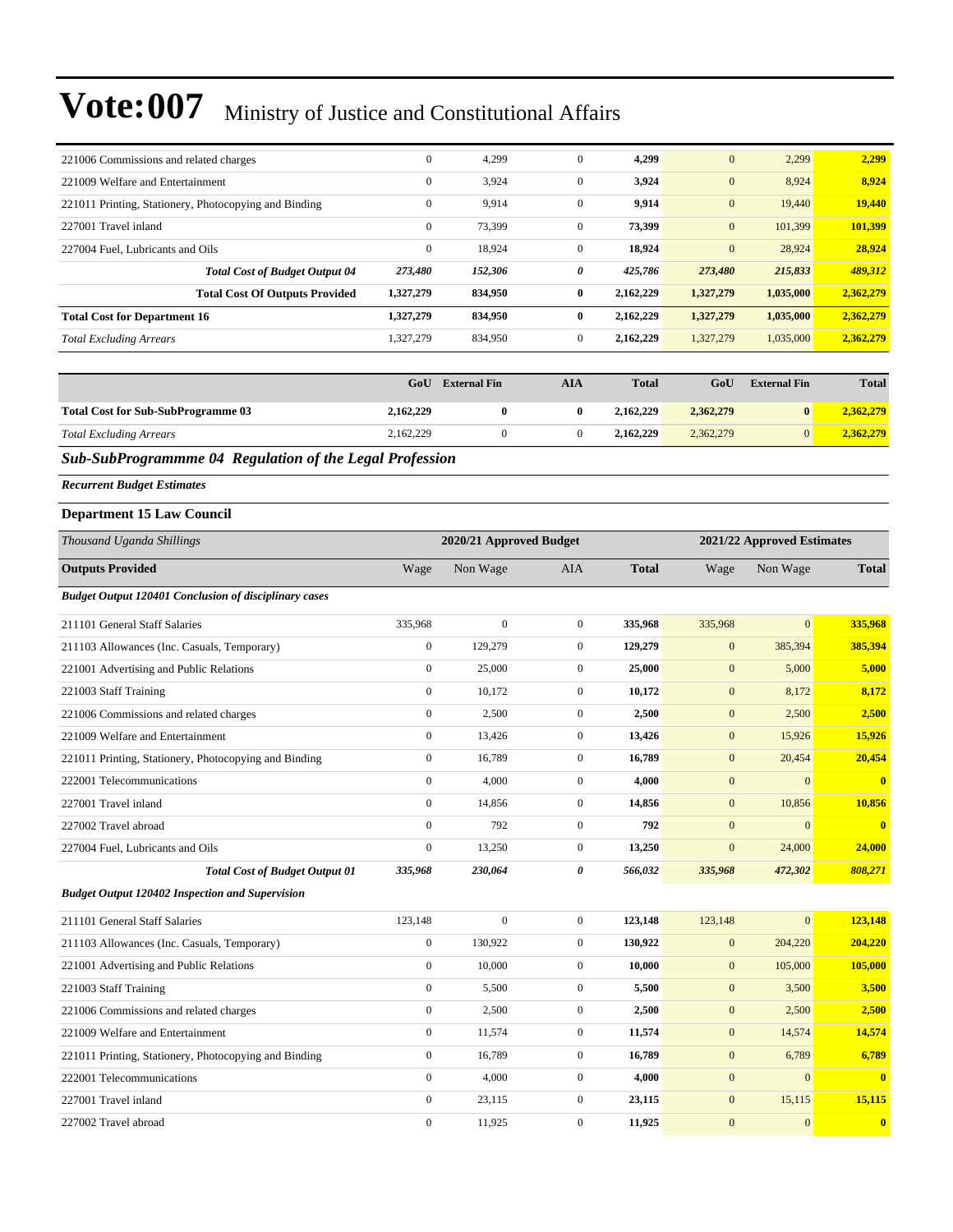| 227004 Fuel, Lubricants and Oils          | $\mathbf{0}$ | 11,881              | $\mathbf{0}$     | 11,881       | $\mathbf{0}$ | 24,000              | 24,000       |
|-------------------------------------------|--------------|---------------------|------------------|--------------|--------------|---------------------|--------------|
| <b>Total Cost of Budget Output 02</b>     | 123,148      | 228,206             | 0                | 351,354      | 123,148      | 375,698             | 498,846      |
| <b>Total Cost Of Outputs Provided</b>     | 459,116      | 458,270             | $\bf{0}$         | 917,386      | 459,116      | 848,000             | 1,307,116    |
| <b>Total Cost for Department 15</b>       | 459,116      | 458,270             | $\bf{0}$         | 917,386      | 459,116      | 848,000             | 1,307,116    |
| <b>Total Excluding Arrears</b>            | 459,116      | 458,270             | $\mathbf{0}$     | 917,386      | 459,116      | 848,000             | 1,307,116    |
|                                           |              |                     |                  |              |              |                     |              |
|                                           | GoU          | <b>External Fin</b> | <b>AIA</b>       | <b>Total</b> | GoU          | <b>External Fin</b> | <b>Total</b> |
| <b>Total Cost for Sub-SubProgramme 04</b> | 917,386      | $\bf{0}$            | $\bf{0}$         | 917.386      | 1,307,116    | $\bf{0}$            | 1,307,116    |
| <b>Total Excluding Arrears</b>            | 917,386      | $\mathbf{0}$        | $\boldsymbol{0}$ | 917,386      | 1,307,116    | $\mathbf{0}$        | 1,307,116    |
|                                           |              |                     |                  |              |              |                     |              |

#### *Development Budget Estimates*

#### **Project 0890 Support to Justice Law and Order Sector**

| Thousand Uganda Shillings                                                       |                        | 2020/21 Approved Budget |                  |              |              | 2021/22 Draft Estimates |              |
|---------------------------------------------------------------------------------|------------------------|-------------------------|------------------|--------------|--------------|-------------------------|--------------|
| <b>Outputs Provided</b>                                                         | GoU Dev't External Fin |                         | <b>AIA</b>       | <b>Total</b> |              | GoU Dev't External Fin  | <b>Total</b> |
| <b>Budget Output 120501 Ministry of Justice and Constitutional Affairs-JLOS</b> |                        |                         |                  |              |              |                         |              |
| 211103 Allowances (Inc. Casuals, Temporary)                                     | 305,000                | $\boldsymbol{0}$        | $\boldsymbol{0}$ | 305,000      | 152,000      | $\boldsymbol{0}$        | 152,000      |
| 221001 Advertising and Public Relations                                         | 120,000                | $\boldsymbol{0}$        | $\boldsymbol{0}$ | 120,000      | 60,000       | $\boldsymbol{0}$        | 60,000       |
| 221002 Workshops and Seminars                                                   | 220,000                | $\boldsymbol{0}$        | $\boldsymbol{0}$ | 220,000      | 55,000       | $\mathbf{0}$            | 55,000       |
| 221003 Staff Training                                                           | 350,250                | $\boldsymbol{0}$        | $\boldsymbol{0}$ | 350,250      | 100,000      | $\mathbf{0}$            | 100,000      |
| 221007 Books, Periodicals & Newspapers                                          | 70,000                 | $\boldsymbol{0}$        | $\boldsymbol{0}$ | 70,000       | $\mathbf{0}$ | $\mathbf{0}$            | $\bf{0}$     |
| 221011 Printing, Stationery, Photocopying and Binding                           | 250,000                | $\boldsymbol{0}$        | $\boldsymbol{0}$ | 250,000      | 150,000      | $\mathbf{0}$            | 150,000      |
| 222003 Information and communications technology (ICT)                          | 250,000                | $\boldsymbol{0}$        | $\boldsymbol{0}$ | 250,000      | 150,000      | $\mathbf{0}$            | 150,000      |
| 225001 Consultancy Services- Short term                                         | $\overline{0}$         | $\boldsymbol{0}$        | $\mathbf{0}$     | $\bf{0}$     | 21,125       | $\mathbf{0}$            | 21,125       |
| 225002 Consultancy Services-Long-term                                           | 100,000                | $\boldsymbol{0}$        | $\boldsymbol{0}$ | 100,000      | 165,000      | $\mathbf{0}$            | 165,000      |
| 227001 Travel inland                                                            | 320,000                | $\boldsymbol{0}$        | $\boldsymbol{0}$ | 320,000      | 255,500      | $\mathbf{0}$            | 255,500      |
| 227002 Travel abroad                                                            | 300,000                | $\boldsymbol{0}$        | $\boldsymbol{0}$ | 300,000      | 80,000       | $\mathbf{0}$            | 80,000       |
| 227004 Fuel, Lubricants and Oils                                                | 119,750                | $\boldsymbol{0}$        | $\boldsymbol{0}$ | 119,750      | 59,875       | $\mathbf{0}$            | 59,875       |
| 228003 Maintenance – Machinery, Equipment & Furniture                           | 5,000                  | $\boldsymbol{0}$        | $\boldsymbol{0}$ | 5,000        | 2,500        | $\mathbf{0}$            | 2,500        |
| Total Cost Of Budget Output 120501                                              | 2,410,000              | 0                       | 0                | 2,410,000    | 1,251,000    | $\boldsymbol{\theta}$   | 1,251,000    |
| Budget Output 120506 Program Management                                         |                        |                         |                  |              |              |                         |              |
| 211102 Contract Staff Salaries                                                  | 2,478,120              | $\boldsymbol{0}$        | $\boldsymbol{0}$ | 2,478,120    | 2,479,119    | $\mathbf{0}$            | 2,479,119    |
| 211103 Allowances (Inc. Casuals, Temporary)                                     | 392,100                | $\boldsymbol{0}$        | $\mathbf{0}$     | 392,100      | 207,813      | $\mathbf{0}$            | 207,813      |
| 212201 Social Security Contributions                                            | 360,039                | $\boldsymbol{0}$        | $\boldsymbol{0}$ | 360,039      | 360,039      | $\mathbf{0}$            | 360,039      |
| 213001 Medical expenses (To employees)                                          | 150,000                | $\boldsymbol{0}$        | $\mathbf{0}$     | 150,000      | 150,000      | $\mathbf{0}$            | 150,000      |
| 213004 Gratuity Expenses                                                        | 782,000                | $\boldsymbol{0}$        | $\boldsymbol{0}$ | 782,000      | 682,000      | $\mathbf{0}$            | 682,000      |
| 221001 Advertising and Public Relations                                         | 225,000                | $\boldsymbol{0}$        | $\mathbf{0}$     | 225,000      | 112,500      | $\mathbf{0}$            | 112,500      |
| 221002 Workshops and Seminars                                                   | 330,000                | $\boldsymbol{0}$        | $\boldsymbol{0}$ | 330,000      | 165,000      | $\mathbf{0}$            | 165,000      |
| 221003 Staff Training                                                           | 336,000                | $\boldsymbol{0}$        | $\mathbf{0}$     | 336,000      | 168,000      | $\mathbf{0}$            | 168,000      |
| 221007 Books, Periodicals & Newspapers                                          | 53,400                 | $\boldsymbol{0}$        | $\boldsymbol{0}$ | 53,400       | 26,700       | $\mathbf{0}$            | 26,700       |
| 221009 Welfare and Entertainment                                                | 70,000                 | $\boldsymbol{0}$        | $\boldsymbol{0}$ | 70,000       | 35,000       | $\boldsymbol{0}$        | 35,000       |
| 221011 Printing, Stationery, Photocopying and Binding                           | 300,000                | $\boldsymbol{0}$        | $\boldsymbol{0}$ | 300,000      | 150,000      | $\mathbf{0}$            | 150,000      |
| 222001 Telecommunications                                                       | 70,000                 | $\boldsymbol{0}$        | $\mathbf{0}$     | 70,000       | 35,000       | $\mathbf{0}$            | 35,000       |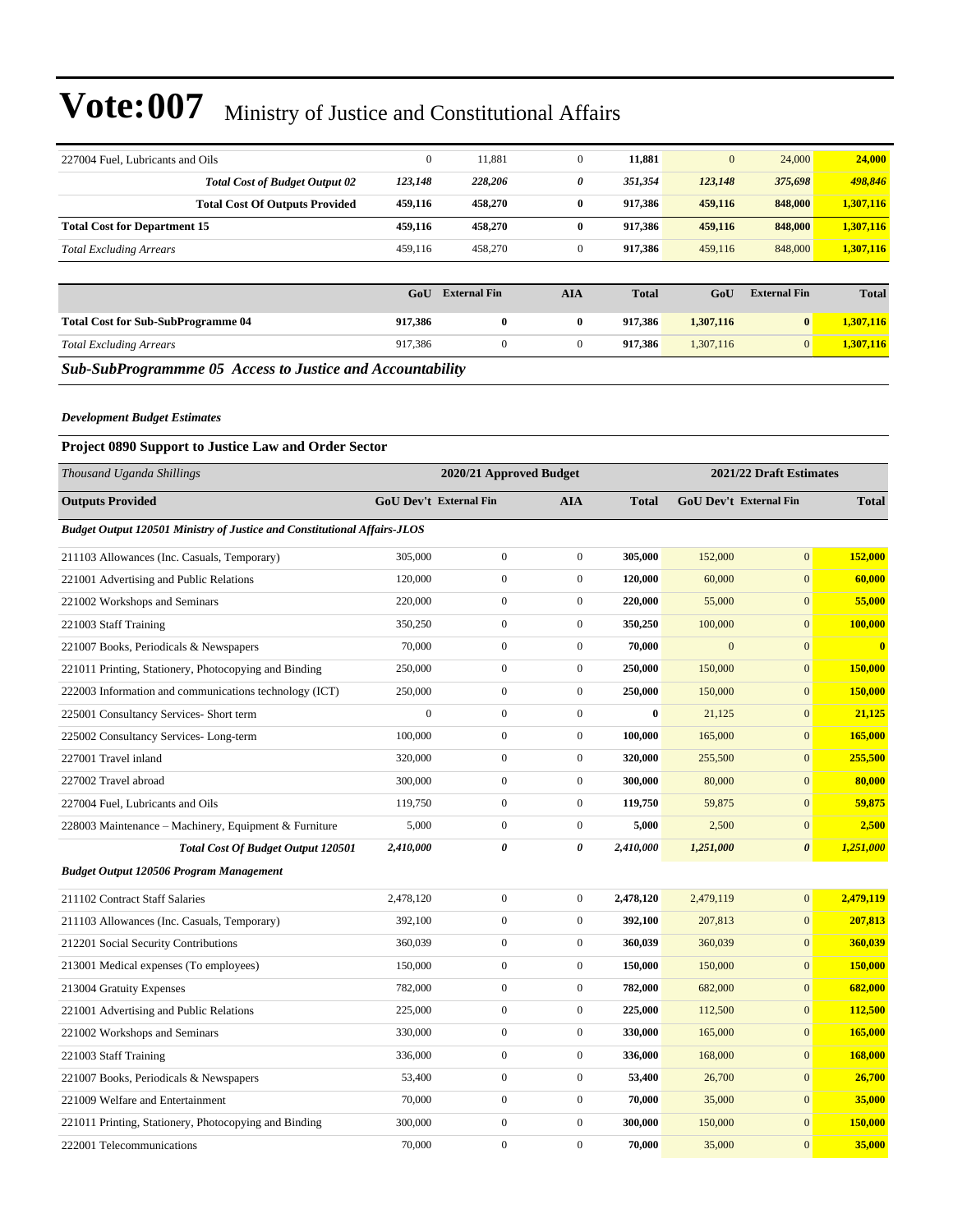| 225001 Consultancy Services- Short term                         | 298,000                   | $\boldsymbol{0}$          | $\boldsymbol{0}$          | 298,000          | 149,000               | $\mathbf{0}$              | 149,000                 |
|-----------------------------------------------------------------|---------------------------|---------------------------|---------------------------|------------------|-----------------------|---------------------------|-------------------------|
| 225002 Consultancy Services-Long-term                           | 10,000                    | $\boldsymbol{0}$          | $\boldsymbol{0}$          | 10,000           | 5,000                 | $\boldsymbol{0}$          | 5,000                   |
| 227001 Travel inland                                            | 250,000                   | $\mathbf{0}$              | $\boldsymbol{0}$          | 250,000          | 125,000               | $\mathbf{0}$              | 125,000                 |
| 227002 Travel abroad                                            | 224,000                   | $\boldsymbol{0}$          | $\overline{0}$            | 224,000          | 112,000               | $\mathbf{0}$              | 112,000                 |
| 227004 Fuel, Lubricants and Oils                                | 332,000                   | $\boldsymbol{0}$          | $\boldsymbol{0}$          | 332,000          | 274,435               | $\mathbf{0}$              | 274,435                 |
| 228002 Maintenance - Vehicles                                   | 120,000                   | $\mathbf{0}$              | $\boldsymbol{0}$          | 120,000          | 60,000                | $\mathbf{0}$              | 60,000                  |
| 228003 Maintenance - Machinery, Equipment & Furniture           | 62,000                    | $\boldsymbol{0}$          | $\boldsymbol{0}$          | 62,000           | $\mathbf{1}$          | $\mathbf{0}$              | $\mathbf{1}$            |
| <b>Total Cost Of Budget Output 120506</b>                       | 6,842,659                 | 0                         | 0                         | 6,842,659        | 5,296,607             | $\boldsymbol{\theta}$     | 5,296,607               |
| <b>Total Cost for Outputs Provided</b>                          | 9,252,659                 | $\boldsymbol{0}$          | $\boldsymbol{0}$          | 9,252,659        | 6,547,607             | $\mathbf{0}$              | 6,547,607               |
| <b>Outputs Funded</b>                                           | GoU Dev't External Fin    |                           | <b>AIA</b>                | <b>Total</b>     |                       | GoU Dev't External Fin    | <b>Total</b>            |
| <b>Budget Output 120552 Ministry Of Internal Affairs-JLOS</b>   |                           |                           |                           |                  |                       |                           |                         |
| 263204 Transfers to other govt. Units (Capital)                 | 5,992,815                 | $\boldsymbol{0}$          | $\overline{0}$            | 5,992,815        | 2,996,408             | $\mathbf{0}$              | 2,996,408               |
| o/w Transfers to other govt. Units (Capital)                    | 5,992,815                 | 0                         | 0                         | 5,992,815        | $\boldsymbol{\theta}$ | $\boldsymbol{\theta}$     | $\bf{0}$                |
| o/w Transfers to other govt. Units (Capital)                    | $\boldsymbol{\theta}$     | $\boldsymbol{\theta}$     | $\boldsymbol{\theta}$     | $\bf{0}$         | 2,996,408             | $\boldsymbol{\theta}$     | 2,996,408               |
| <b>Total Cost Of Budget Output 120552</b>                       | 5,992,815                 | $\pmb{\theta}$            | 0                         | 5,992,815        | 2,996,408             | $\boldsymbol{\theta}$     | 2,996,408               |
| <b>Budget Output 120553 Uganda Law Reform Commission - JLOS</b> |                           |                           |                           |                  |                       |                           |                         |
| 263204 Transfers to other govt. Units (Capital)                 | 732,503                   | $\boldsymbol{0}$          | $\overline{0}$            | 732,503          | 366,252               | $\boldsymbol{0}$          | 366,252                 |
| o/w Transfers to other govt. Units (Capital)                    | 732,503                   | $\boldsymbol{\theta}$     | $\theta$                  | 732,503          | $\theta$              | $\boldsymbol{\theta}$     | $\bf{0}$                |
| o/w Transfers to other govt. Units (Capital)                    | $\boldsymbol{\theta}$     | $\boldsymbol{\theta}$     | $\theta$                  | $\bf{0}$         | 366,252               | $\boldsymbol{\theta}$     | 366,252                 |
| <b>Total Cost Of Budget Output 120553</b>                       | 732,503                   | 0                         | 0                         | 732,503          | 366,252               | $\boldsymbol{\theta}$     | 366,252                 |
| <b>Budget Output 120554 Law Development Center-JLOS</b>         |                           |                           |                           |                  |                       |                           |                         |
| 263204 Transfers to other govt. Units (Capital)                 | 1,086,179                 | $\boldsymbol{0}$          | $\overline{0}$            | 1,086,179        | 543,090               | $\mathbf{0}$              | 543,090                 |
| o/w -Transfers to other govt. Units (Capital)                   | 1,086,179                 | $\boldsymbol{\theta}$     | 0                         | 1,086,179        | $\theta$              | $\mathcal{O}$             | $\bf{0}$                |
| o/w Transfers to other govt. Units (Capital)                    | $\boldsymbol{\theta}$     | $\boldsymbol{\theta}$     | $\boldsymbol{\theta}$     | $\bf{0}$         | 543,090               | $\boldsymbol{\theta}$     | 543,090                 |
| Total Cost Of Budget Output 120554                              | 1,086,179                 | $\pmb{\theta}$            | 0                         | 1,086,179        | 543,090               | $\boldsymbol{\theta}$     | 543,090                 |
| <b>Budget Output 120555 Judiciary - JLOS</b>                    |                           |                           |                           |                  |                       |                           |                         |
| 263204 Transfers to other govt. Units (Capital)                 | 8,114,360                 | $\boldsymbol{0}$          | $\boldsymbol{0}$          | 8,114,360        | 3,894,893             | $\mathbf{0}$              | 3,894,893               |
| o/w Transfers to other govt. Units (Capital)                    | 8,114,360                 | 0                         | 0                         | 8,114,360        | $\boldsymbol{\theta}$ | $\theta$                  | $\overline{\mathbf{0}}$ |
| o/w Transfers to other govt. Units (Capital)                    | $\boldsymbol{\theta}$     | $\boldsymbol{\mathit{0}}$ | $\boldsymbol{\mathit{0}}$ | $\boldsymbol{0}$ | 3,894,893             | $\theta$                  | 3,894,893               |
| Total Cost Of Budget Output 120555                              | 8,114,360                 | $\pmb{\theta}$            | $\pmb{\theta}$            | 8,114,360        | 3,894,893             | $\boldsymbol{\theta}$     | 3,894,893               |
| <b>Budget Output 120556 Uganda Police Force-JLOS</b>            |                           |                           |                           |                  |                       |                           |                         |
| 263204 Transfers to other govt. Units (Capital)                 | 6,469,881                 | $\boldsymbol{0}$          | $\boldsymbol{0}$          | 6,469,881        | 3,012,543             | $\boldsymbol{0}$          | 3,012,543               |
| o/w Transfers to other govt. Units (Capital)                    | 6,469,881                 | $\boldsymbol{\mathit{0}}$ | $\theta$                  | 6,469,881        | $\boldsymbol{\theta}$ | $\boldsymbol{\mathit{0}}$ | $\mathbf{0}$            |
| o/w Transfers to other govt. Units (Capital)                    | $\boldsymbol{\mathit{0}}$ | $\boldsymbol{\mathit{0}}$ | $\theta$                  | $\boldsymbol{0}$ | 3,012,543             | $\boldsymbol{\theta}$     | 3,012,543               |
| Total Cost Of Budget Output 120556                              | 6,469,881                 | $\pmb{\theta}$            | 0                         | 6,469,881        | 3,012,543             | $\boldsymbol{\theta}$     | 3,012,543               |
| <b>Budget Output 120557 Uganda Prisons Service-JLOS</b>         |                           |                           |                           |                  |                       |                           |                         |
| 263204 Transfers to other govt. Units (Capital)                 | 7,440,400                 | $\boldsymbol{0}$          | $\boldsymbol{0}$          | 7,440,400        | 3,571,392             | $\mathbf{0}$              | 3,571,392               |
| o/w Transfers to other govt. Units (Capital)                    | 7,440,400                 | $\boldsymbol{\mathit{0}}$ | $\theta$                  | 7,440,400        | $\boldsymbol{\theta}$ | $\boldsymbol{\theta}$     | $\mathbf{0}$            |
| o/w Transfers to other govt. Units (Capital)                    | $\boldsymbol{\theta}$     | $\boldsymbol{\mathit{0}}$ | $\theta$                  | $\bf{0}$         | 3,571,392             | $\boldsymbol{\theta}$     | 3,571,392               |
| Total Cost Of Budget Output 120557                              | 7,440,400                 | $\pmb{\theta}$            | 0                         | 7,440,400        | 3,571,392             | $\boldsymbol{\theta}$     | 3,571,392               |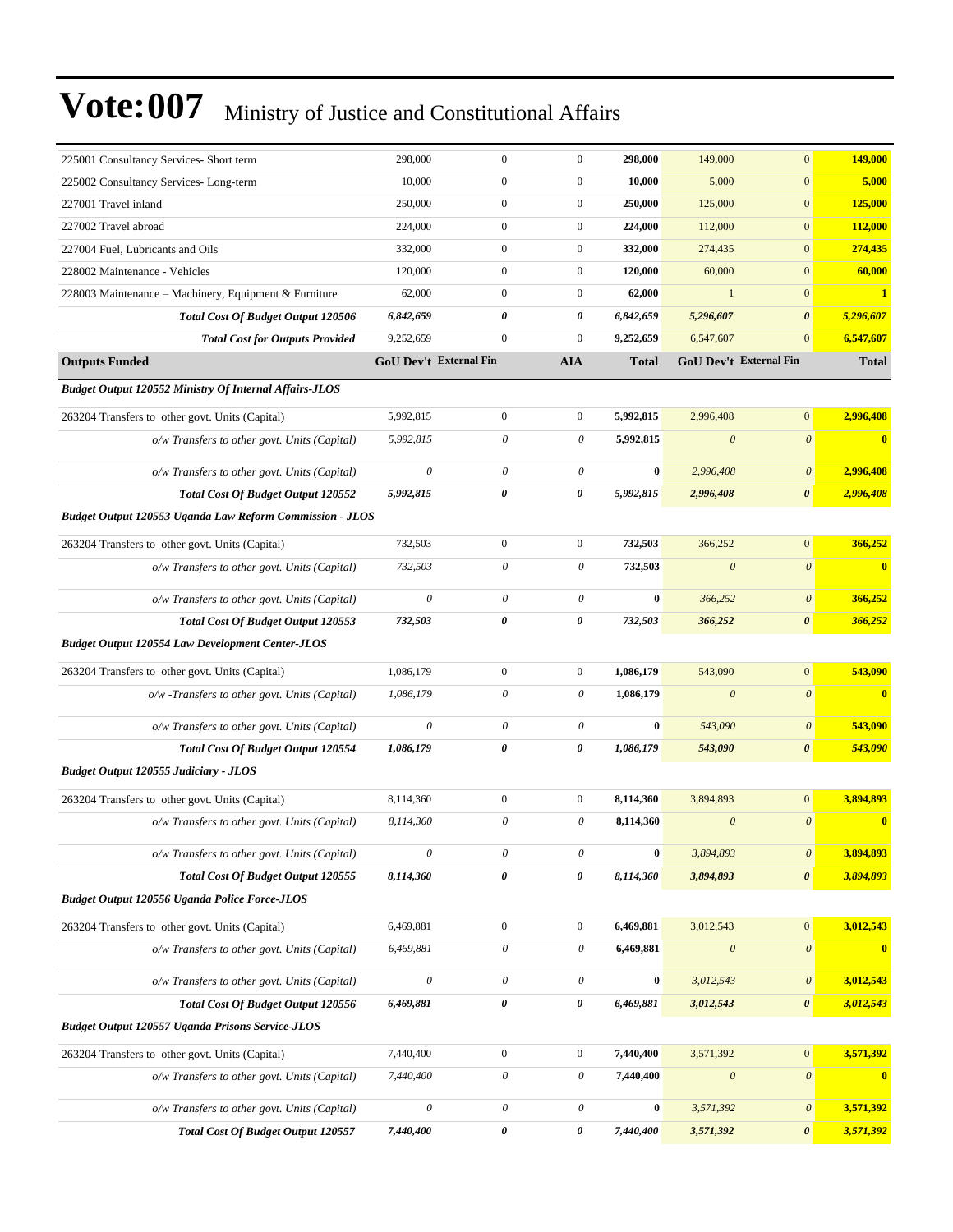| <b>Budget Output 120558 Judicial Service Commission-JLOS</b>                                                                                                                                                                                                                                                                                                  |                           |                               |                  |              |                               |                       |                       |
|---------------------------------------------------------------------------------------------------------------------------------------------------------------------------------------------------------------------------------------------------------------------------------------------------------------------------------------------------------------|---------------------------|-------------------------------|------------------|--------------|-------------------------------|-----------------------|-----------------------|
| 263204 Transfers to other govt. Units (Capital)                                                                                                                                                                                                                                                                                                               | 647,704                   | $\mathbf{0}$                  | $\boldsymbol{0}$ | 647,704      | 323,852                       | $\mathbf{0}$          | 323,852               |
| o/w Transfers to other govt. Units (Capital)                                                                                                                                                                                                                                                                                                                  | 647,704                   | 0                             | 0                | 647,704      | $\boldsymbol{\theta}$         | $\boldsymbol{\theta}$ | $\bf{0}$              |
| o/w Transfers to other govt. Units (Capital)                                                                                                                                                                                                                                                                                                                  | $\boldsymbol{\mathit{0}}$ | $\theta$                      | $\theta$         | $\bf{0}$     | 323,852                       | $\boldsymbol{\theta}$ | 323,852               |
| Total Cost Of Budget Output 120558                                                                                                                                                                                                                                                                                                                            | 647,704                   | 0                             | 0                | 647,704      | 323,852                       | $\boldsymbol{\theta}$ | 323,852               |
| <b>Budget Output 120559 Directorate Of Public Prosecutions</b>                                                                                                                                                                                                                                                                                                |                           |                               |                  |              |                               |                       |                       |
| 263204 Transfers to other govt. Units (Capital)                                                                                                                                                                                                                                                                                                               | 3,934,160                 | $\mathbf{0}$                  | $\boldsymbol{0}$ | 3,934,160    | 1,888,397                     | $\boldsymbol{0}$      | 1,888,397             |
| o/w Transfers to other govt. Units (Capital)                                                                                                                                                                                                                                                                                                                  | 3,934,160                 | 0                             | 0                | 3,934,160    | $\boldsymbol{\theta}$         | $\boldsymbol{\theta}$ | $\bf{0}$              |
| o/w Transfers to other govt. Units (Capital)                                                                                                                                                                                                                                                                                                                  | $\boldsymbol{\mathit{0}}$ | 0                             | 0                | $\bf{0}$     | 1,888,397                     | $\boldsymbol{\theta}$ | 1,888,397             |
| Total Cost Of Budget Output 120559                                                                                                                                                                                                                                                                                                                            | 3,934,160                 | 0                             | 0                | 3,934,160    | 1,888,397                     | $\boldsymbol{\theta}$ | 1,888,397             |
| <b>Budget Output 120560 Other JLOS Funded Services</b>                                                                                                                                                                                                                                                                                                        |                           |                               |                  |              |                               |                       |                       |
| 263204 Transfers to other govt. Units (Capital)                                                                                                                                                                                                                                                                                                               | 8,876,483                 | $\boldsymbol{0}$              | $\mathbf{0}$     | 8,876,483    | 3,960,712                     | $\mathbf{0}$          | 3,960,712             |
| o/w Transfers to other govt. Units (Capital)                                                                                                                                                                                                                                                                                                                  | 8,876,483                 | $\boldsymbol{\theta}$         | 0                | 8,876,483    | $\boldsymbol{\theta}$         | $\boldsymbol{\theta}$ | $\bf{0}$              |
| o/w Transfers to other govt. Units (Capital)                                                                                                                                                                                                                                                                                                                  | $\boldsymbol{\mathit{0}}$ | $\theta$                      | 0                | $\bf{0}$     | 3,960,712                     | $\boldsymbol{\theta}$ | 3,960,712             |
| Total Cost Of Budget Output 120560                                                                                                                                                                                                                                                                                                                            | 8,876,483                 | 0                             | 0                | 8,876,483    | 3,960,712                     | $\boldsymbol{\theta}$ | 3,960,712             |
| <b>Total Cost for Outputs Funded</b>                                                                                                                                                                                                                                                                                                                          | 43,294,485                | $\boldsymbol{0}$              | $\mathbf{0}$     | 43,294,485   | 20,557,537                    | $\mathbf{0}$          | 20,557,537            |
| <b>Capital Purchases</b>                                                                                                                                                                                                                                                                                                                                      |                           | <b>GoU Dev't External Fin</b> | <b>AIA</b>       | <b>Total</b> | <b>GoU Dev't External Fin</b> |                       | <b>Total</b>          |
| Budget Output 120572 Government Buildings and Administrative Infrastructure                                                                                                                                                                                                                                                                                   |                           |                               |                  |              |                               |                       |                       |
| 281501 Environment Impact Assessment for Capital Works                                                                                                                                                                                                                                                                                                        | $\overline{0}$            | $\boldsymbol{0}$              | $\boldsymbol{0}$ | $\bf{0}$     | 20,000                        | $\mathbf{0}$          | 20,000                |
| 281503 Engineering and Design Studies & Plans for capital<br>works                                                                                                                                                                                                                                                                                            | $\overline{0}$            | $\mathbf{0}$                  | $\mathbf{0}$     | $\bf{0}$     | 20,000                        | $\mathbf{0}$          | 20,000                |
| 281504 Monitoring, Supervision & Appraisal of Capital work                                                                                                                                                                                                                                                                                                    | $\boldsymbol{0}$          | $\boldsymbol{0}$              | $\boldsymbol{0}$ | $\bf{0}$     | 50,000                        | $\boldsymbol{0}$      | 50,000                |
| 312101 Non-Residential Buildings                                                                                                                                                                                                                                                                                                                              | 500,000                   | $\boldsymbol{0}$              | $\mathbf{0}$     | 500,000      | 723,000                       | $\boldsymbol{0}$      | 723,000               |
| <b>Total Cost Of Budget Output 120572</b>                                                                                                                                                                                                                                                                                                                     | 500,000                   | 0                             | 0                | 500,000      | 813,000                       | $\boldsymbol{\theta}$ | 813,000               |
| <b>Budget Output 120575 Purchase of Motor Vehicles and Other Transport Equipment</b>                                                                                                                                                                                                                                                                          |                           |                               |                  |              |                               |                       |                       |
| 312201 Transport Equipment                                                                                                                                                                                                                                                                                                                                    | 510,000                   | $\mathbf{0}$                  | $\boldsymbol{0}$ | 510,000      | $\mathbf{0}$                  | $\boldsymbol{0}$      | $\bf{0}$              |
| <b>Total Cost Of Budget Output 120575</b>                                                                                                                                                                                                                                                                                                                     | 510,000                   | 0                             | 0                | 510,000      | $\boldsymbol{\theta}$         | $\boldsymbol{\theta}$ | $\boldsymbol{\theta}$ |
| Budget Output 120576 Purchase of Office and ICT Equipment, including Software                                                                                                                                                                                                                                                                                 |                           |                               |                  |              |                               |                       |                       |
| 312202 Machinery and Equipment                                                                                                                                                                                                                                                                                                                                | 100,000                   | $\boldsymbol{0}$              | $\mathbf{0}$     | 100.000      | $\overline{0}$                | $\boldsymbol{0}$      | $\bf{0}$              |
| 312213 ICT Equipment                                                                                                                                                                                                                                                                                                                                          | 622,000                   | 0                             | $\mathbf{0}$     | 622,000      | 361,000                       | $\bf{0}$              | <b>361,000</b>        |
| <b>Total Cost Of Budget Output 120576</b>                                                                                                                                                                                                                                                                                                                     | 722,000                   | 0                             | 0                | 722,000      | 361,000                       | 0                     | 361,000               |
| Budget Output 120578 Purchase of Office and Residential Furniture and Fittings                                                                                                                                                                                                                                                                                |                           |                               |                  |              |                               |                       |                       |
| 312203 Furniture & Fixtures                                                                                                                                                                                                                                                                                                                                   | 50,000                    | $\boldsymbol{0}$              | $\mathbf{0}$     | 50,000       | 50,000                        | $\boldsymbol{0}$      | 50,000                |
| Total Cost Of Budget Output 120578                                                                                                                                                                                                                                                                                                                            | 50,000                    | $\pmb{\theta}$                | 0                | 50,000       | 50,000                        | $\pmb{\theta}$        | 50,000                |
| <b>Total Cost for Capital Purchases</b>                                                                                                                                                                                                                                                                                                                       | 1,782,000                 | $\boldsymbol{0}$              | $\boldsymbol{0}$ | 1,782,000    | 1,224,000                     | $\boldsymbol{0}$      | 1,224,000             |
| <b>Total Cost for Project: 0890</b>                                                                                                                                                                                                                                                                                                                           | 54,329,144                | $\boldsymbol{0}$              | $\boldsymbol{0}$ | 54,329,144   | 28,329,144                    | $\mathbf{0}$          | 28,329,144            |
| <b>Total Excluding Arrears</b>                                                                                                                                                                                                                                                                                                                                | 54,329,144                | $\mathbf{0}$                  | $\mathbf{0}$     | 54,329,144   | 28,329,144                    | $\mathbf{0}$          | 28,329,144            |
|                                                                                                                                                                                                                                                                                                                                                               |                           | <b>GoU</b> External Fin       | AIA              | <b>Total</b> | GoU                           | <b>External Fin</b>   | <b>Total</b>          |
| <b>Total Cost for Sub-SubProgramme 05</b>                                                                                                                                                                                                                                                                                                                     | 54,329,144                | $\bf{0}$                      | $\bf{0}$         | 54,329,144   | 28,329,144                    | $\bf{0}$              | 28,329,144            |
| <b>Total Excluding Arrears</b>                                                                                                                                                                                                                                                                                                                                | 54,329,144                | $\boldsymbol{0}$              | $\mathbf{0}$     | 54,329,144   | 28,329,144                    | $\overline{0}$        | 28,329,144            |
| $S_{ab}$ $S_{ab}$ $D_{u\alpha\alpha\gamma\gamma}$ $D_{u\alpha}$ $D_{u\alpha}$ $D_{u\alpha}$ $D_{u\alpha}$ $D_{u\alpha}$ $D_{u\alpha}$ $D_{u\alpha}$ $D_{u\alpha}$ $D_{u\alpha}$ $D_{u\alpha}$ $D_{u\alpha}$ $D_{u\alpha}$ $D_{u\alpha}$ $D_{u\alpha}$ $D_{u\alpha}$ $D_{u\alpha}$ $D_{u\alpha}$ $D_{u\alpha}$ $D_{u\alpha}$ $D_{u\alpha}$ $D_{u\alpha}$ $D_{$ |                           |                               |                  |              |                               |                       |                       |

*Sub-SubProgrammme 06 Court Awards (Statutory)*

*Recurrent Budget Estimates*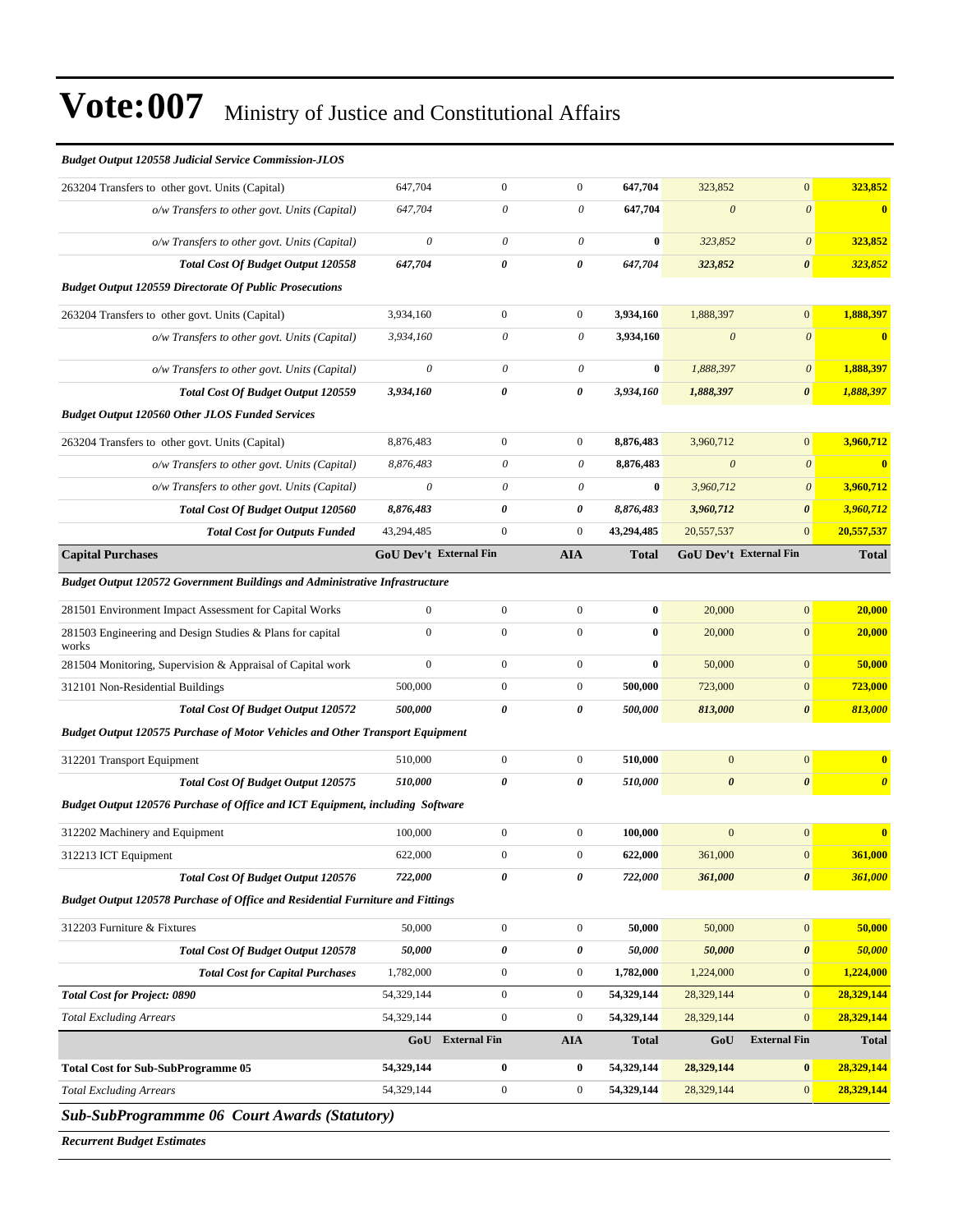### **Department 18 Statutory Court Awards**

| Thousand Uganda Shillings                                                           |                  | 2020/21 Approved Budget |                  |                  |                       | 2021/22 Approved Estimates |              |  |  |
|-------------------------------------------------------------------------------------|------------------|-------------------------|------------------|------------------|-----------------------|----------------------------|--------------|--|--|
| <b>Outputs Provided</b>                                                             | Wage             | Non Wage                | AIA              | <b>Total</b>     | Wage                  | Non Wage                   | <b>Total</b> |  |  |
| Budget Output 120601 Court Awards & Compesations Paid                               |                  |                         |                  |                  |                       |                            |              |  |  |
| 282104 Compensation to 3rd Parties                                                  | $\boldsymbol{0}$ | 9,350,000               | $\boldsymbol{0}$ | 9,350,000        | $\boldsymbol{0}$      | 9,350,000                  | 9,350,000    |  |  |
| <b>Total Cost of Budget Output 01</b>                                               | $\pmb{\theta}$   | 9,350,000               | 0                | 9,350,000        | $\boldsymbol{\theta}$ | 9,350,000                  | 9,350,000    |  |  |
| <b>Total Cost Of Outputs Provided</b>                                               | $\bf{0}$         | 9,350,000               | $\bf{0}$         | 9,350,000        | $\bf{0}$              | 9,350,000                  | 9,350,000    |  |  |
| <b>Arrears</b>                                                                      | Wage             | Non Wage                | AIA              | <b>Total</b>     | Wage                  | Non Wage                   | <b>Total</b> |  |  |
| <b>Budget Output 120699 Arrears</b>                                                 |                  |                         |                  |                  |                       |                            |              |  |  |
| 321605 Domestic arrears (Budgeting)                                                 | $\boldsymbol{0}$ | 14,999,000              | $\boldsymbol{0}$ | 14,999,000       | $\mathbf{0}$          | 9,810,000                  | 9,810,000    |  |  |
| <b>Total Cost of Budget Output 99</b>                                               | 0                | 14,999,000              | 0                | 14,999,000       | 0                     | 9,810,000                  | 9,810,000    |  |  |
| <b>Total Cost Of Arrears</b>                                                        | $\bf{0}$         | 14,999,000              | $\bf{0}$         | 14,999,000       | $\bf{0}$              | 9,810,000                  | 9,810,000    |  |  |
| <b>Total Cost for Department 18</b>                                                 | $\bf{0}$         | 24,349,000              | $\bf{0}$         | 24,349,000       | $\bf{0}$              | 19,160,000                 | 19,160,000   |  |  |
| <b>Total Excluding Arrears</b>                                                      | $\boldsymbol{0}$ | 9,350,000               | $\boldsymbol{0}$ | 9,350,000        | $\mathbf{0}$          | 9,350,000                  | 9,350,000    |  |  |
|                                                                                     |                  |                         |                  |                  |                       |                            |              |  |  |
|                                                                                     | GoU              | <b>External Fin</b>     | <b>AIA</b>       | <b>Total</b>     | GoU                   | <b>External Fin</b>        | <b>Total</b> |  |  |
| <b>Total Cost for Sub-SubProgramme 06</b>                                           | 24,349,000       | $\bf{0}$                | $\bf{0}$         | 24,349,000       | 19,160,000            | $\bf{0}$                   | 19,160,000   |  |  |
| <b>Total Excluding Arrears</b>                                                      | 24,349,000       | $\boldsymbol{0}$        | $\boldsymbol{0}$ | 24,349,000       | 9,350,000             | $\mathbf{0}$               | 9,350,000    |  |  |
| Sub-SubProgrammme 07 Legislative Drafting                                           |                  |                         |                  |                  |                       |                            |              |  |  |
| <b>Recurrent Budget Estimates</b>                                                   |                  |                         |                  |                  |                       |                            |              |  |  |
| <b>Department 06 First Parliamentary Counsel</b>                                    |                  |                         |                  |                  |                       |                            |              |  |  |
| Thousand Uganda Shillings                                                           |                  | 2020/21 Approved Budget |                  |                  |                       | 2021/22 Approved Estimates |              |  |  |
| <b>Outputs Provided</b>                                                             | Wage             | Non Wage                | AIA              | <b>Total</b>     | Wage                  | Non Wage                   | <b>Total</b> |  |  |
| <b>Budget Output 120701 Bills, Acts, Statutory Instruments, Ordinances, By Laws</b> |                  |                         |                  |                  |                       |                            |              |  |  |
| 211101 General Staff Salaries                                                       | 151,284          | $\boldsymbol{0}$        | $\boldsymbol{0}$ | 151,284          | 151,284               | $\boldsymbol{0}$           | 151,284      |  |  |
| 211103 Allowances (Inc. Casuals, Temporary)                                         | $\boldsymbol{0}$ | 2,000                   | $\boldsymbol{0}$ | 2,000            | $\mathbf{0}$          | 48,500                     | 48,500       |  |  |
| 221003 Staff Training                                                               | $\boldsymbol{0}$ | 16,777                  | $\boldsymbol{0}$ | 16,777           | $\mathbf{0}$          | 16,777                     | 16,777       |  |  |
| 221009 Welfare and Entertainment                                                    | $\boldsymbol{0}$ | 2,183                   | $\boldsymbol{0}$ | 2,183            | $\mathbf{0}$          | 5,370                      | 5,370        |  |  |
| 221011 Printing, Stationery, Photocopying and Binding                               | $\boldsymbol{0}$ | 10,263                  | $\boldsymbol{0}$ | 10,263           | $\mathbf{0}$          | 10,263                     | 10,263       |  |  |
| 222001 Telecommunications                                                           | $\boldsymbol{0}$ | 2,500                   | $\boldsymbol{0}$ | 2,500            | $\boldsymbol{0}$      | $\boldsymbol{0}$           | $\bf{0}$     |  |  |
| 227001 Travel inland                                                                | $\boldsymbol{0}$ | 3,720                   | $\boldsymbol{0}$ | 3,720            | $\boldsymbol{0}$      | 51,000                     | 51,000       |  |  |
| 227002 Travel abroad                                                                | $\boldsymbol{0}$ | 33,637                  | $\boldsymbol{0}$ | 33,637           | $\boldsymbol{0}$      | 40,638                     | 40,638       |  |  |
| 227004 Fuel, Lubricants and Oils                                                    | $\boldsymbol{0}$ | 8,000                   | $\boldsymbol{0}$ | 8,000            | $\mathbf{0}$          | 50,000                     | 50,000       |  |  |
| <b>Total Cost of Budget Output 01</b>                                               | 151,284          | 79,080                  | $\pmb{\theta}$   | 230,364          | 151,284               | 222,548                    | 373,832      |  |  |
| <b>Total Cost Of Outputs Provided</b>                                               | 151,284          | 79,080                  | $\bf{0}$         | 230,364          | 151,284               | 222,548                    | 373,832      |  |  |
| <b>Outputs Funded</b>                                                               | Wage             | Non Wage                | <b>AIA</b>       | <b>Total</b>     | Wage                  | Non Wage                   | <b>Total</b> |  |  |
| Budget Output 120751 Revision of the Constitution and other laws                    |                  |                         |                  |                  |                       |                            |              |  |  |
| 263104 Transfers to other govt. Units (Current)                                     | $\boldsymbol{0}$ | $\boldsymbol{0}$        | $\boldsymbol{0}$ | $\boldsymbol{0}$ | $\boldsymbol{0}$      | 2,000,000                  | 2,000,000    |  |  |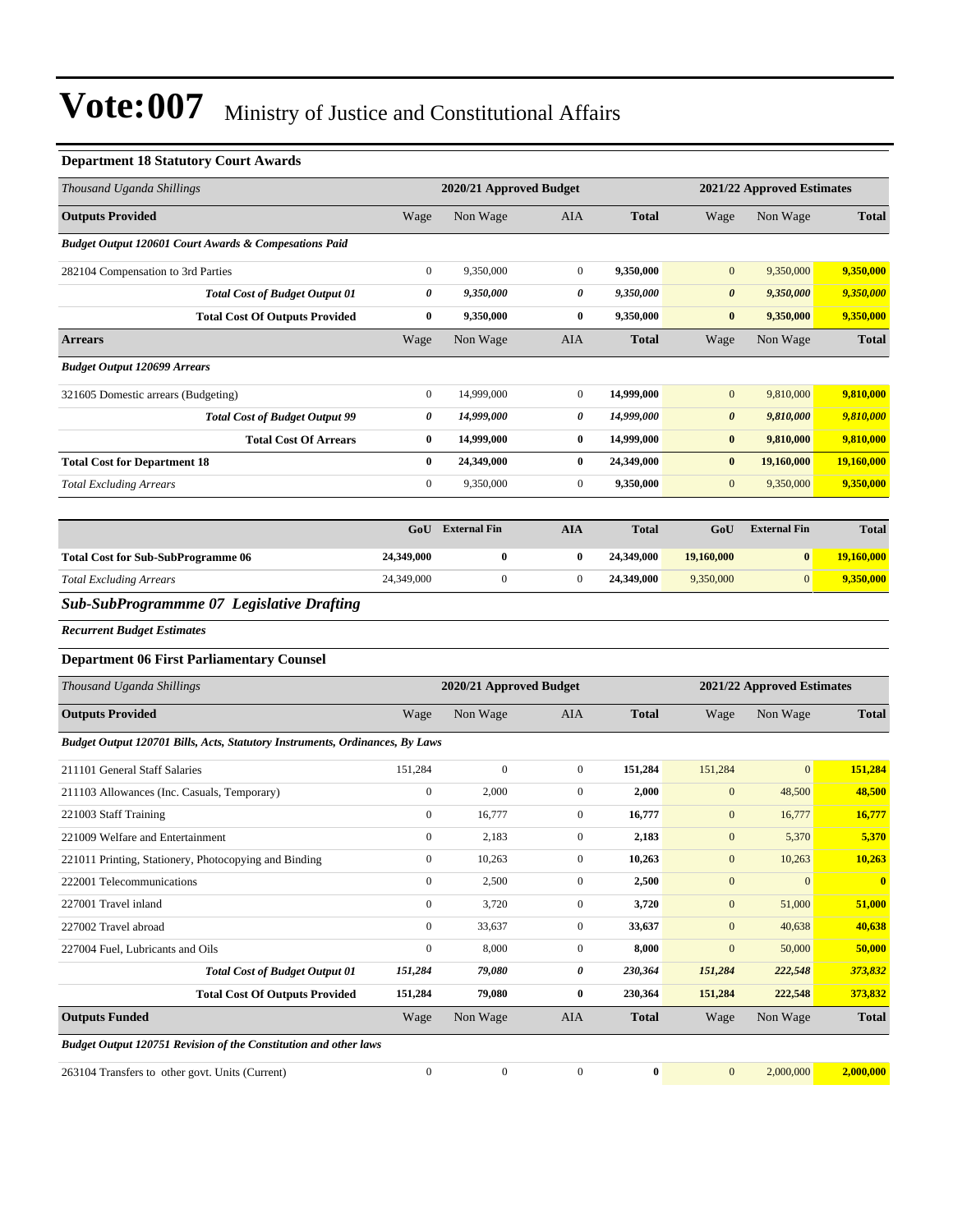| o/w Transfer for Establishment of a Constitutional Review<br>Commission | $\boldsymbol{\theta}$ | $\theta$                | $\theta$         | $\bf{0}$              | $\boldsymbol{\theta}$ | 2,000,000                  | 2,000,000    |
|-------------------------------------------------------------------------|-----------------------|-------------------------|------------------|-----------------------|-----------------------|----------------------------|--------------|
| <b>Total Cost of Budget Output 51</b>                                   | 0                     | $\boldsymbol{\theta}$   | 0                | $\boldsymbol{\theta}$ | $\boldsymbol{\theta}$ | 2,000,000                  | 2,000,000    |
| <b>Total Cost Of Outputs Funded</b>                                     | $\bf{0}$              | $\bf{0}$                | $\bf{0}$         | $\bf{0}$              | $\bf{0}$              | 2,000,000                  | 2,000,000    |
| <b>Total Cost for Department 06</b>                                     | 151,284               | 79,080                  | $\bf{0}$         | 230,364               | 151,284               | 2,222,548                  | 2,373,832    |
| <b>Total Excluding Arrears</b>                                          | 151,284               | 79,080                  | $\mathbf{0}$     | 230,364               | 151,284               | 2,222,548                  | 2,373,832    |
| <b>Department 07 Principal Legislation</b>                              |                       |                         |                  |                       |                       |                            |              |
| Thousand Uganda Shillings                                               |                       | 2020/21 Approved Budget |                  |                       |                       | 2021/22 Approved Estimates |              |
| <b>Outputs Provided</b>                                                 | Wage                  | Non Wage                | AIA              | <b>Total</b>          | Wage                  | Non Wage                   | <b>Total</b> |
| <b>Budget Output 120702 Bills and Acts</b>                              |                       |                         |                  |                       |                       |                            |              |
| 211101 General Staff Salaries                                           | 369,007               | $\boldsymbol{0}$        | $\mathbf{0}$     | 369,007               | 369,007               | $\mathbf{0}$               | 369,007      |
| 211103 Allowances (Inc. Casuals, Temporary)                             | $\boldsymbol{0}$      | 2,000                   | $\mathbf{0}$     | 2,000                 | $\mathbf{0}$          | 39,500                     | 39,500       |
| 221003 Staff Training                                                   | $\boldsymbol{0}$      | 16,777                  | $\mathbf{0}$     | 16,777                | $\mathbf{0}$          | 16,777                     | 16,777       |
| 221009 Welfare and Entertainment                                        | $\boldsymbol{0}$      | 2,183                   | $\mathbf{0}$     | 2,183                 | $\mathbf{0}$          | 8,593                      | 8,593        |
| 221011 Printing, Stationery, Photocopying and Binding                   | $\boldsymbol{0}$      | 10,264                  | $\mathbf{0}$     | 10,264                | $\mathbf{0}$          | 10,264                     | 10,264       |
| 222001 Telecommunications                                               | $\boldsymbol{0}$      | 2,500                   | $\mathbf{0}$     | 2,500                 | $\mathbf{0}$          | $\boldsymbol{0}$           | $\bf{0}$     |
| 227001 Travel inland                                                    | $\boldsymbol{0}$      | 3,720                   | $\mathbf{0}$     | 3,720                 | $\mathbf{0}$          | 35,720                     | 35,720       |
| 227002 Travel abroad                                                    | $\overline{0}$        | 37,296                  | $\mathbf{0}$     | 37,296                | $\mathbf{0}$          | 50,296                     | 50,296       |
| 227004 Fuel, Lubricants and Oils                                        | $\boldsymbol{0}$      | 6,000                   | $\mathbf{0}$     | 6,000                 | $\mathbf{0}$          | 53,000                     | 53,000       |
| <b>Total Cost of Budget Output 02</b>                                   | 369,007               | 80,740                  | 0                | 449,747               | 369,007               | 214,150                    | 583,157      |
| <b>Total Cost Of Outputs Provided</b>                                   | 369,007               | 80,740                  | $\bf{0}$         | 449,747               | 369,007               | 214,150                    | 583,157      |
| <b>Total Cost for Department 07</b>                                     | 369,007               | 80,740                  | $\bf{0}$         | 449,747               | 369,007               | 214,150                    | 583,157      |
| <b>Total Excluding Arrears</b>                                          | 369,007               | 80,740                  | $\mathbf{0}$     | 449,747               | 369,007               | 214,150                    | 583,157      |
| <b>Department 08 Subsidiary Legislation</b>                             |                       |                         |                  |                       |                       |                            |              |
| Thousand Uganda Shillings                                               |                       | 2020/21 Approved Budget |                  |                       |                       | 2021/22 Approved Estimates |              |
| <b>Outputs Provided</b>                                                 | Wage                  | Non Wage                | AIA              | <b>Total</b>          | Wage                  | Non Wage                   | <b>Total</b> |
| <b>Budget Output 120703 Statutory Instruments</b>                       |                       |                         |                  |                       |                       |                            |              |
| 211101 General Staff Salaries                                           | 316,524               | $\boldsymbol{0}$        | $\mathbf{0}$     | 316,524               | 316,524               | $\boldsymbol{0}$           | 316,524      |
| 211103 Allowances (Inc. Casuals, Temporary)                             | $\boldsymbol{0}$      | 2,000                   | $\mathbf{0}$     | 2,000                 | $\boldsymbol{0}$      | 39,500                     | 39,500       |
| 221003 Staff Training                                                   | 0                     | 16,777                  | 0                | 16,777                | $\mathbf{0}$          | 16,777                     | 16,777       |
| 221009 Welfare and Entertainment                                        | $\boldsymbol{0}$      | 2,183                   | $\boldsymbol{0}$ | 2,183                 | $\boldsymbol{0}$      | 8,593                      | 8,593        |
| 221011 Printing, Stationery, Photocopying and Binding                   | $\boldsymbol{0}$      | 10,264                  | $\boldsymbol{0}$ | 10,264                | $\boldsymbol{0}$      | 10,264                     | 10,264       |
| 222001 Telecommunications                                               | $\boldsymbol{0}$      | 2,500                   | $\boldsymbol{0}$ | 2,500                 | $\boldsymbol{0}$      | $\boldsymbol{0}$           | $\bf{0}$     |
| 227001 Travel inland                                                    | $\boldsymbol{0}$      | 5,580                   | $\boldsymbol{0}$ | 5,580                 | $\boldsymbol{0}$      | 37,581                     | 37,581       |
| 227002 Travel abroad                                                    | $\boldsymbol{0}$      | 35,437                  | $\boldsymbol{0}$ | 35,437                | $\mathbf{0}$          | 50,437                     | 50,437       |
| 227004 Fuel, Lubricants and Oils                                        | $\boldsymbol{0}$      | 5,999                   | $\boldsymbol{0}$ | 5,999                 | $\boldsymbol{0}$      | 53,000                     | 53,000       |
| <b>Total Cost of Budget Output 03</b>                                   | 316,524               | 80,740                  | 0                | 397,264               | 316,524               | 216,152                    | 532,675      |
| <b>Total Cost Of Outputs Provided</b>                                   | 316,524               | 80,740                  | $\bf{0}$         | 397,264               | 316,524               | 216,152                    | 532,675      |
| <b>Total Cost for Department 08</b>                                     | 316,524               | 80,740                  | $\bf{0}$         | 397,264               | 316,524               | 216,152                    | 532,675      |
| <b>Total Excluding Arrears</b>                                          | 316,524               | 80,740                  | $\boldsymbol{0}$ | 397,264               | 316,524               | 216,152                    | 532,675      |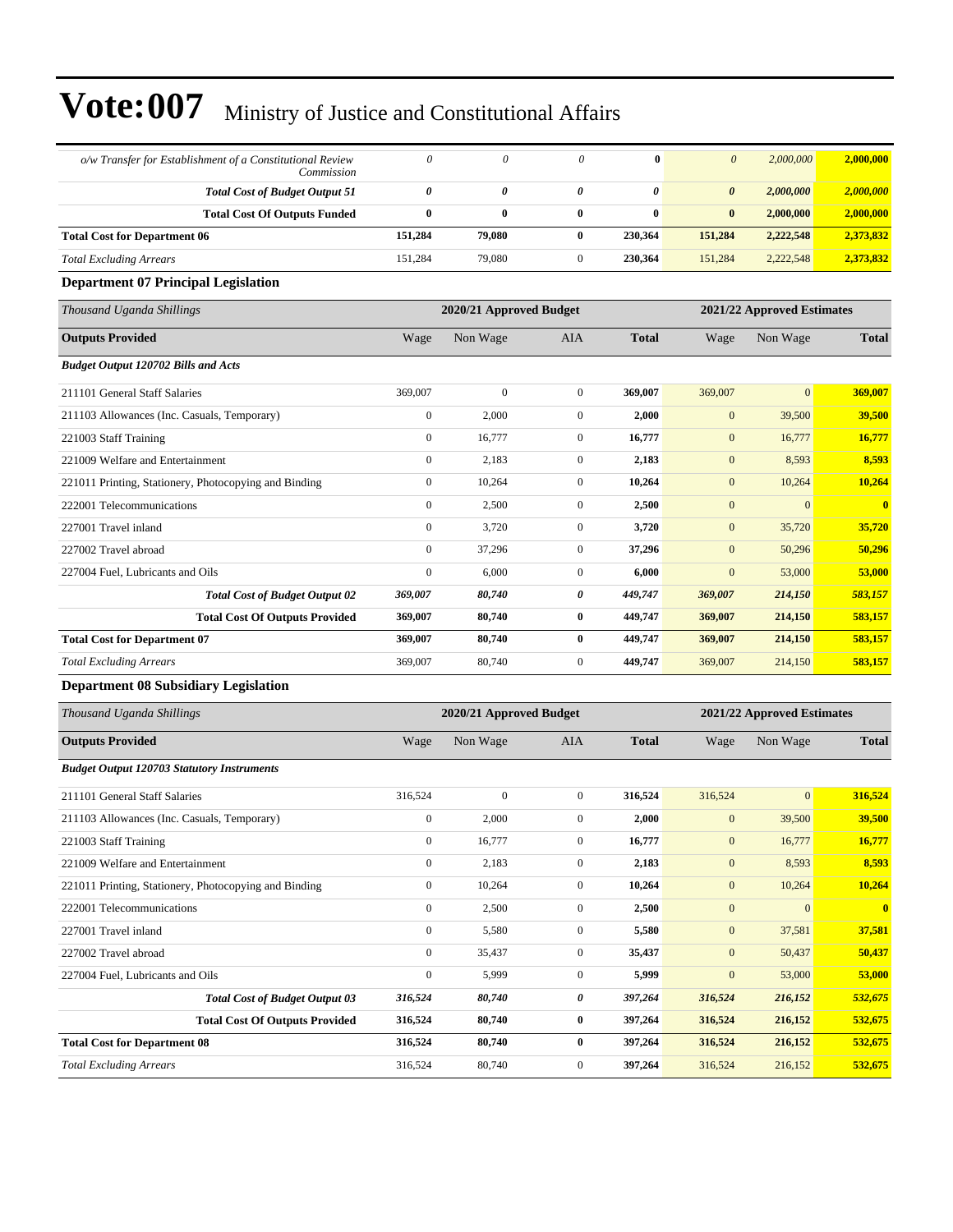### **Department 09 Local Government (First Parliamentary Counsel)**

| Thousand Uganda Shillings                                |                  | 2020/21 Approved Budget |                  |                  |                  | 2021/22 Approved Estimates |                         |  |
|----------------------------------------------------------|------------------|-------------------------|------------------|------------------|------------------|----------------------------|-------------------------|--|
| <b>Outputs Provided</b>                                  | Wage             | Non Wage                | AIA              | <b>Total</b>     | Wage             | Non Wage                   | <b>Total</b>            |  |
| <b>Budget Output 120704 Ordinances and By-Laws</b>       |                  |                         |                  |                  |                  |                            |                         |  |
| 211101 General Staff Salaries                            | 367,709          | $\boldsymbol{0}$        | $\mathbf{0}$     | 367,709          | 367,709          | $\mathbf{0}$               | 367,709                 |  |
| 211103 Allowances (Inc. Casuals, Temporary)              | $\boldsymbol{0}$ | 2,000                   | $\mathbf{0}$     | 2,000            | $\boldsymbol{0}$ | 39,500                     | 39,500                  |  |
| 221003 Staff Training                                    | $\boldsymbol{0}$ | 16,777                  | $\mathbf{0}$     | 16,777           | $\boldsymbol{0}$ | 16,777                     | 16,777                  |  |
| 221009 Welfare and Entertainment                         | $\boldsymbol{0}$ | 2,183                   | $\mathbf{0}$     | 2,183            | $\boldsymbol{0}$ | 8,591                      | 8,591                   |  |
| 221011 Printing, Stationery, Photocopying and Binding    | $\boldsymbol{0}$ | 10,264                  | $\boldsymbol{0}$ | 10,264           | $\mathbf{0}$     | 10,264                     | 10,264                  |  |
| 222001 Telecommunications                                | $\boldsymbol{0}$ | 2,500                   | $\boldsymbol{0}$ | 2,500            | $\boldsymbol{0}$ | $\mathbf{0}$               | $\overline{\mathbf{0}}$ |  |
| 227001 Travel inland                                     | $\boldsymbol{0}$ | 5,580                   | $\mathbf{0}$     | 5,580            | $\mathbf{0}$     | 37,582                     | 37,582                  |  |
| 227002 Travel abroad                                     | $\boldsymbol{0}$ | 35,438                  | $\mathbf{0}$     | 35,438           | $\boldsymbol{0}$ | 50,438                     | 50,438                  |  |
| 227004 Fuel, Lubricants and Oils                         | $\boldsymbol{0}$ | 6,000                   | $\mathbf{0}$     | 6,000            | $\mathbf{0}$     | 53,000                     | 53,000                  |  |
| <b>Total Cost of Budget Output 04</b>                    | 367,709          | 80,742                  | 0                | 448,451          | 367,709          | 216,152                    | 583,861                 |  |
| <b>Total Cost Of Outputs Provided</b>                    | 367,709          | 80,742                  | $\bf{0}$         | 448,451          | 367,709          | 216,152                    | 583,861                 |  |
| <b>Total Cost for Department 09</b>                      | 367,709          | 80,742                  | $\bf{0}$         | 448,451          | 367,709          | 216,152                    | 583,861                 |  |
| <b>Total Excluding Arrears</b>                           | 367,709          | 80,742                  | $\mathbf{0}$     | 448,451          | 367,709          | 216,152                    | 583,861                 |  |
|                                                          |                  |                         |                  |                  |                  |                            |                         |  |
|                                                          | GoU              | <b>External Fin</b>     | <b>AIA</b>       | <b>Total</b>     | GoU              | <b>External Fin</b>        | <b>Total</b>            |  |
| <b>Total Cost for Sub-SubProgramme 07</b>                | 1,525,826        | $\bf{0}$                | $\bf{0}$         | 1,525,826        | 4,073,525        | $\bf{0}$                   | 4,073,525               |  |
| <b>Total Excluding Arrears</b>                           | 1,525,826        | $\mathbf{0}$            | $\mathbf{0}$     | 1,525,826        | 4,073,525        | $\mathbf{0}$               | 4,073,525               |  |
| Sub-SubProgrammme 08 Civil Litigation                    |                  |                         |                  |                  |                  |                            |                         |  |
| <b>Recurrent Budget Estimates</b>                        |                  |                         |                  |                  |                  |                            |                         |  |
| <b>Department 02 Civil Litigation</b>                    |                  |                         |                  |                  |                  |                            |                         |  |
| Thousand Uganda Shillings                                |                  | 2020/21 Approved Budget |                  |                  |                  | 2021/22 Approved Estimates |                         |  |
| <b>Outputs Provided</b>                                  | Wage             | Non Wage                | AIA              | <b>Total</b>     | Wage             | Non Wage                   | <b>Total</b>            |  |
| Budget Output 120803 Civil Suits defended in Court       |                  |                         |                  |                  |                  |                            |                         |  |
| 211101 General Staff Salaries                            | 155,778          | $\boldsymbol{0}$        | $\mathbf{0}$     | 155,778          | 155,778          | $\mathbf{0}$               | 155,778                 |  |
| 211103 Allowances (Inc. Casuals, Temporary)              | $\boldsymbol{0}$ | 12,000                  | $\mathbf{0}$     | 12,000           | $\mathbf{0}$     | 13,883                     | 13,883                  |  |
| 221003 Staff Training                                    | $\mathbf{0}$     | 25,000                  | $\overline{0}$   | 25,000           | $\mathbf{0}$     | 17,649                     | 17,649                  |  |
| 221006 Commissions and related charges                   | $\boldsymbol{0}$ | 20,675                  | $\mathbf{0}$     | 20,675           | $\mathbf{0}$     | 10,595                     | 10,595                  |  |
| 221007 Books, Periodicals & Newspapers                   | $\boldsymbol{0}$ | $\boldsymbol{0}$        | $\boldsymbol{0}$ | $\bf{0}$         | $\boldsymbol{0}$ | 48,750                     | 48,750                  |  |
| 221008 Computer supplies and Information Technology (IT) | $\boldsymbol{0}$ | $\boldsymbol{0}$        | $\boldsymbol{0}$ | $\boldsymbol{0}$ | $\boldsymbol{0}$ | 24,000                     | 24,000                  |  |
| 221009 Welfare and Entertainment                         | $\boldsymbol{0}$ | 15,300                  | $\boldsymbol{0}$ | 15,300           | $\boldsymbol{0}$ | 10,801                     | <b>10,801</b>           |  |
| 221011 Printing, Stationery, Photocopying and Binding    | $\boldsymbol{0}$ | 48,324                  | $\boldsymbol{0}$ | 48,324           | $\boldsymbol{0}$ | 30,114                     | 30,114                  |  |
| 222001 Telecommunications                                | $\boldsymbol{0}$ | 2,000                   | $\boldsymbol{0}$ | 2,000            | $\mathbf{0}$     | $\mathbf{0}$               | $\mathbf{0}$            |  |
| 227001 Travel inland                                     | $\boldsymbol{0}$ | 53,545                  | $\boldsymbol{0}$ | 53,545           | $\boldsymbol{0}$ | 37,800                     | 37,800                  |  |
| 227002 Travel abroad                                     | $\boldsymbol{0}$ | 60,563                  | $\boldsymbol{0}$ | 60,563           | $\boldsymbol{0}$ | 42,754                     | 42,754                  |  |
| 227004 Fuel. Lubricants and Oils                         | $\mathbf{0}$     | 47.500                  | $\mathbf{0}$     | 47,500           | $\mathbf{0}$     | 37,532                     | 37,532                  |  |

227004 Fuel, Lubricants and Oils 0 47,500 0 **47,500** 0 37,532 **37,532** 228003 Maintenance – Machinery, Equipment & Furniture 0 0 0 0 0 0 0 0 72,970 72,970 72,970 *Total Cost of Budget Output 03 155,778 284,907 0 440,685 155,778 346,847 502,626*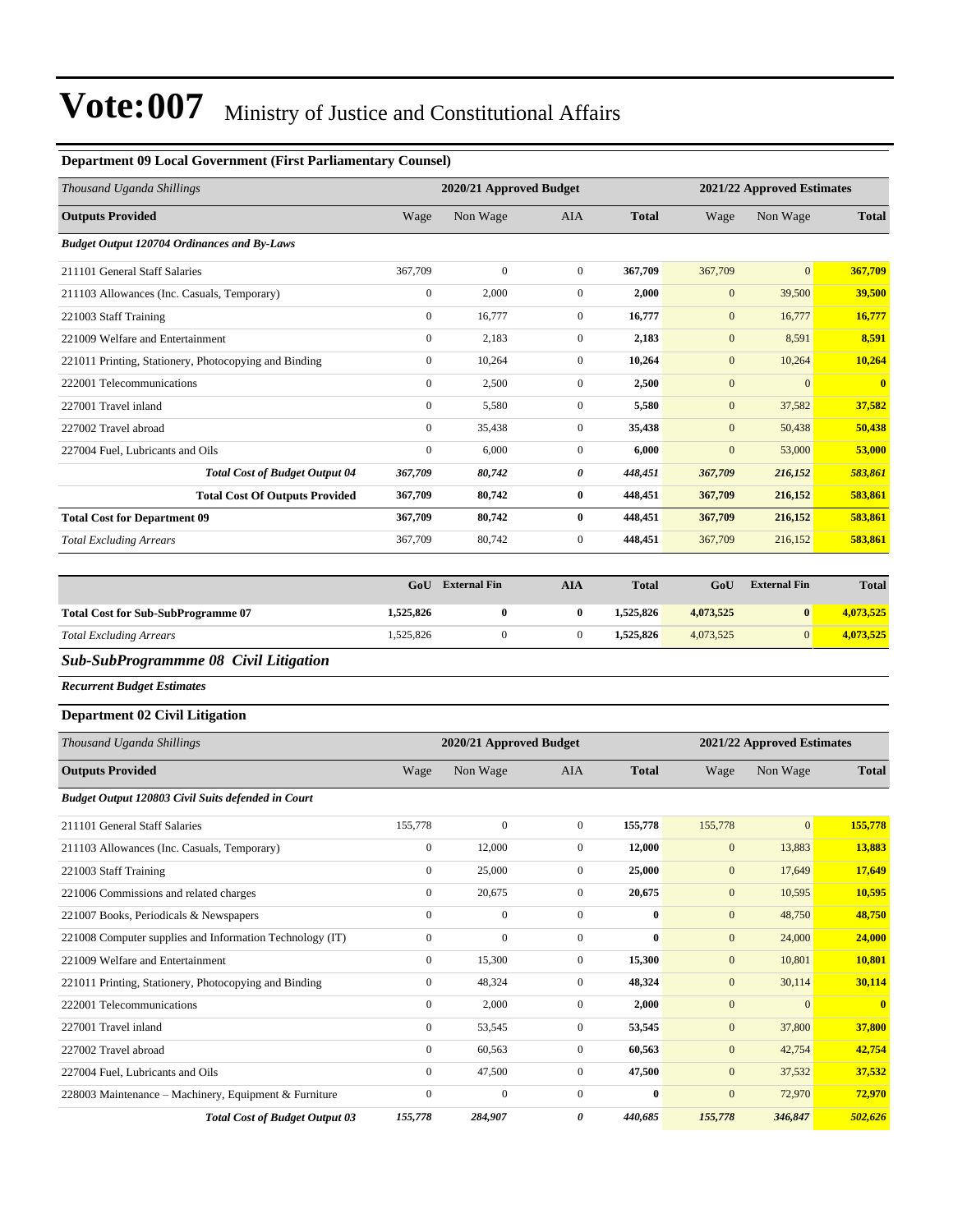| <b>Budget Output 120804 Compensations</b>                |                  |                         |                  |              |                       |                            |              |
|----------------------------------------------------------|------------------|-------------------------|------------------|--------------|-----------------------|----------------------------|--------------|
| 211103 Allowances (Inc. Casuals, Temporary)              | $\boldsymbol{0}$ | 2,895,000               | $\mathbf{0}$     | 2,895,000    | $\mathbf{0}$          | 1,825,845                  | 1,825,845    |
| 221001 Advertising and Public Relations                  | $\boldsymbol{0}$ | 200,000                 | $\boldsymbol{0}$ | 200,000      | $\mathbf{0}$          | 50,000                     | 50,000       |
| 221005 Hire of Venue (chairs, projector, etc)            | $\boldsymbol{0}$ | 340,000                 | $\mathbf{0}$     | 340,000      | $\boldsymbol{0}$      | $\mathbf{0}$               | $\bf{0}$     |
| 221008 Computer supplies and Information Technology (IT) | $\boldsymbol{0}$ | 180,000                 | $\mathbf{0}$     | 180,000      | $\boldsymbol{0}$      | 20,000                     | 20,000       |
| 221011 Printing, Stationery, Photocopying and Binding    | $\boldsymbol{0}$ | 361,000                 | $\mathbf{0}$     | 361,000      | $\boldsymbol{0}$      | 200,155                    | 200,155      |
| 223003 Rent – (Produced Assets) to private entities      | $\boldsymbol{0}$ | $\boldsymbol{0}$        | $\mathbf{0}$     | $\bf{0}$     | $\boldsymbol{0}$      | 64,000                     | 64,000       |
| 227004 Fuel, Lubricants and Oils                         | $\boldsymbol{0}$ | 582,000                 | $\mathbf{0}$     | 582,000      | $\boldsymbol{0}$      | 740,000                    | 740,000      |
| 282104 Compensation to 3rd Parties                       | $\boldsymbol{0}$ | 263,529                 | $\mathbf{0}$     | 263,529      | $\boldsymbol{0}$      | 50,000,000                 | 50,000,000   |
| <b>Total Cost of Budget Output 04</b>                    | 0                | 4,821,529               | 0                | 4,821,529    | $\boldsymbol{\theta}$ | 52,900,000                 | 52,900,000   |
| <b>Total Cost Of Outputs Provided</b>                    | 155,778          | 5,106,436               | $\bf{0}$         | 5,262,215    | 155,778               | 53,246,847                 | 53,402,626   |
| <b>Total Cost for Department 02</b>                      | 155,778          | 5,106,436               | $\bf{0}$         | 5,262,215    | 155,778               | 53,246,847                 | 53,402,626   |
| <b>Total Excluding Arrears</b>                           | 155,778          | 5,106,436               | $\mathbf{0}$     | 5,262,215    | 155,778               | 53,246,847                 | 53,402,626   |
| <b>Department 03 Line Ministries</b>                     |                  |                         |                  |              |                       |                            |              |
| Thousand Uganda Shillings                                |                  | 2020/21 Approved Budget |                  |              |                       | 2021/22 Approved Estimates |              |
| <b>Outputs Provided</b>                                  | Wage             | Non Wage                | AIA              | <b>Total</b> | Wage                  | Non Wage                   | <b>Total</b> |
| Budget Output 120803 Civil Suits defended in Court       |                  |                         |                  |              |                       |                            |              |
| 211101 General Staff Salaries                            | 327,900          | $\boldsymbol{0}$        | $\mathbf{0}$     | 327,900      | 327,900               | $\mathbf{0}$               | 327,900      |
| 211103 Allowances (Inc. Casuals, Temporary)              | $\boldsymbol{0}$ | 12,000                  | $\mathbf{0}$     | 12,000       | $\boldsymbol{0}$      | 42,584                     | 42,584       |
| 221003 Staff Training                                    | $\boldsymbol{0}$ | 24,999                  | $\mathbf{0}$     | 24,999       | $\mathbf{0}$          | 18,899                     | 18,899       |
| 221009 Welfare and Entertainment                         | $\boldsymbol{0}$ | 15,300                  | $\mathbf{0}$     | 15,300       | $\boldsymbol{0}$      | 33,967                     | 33,967       |
| 221011 Printing, Stationery, Photocopying and Binding    | $\boldsymbol{0}$ | 48,324                  | $\boldsymbol{0}$ | 48,324       | $\boldsymbol{0}$      | 30,533                     | 30,533       |
| 222001 Telecommunications                                | $\boldsymbol{0}$ | 2,000                   | $\mathbf{0}$     | 2,000        | $\boldsymbol{0}$      | $\mathbf{0}$               | $\bf{0}$     |
| 227001 Travel inland                                     | $\boldsymbol{0}$ | 71,204                  | $\mathbf{0}$     | 71,204       | $\boldsymbol{0}$      | 53,831                     | 53,831       |
| 227002 Travel abroad                                     | $\boldsymbol{0}$ | 27,496                  | $\mathbf{0}$     | 27,496       | $\boldsymbol{0}$      | 20,787                     | 20,787       |
| 227004 Fuel, Lubricants and Oils                         | $\boldsymbol{0}$ | 47,500                  | $\mathbf{0}$     | 47,500       | $\mathbf{0}$          | 61,910                     | 61,910       |
| <b>Total Cost of Budget Output 03</b>                    | 327,900          | 248,823                 | 0                | 576,723      | 327,900               | 262,513                    | 590,413      |
| <b>Total Cost Of Outputs Provided</b>                    | 327,900          | 248,823                 | $\bf{0}$         | 576,723      | 327,900               | 262,513                    | 590,413      |
| <b>Total Cost for Department 03</b>                      | 327,900          | 248,823                 | $\bf{0}$         | 576,723      | 327,900               | 262,513                    | 590,413      |
| <b>Total Excluding Arrears</b>                           | 327,900          | 248,823                 | $\mathbf{0}$     | 576,723      | 327,900               | 262,513                    | 590,413      |
| <b>Department 04 Institutions</b>                        |                  |                         |                  |              |                       |                            |              |
| Thousand Uganda Shillings                                |                  | 2020/21 Approved Budget |                  |              |                       | 2021/22 Approved Estimates |              |
| <b>Outputs Provided</b>                                  | Wage             | Non Wage                | AIA              | <b>Total</b> | Wage                  | Non Wage                   | <b>Total</b> |
| Budget Output 120803 Civil Suits defended in Court       |                  |                         |                  |              |                       |                            |              |
| 211101 General Staff Salaries                            | 512,106          | $\boldsymbol{0}$        | $\boldsymbol{0}$ | 512,106      | 512,106               | $\boldsymbol{0}$           | 512,106      |
| 211103 Allowances (Inc. Casuals, Temporary)              | $\boldsymbol{0}$ | 12,000                  | $\boldsymbol{0}$ | 12,000       | $\boldsymbol{0}$      | 70,875                     | 70,875       |
| 221003 Staff Training                                    | $\boldsymbol{0}$ | 24,999                  | $\boldsymbol{0}$ | 24,999       | $\boldsymbol{0}$      | $\mathbf{0}$               | $\mathbf{0}$ |
| 221009 Welfare and Entertainment                         | $\boldsymbol{0}$ | 15,300                  | $\boldsymbol{0}$ | 15,300       | $\boldsymbol{0}$      | 10,121                     | 10,121       |

221011 Printing, Stationery, Photocopying and Binding 0 48,324 0 **48,324** 0 31,967 **31,967** 222001 Telecommunications 0 2,000 0 **2,000** 0 0 **0** 227001 Travel inland 0 71,204 0 **71,204** 0 65,291 **65,291** 227002 Travel abroad 0 27,496 0 **27,496** 0 0 **0**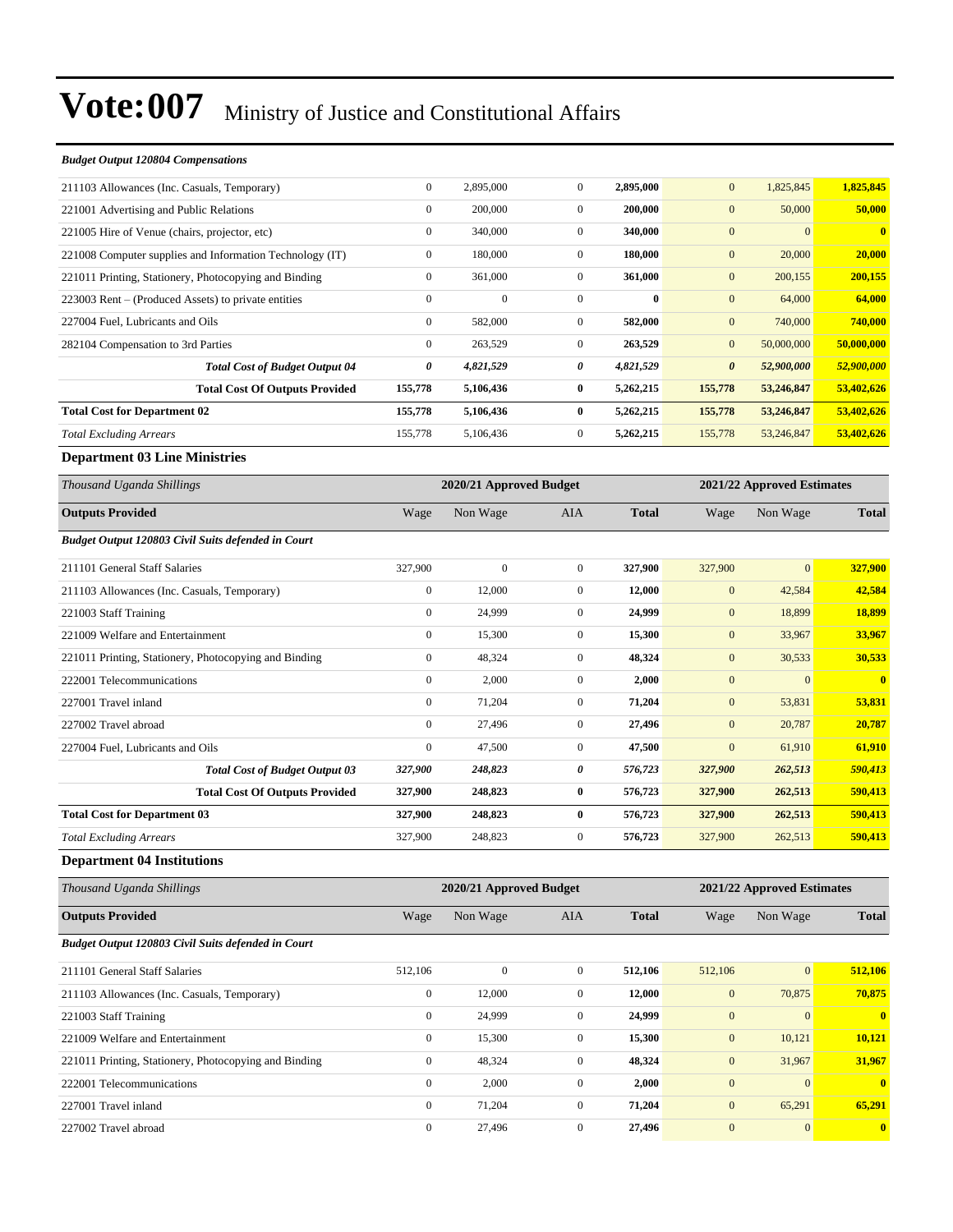| 227004 Fuel, Lubricants and Oils                            | $\boldsymbol{0}$ | 47,500                  | $\mathbf{0}$          | 47,500       | $\mathbf{0}$   | 65,745                     | 65,745         |
|-------------------------------------------------------------|------------------|-------------------------|-----------------------|--------------|----------------|----------------------------|----------------|
| <b>Total Cost of Budget Output 03</b>                       | 512,106          | 248,823                 | $\boldsymbol{\theta}$ | 760,929      | 512,106        | 244,000                    | 756,106        |
| <b>Total Cost Of Outputs Provided</b>                       | 512,106          | 248,823                 | $\bf{0}$              | 760,929      | 512,106        | 244,000                    | 756,106        |
| <b>Total Cost for Department 04</b>                         | 512,106          | 248,823                 | $\bf{0}$              | 760,929      | 512,106        | 244,000                    | 756,106        |
| <b>Total Excluding Arrears</b>                              | 512,106          | 248,823                 | $\mathbf{0}$          | 760,929      | 512,106        | 244,000                    | 756,106        |
| <b>Department 05 Local Gov't Institutions (Litigation)</b>  |                  |                         |                       |              |                |                            |                |
| Thousand Uganda Shillings                                   |                  | 2020/21 Approved Budget |                       |              |                | 2021/22 Approved Estimates |                |
| <b>Outputs Provided</b>                                     | Wage             | Non Wage                | AIA                   | <b>Total</b> | Wage           | Non Wage                   | <b>Total</b>   |
| Budget Output 120803 Civil Suits defended in Court          |                  |                         |                       |              |                |                            |                |
| 211101 General Staff Salaries                               | 805,223          | $\boldsymbol{0}$        | $\mathbf{0}$          | 805,223      | 805,223        | $\mathbf{0}$               | 805,223        |
| 211103 Allowances (Inc. Casuals, Temporary)                 | $\boldsymbol{0}$ | 12,000                  | $\mathbf{0}$          | 12,000       | $\mathbf{0}$   | 44,000                     | 44,000         |
| 221003 Staff Training                                       | $\overline{0}$   | 25,999                  | $\mathbf{0}$          | 25,999       | $\mathbf{0}$   | $\overline{0}$             | $\mathbf{0}$   |
| 221009 Welfare and Entertainment                            | $\boldsymbol{0}$ | 15,300                  | $\mathbf{0}$          | 15,300       | $\overline{0}$ | 10,893                     | 10,893         |
| 221010 Special Meals and Drinks                             | $\overline{0}$   | $\mathbf{0}$            | $\mathbf{0}$          | $\bf{0}$     | $\overline{0}$ | 12,480                     | 12,480         |
| 221011 Printing, Stationery, Photocopying and Binding       | $\overline{0}$   | 48,324                  | $\mathbf{0}$          | 48,324       | $\mathbf{0}$   | 30,406                     | 30,406         |
| 222001 Telecommunications                                   | $\boldsymbol{0}$ | 1,000                   | $\mathbf{0}$          | 1,000        | $\overline{0}$ | $\mathbf{0}$               | $\bf{0}$       |
| 227001 Travel inland                                        | $\overline{0}$   | 71,204                  | $\mathbf{0}$          | 71,204       | $\overline{0}$ | 70,274                     | 70,274         |
| 227002 Travel abroad                                        | $\overline{0}$   | 27,496                  | $\mathbf{0}$          | 27,496       | $\overline{0}$ | $\overline{0}$             | $\overline{0}$ |
| 227004 Fuel, Lubricants and Oils                            | $\boldsymbol{0}$ | 47,500                  | $\mathbf{0}$          | 47,500       | $\mathbf{0}$   | 109,587                    | 109,587        |
| <b>Total Cost of Budget Output 03</b>                       | 805,223          | 248,823                 | 0                     | 1,054,046    | 805,223        | 277,640                    | 1,082,863      |
| <b>Total Cost Of Outputs Provided</b>                       | 805,223          | 248,823                 | $\bf{0}$              | 1,054,046    | 805,223        | 277,640                    | 1,082,863      |
| <b>Total Cost for Department 05</b>                         | 805,223          | 248,823                 | $\bf{0}$              | 1,054,046    | 805,223        | 277,640                    | 1,082,863      |
| <b>Total Excluding Arrears</b>                              | 805,223          | 248,823                 | $\mathbf{0}$          | 1,054,046    | 805,223        | 277,640                    | 1,082,863      |
|                                                             | GoU              | <b>External Fin</b>     | <b>AIA</b>            | <b>Total</b> | GoU            | <b>External Fin</b>        | <b>Total</b>   |
|                                                             |                  |                         |                       |              |                |                            |                |
| <b>Total Cost for Sub-SubProgramme 08</b>                   | 7,653,912        | $\bf{0}$                | $\bf{0}$              | 7,653,912    | 55,832,007     | $\bf{0}$                   | 55,832,007     |
| <b>Total Excluding Arrears</b>                              | 7,653,912        | $\boldsymbol{0}$        | $\boldsymbol{0}$      | 7,653,912    | 55,832,007     | $\overline{0}$             | 55,832,007     |
| <b>Sub-SubProgrammme 09 Legal Advisory Services</b>         |                  |                         |                       |              |                |                            |                |
| <b>Recurrent Budget Estimates</b>                           |                  |                         |                       |              |                |                            |                |
| <b>Department 10 Legal Advisory Services</b>                |                  |                         |                       |              |                |                            |                |
| Thousand Uganda Shillings                                   |                  | 2020/21 Approved Budget |                       |              |                | 2021/22 Approved Estimates |                |
| <b>Outputs Provided</b>                                     | Wage             | Non Wage                | AIA                   | <b>Total</b> | Wage           | Non Wage                   | <b>Total</b>   |
| <b>Budget Output 120902 Contracts, Legal Advice/opinion</b> |                  |                         |                       |              |                |                            |                |

| 211101 General Staff Salaries                         | 998,007        | $\mathbf{0}$ | $\Omega$     | 998.007 | 1,042,570      | $\vert 0 \vert$ | 1,042,570    |
|-------------------------------------------------------|----------------|--------------|--------------|---------|----------------|-----------------|--------------|
| 211103 Allowances (Inc. Casuals, Temporary)           | $\mathbf{0}$   | 4,236        | 0            | 4,236   | $\overline{0}$ | 30,340          | 30,340       |
| 221003 Staff Training                                 | $\mathbf{0}$   | 19,172       | $\mathbf{0}$ | 19,172  | $\overline{0}$ | 21,936          | 21,936       |
| 221006 Commissions and related charges                | $\mathbf{0}$   | 25,000       | $\mathbf{0}$ | 25,000  | $\overline{0}$ | 5,604           | 5,604        |
| 221009 Welfare and Entertainment                      | $\Omega$       | 925          | $\Omega$     | 925     | $\mathbf{0}$   | 1,058           | 1,058        |
| 221011 Printing, Stationery, Photocopying and Binding | $\mathbf{0}$   | 7,714        | $\Omega$     | 7,714   | $\overline{0}$ | 10.826          | 10.826       |
| 222001 Telecommunications                             | $\mathbf{0}$   | 3.927        | $\Omega$     | 3,927   | $\mathbf{0}$   | $\Omega$        | $\mathbf{0}$ |
| 227001 Travel inland                                  | $\overline{0}$ | 6,526        | $\mathbf{0}$ | 6,526   | $\overline{0}$ | 7,467           | 7,467        |
| 227002 Travel abroad                                  | $\Omega$       | 34,074       | $\Omega$     | 34.074  | $\Omega$       | 98,987          | 98.987       |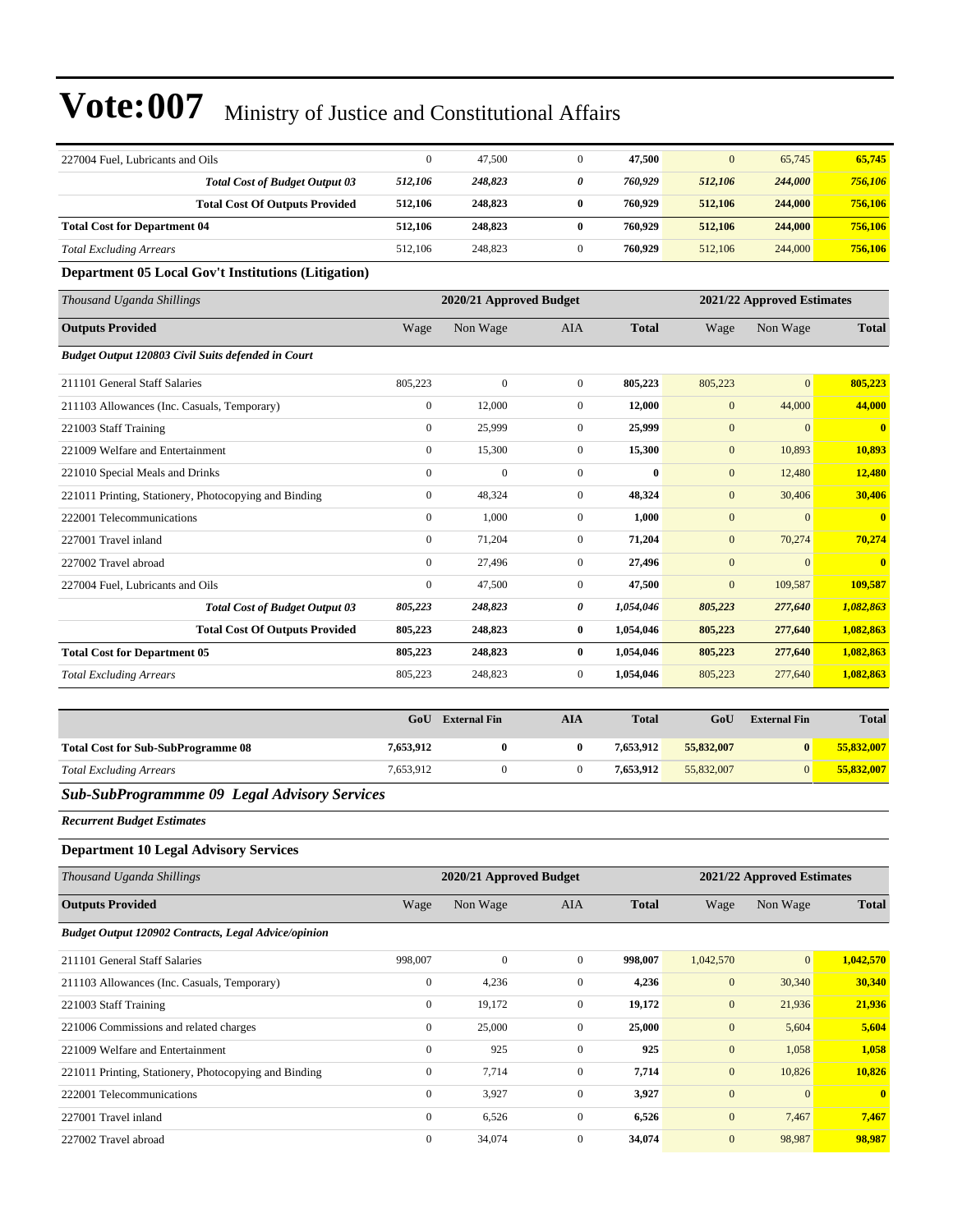| 227004 Fuel, Lubricants and Oils                      | $\mathbf{0}$     | 5,000                   | $\overline{0}$ | 5,000        | $\mathbf{0}$   | 45,721                     | 45,721       |
|-------------------------------------------------------|------------------|-------------------------|----------------|--------------|----------------|----------------------------|--------------|
| <b>Total Cost of Budget Output 02</b>                 | 998,007          | 106,574                 | 0              | 1,104,581    | 1,042,570      | 221,939                    | 1,264,509    |
| <b>Total Cost Of Outputs Provided</b>                 | 998,007          | 106,574                 | $\bf{0}$       | 1,104,581    | 1,042,570      | 221,939                    | 1,264,509    |
| <b>Total Cost for Department 10</b>                   | 998,007          | 106,574                 | $\bf{0}$       | 1,104,581    | 1,042,570      | 221,939                    | 1,264,509    |
| <b>Total Excluding Arrears</b>                        | 998,007          | 106,574                 | $\overline{0}$ | 1,104,581    | 1,042,570      | 221,939                    | 1,264,509    |
| <b>Department 11 Central Government</b>               |                  |                         |                |              |                |                            |              |
| Thousand Uganda Shillings                             |                  | 2020/21 Approved Budget |                |              |                | 2021/22 Approved Estimates |              |
| <b>Outputs Provided</b>                               | Wage             | Non Wage                | <b>AIA</b>     | <b>Total</b> | Wage           | Non Wage                   | <b>Total</b> |
| Budget Output 120902 Contracts, Legal Advice/opinion  |                  |                         |                |              |                |                            |              |
| 211101 General Staff Salaries                         | 477,461          | $\mathbf{0}$            | $\overline{0}$ | 477,461      | 477,461        | $\mathbf{0}$               | 477,461      |
| 211103 Allowances (Inc. Casuals, Temporary)           | $\boldsymbol{0}$ | 6,831                   | $\overline{0}$ | 6,831        | $\mathbf{0}$   | 25,919                     | 25,919       |
| 221003 Staff Training                                 | $\mathbf{0}$     | 16,673                  | $\mathbf{0}$   | 16,673       | $\mathbf{0}$   | 14,448                     | 14,448       |
| 221009 Welfare and Entertainment                      | $\mathbf{0}$     | 2,000                   | $\overline{0}$ | 2,000        | $\mathbf{0}$   | 1,733                      | 1,733        |
| 221011 Printing, Stationery, Photocopying and Binding | $\boldsymbol{0}$ | 7,713                   | $\overline{0}$ | 7,713        | $\mathbf{0}$   | 6,684                      | 6,684        |
| 222001 Telecommunications                             | $\mathbf{0}$     | 3,925                   | $\overline{0}$ | 3,925        | $\mathbf{0}$   | $\mathbf{0}$               | $\mathbf{0}$ |
| 227001 Travel inland                                  | $\mathbf{0}$     | 6,440                   | $\mathbf{0}$   | 6,440        | $\mathbf{0}$   | 5,581                      | 5,581        |
| 227002 Travel abroad                                  | $\mathbf{0}$     | 55,607                  | $\overline{0}$ | 55,607       | $\mathbf{0}$   | 108,187                    | 108,187      |
| 227004 Fuel, Lubricants and Oils                      | $\mathbf{0}$     | 5,000                   | $\overline{0}$ | 5,000        | $\overline{0}$ | 27,734                     | 27,734       |
| <b>Total Cost of Budget Output 02</b>                 | 477,461          | 104,188                 | 0              | 581,649      | 477,461        | 190,285                    | 667,746      |
| <b>Total Cost Of Outputs Provided</b>                 | 477,461          | 104,188                 | $\bf{0}$       | 581,649      | 477,461        | 190,285                    | 667,746      |
| <b>Total Cost for Department 11</b>                   | 477,461          | 104,188                 | $\bf{0}$       | 581,649      | 477,461        | 190,285                    | 667,746      |
| <b>Total Excluding Arrears</b>                        | 477,461          | 104,188                 | $\mathbf{0}$   | 581,649      | 477,461        | 190,285                    | 667,746      |
| Department 12 Leon Communicat (Leon) Advisory Courses |                  |                         |                |              |                |                            |              |

#### **Department 12 Local Government (Legal Advisory Services)**

| Thousand Uganda Shillings                                   |                  | 2020/21 Approved Budget |                |              |              | 2021/22 Approved Estimates |              |  |
|-------------------------------------------------------------|------------------|-------------------------|----------------|--------------|--------------|----------------------------|--------------|--|
| <b>Outputs Provided</b>                                     | Wage             | Non Wage                | <b>AIA</b>     | <b>Total</b> | Wage         | Non Wage                   | <b>Total</b> |  |
| <b>Budget Output 120902 Contracts, Legal Advice/opinion</b> |                  |                         |                |              |              |                            |              |  |
| 211101 General Staff Salaries                               | 289,445          | $\mathbf{0}$            | $\overline{0}$ | 289,445      | 289,445      | $\overline{0}$             | 289,445      |  |
| 211103 Allowances (Inc. Casuals, Temporary)                 | $\boldsymbol{0}$ | 6,738                   | $\mathbf{0}$   | 6,738        | $\mathbf{0}$ | 26,003                     | 26,003       |  |
| 221003 Staff Training                                       | $\bf{0}$         | 16,673                  | $\overline{0}$ | 16,673       | $\mathbf{0}$ | 14,855                     | 14,855       |  |
| 221009 Welfare and Entertainment                            | $\bf{0}$         | 2,000                   | $\mathbf{0}$   | 2,000        | $\mathbf{0}$ | 1,782                      | 1,782        |  |
| 221011 Printing, Stationery, Photocopying and Binding       | $\mathbf{0}$     | 7,714                   | $\mathbf{0}$   | 7,714        | $\mathbf{0}$ | 6,873                      | 6,873        |  |
| 222001 Telecommunications                                   | $\boldsymbol{0}$ | 3,925                   | $\mathbf{0}$   | 3,925        | $\mathbf{0}$ | $\overline{0}$             | $\mathbf{0}$ |  |
| 227001 Travel inland                                        | $\bf{0}$         | 6,440                   | 0              | 6,440        | $\mathbf{0}$ | 5,738                      | 5,738        |  |
| 227002 Travel abroad                                        | $\mathbf{0}$     | 55,693                  | $\mathbf{0}$   | 55,693       | $\mathbf{0}$ | 109,621                    | 109,621      |  |
| 227004 Fuel, Lubricants and Oils                            | $\mathbf{0}$     | 5,000                   | $\overline{0}$ | 5.000        | $\mathbf{0}$ | 27,952                     | 27,952       |  |
| <b>Total Cost of Budget Output 02</b>                       | 289,445          | 104,182                 | 0              | 393,627      | 289,445      | 192,824                    | 482,269      |  |
| <b>Total Cost Of Outputs Provided</b>                       | 289,445          | 104,182                 | $\bf{0}$       | 393,627      | 289,445      | 192,824                    | 482,269      |  |
| <b>Total Cost for Department 12</b>                         | 289,445          | 104,182                 | $\bf{0}$       | 393,627      | 289,445      | 192,824                    | 482,269      |  |
| <b>Total Excluding Arrears</b>                              | 289,445          | 104,182                 | $\mathbf{0}$   | 393,627      | 289,445      | 192,824                    | 482,269      |  |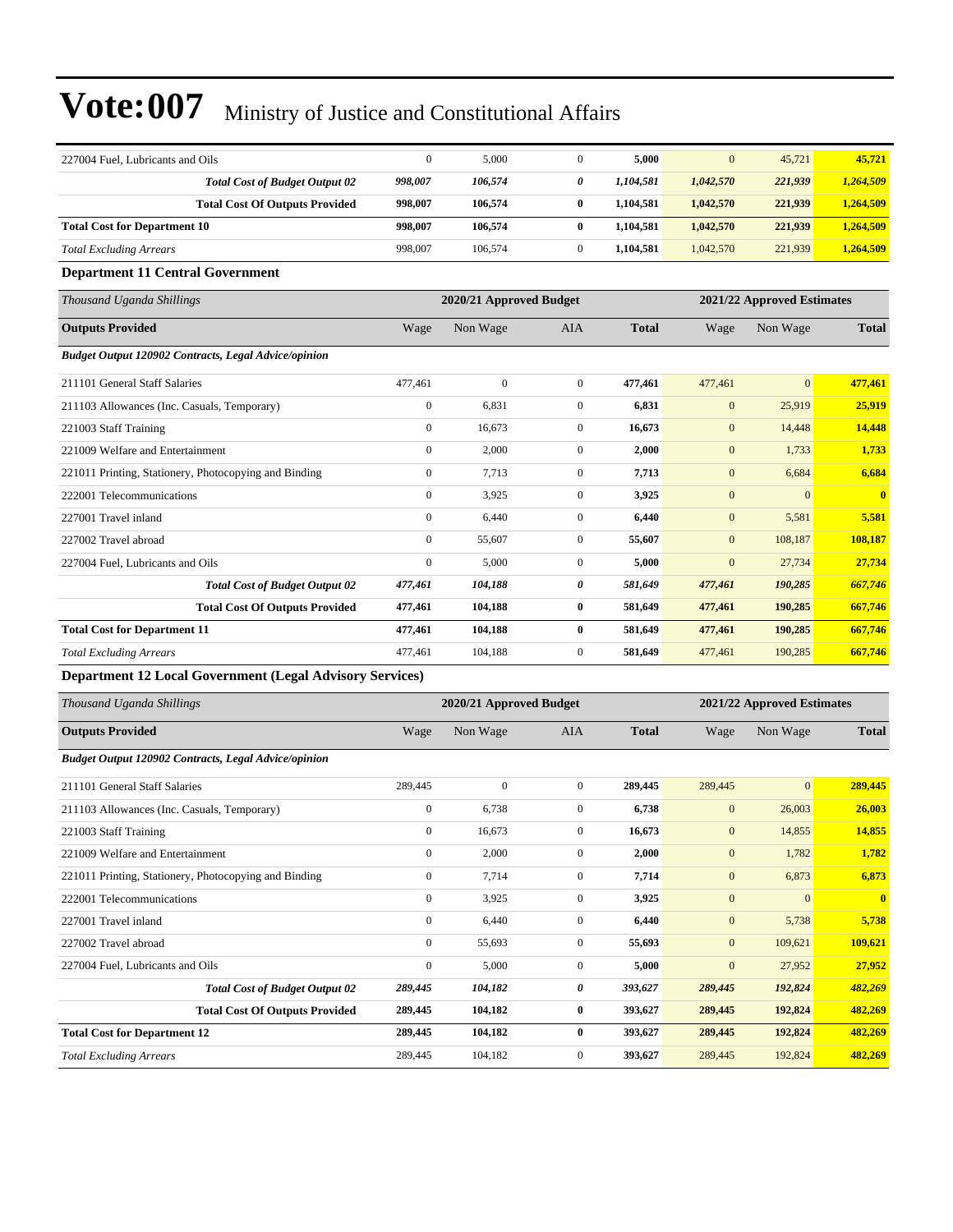### **Department 13 Contracts and Negotiations**

| Thousand Uganda Shillings                                   |                  | 2020/21 Approved Budget |                |              |              | 2021/22 Approved Estimates |                         |  |  |
|-------------------------------------------------------------|------------------|-------------------------|----------------|--------------|--------------|----------------------------|-------------------------|--|--|
| <b>Outputs Provided</b>                                     | Wage             | Non Wage                | <b>AIA</b>     | <b>Total</b> | Wage         | Non Wage                   | <b>Total</b>            |  |  |
| <b>Budget Output 120902 Contracts, Legal Advice/opinion</b> |                  |                         |                |              |              |                            |                         |  |  |
| 211101 General Staff Salaries                               | 563,976          | $\mathbf{0}$            | $\overline{0}$ | 563,976      | 563,976      | $\mathbf{0}$               | 563,976                 |  |  |
| 211103 Allowances (Inc. Casuals, Temporary)                 | $\boldsymbol{0}$ | 5,000                   | $\overline{0}$ | 5,000        | $\mathbf{0}$ | 23,995                     | 23,995                  |  |  |
| 221003 Staff Training                                       | $\mathbf{0}$     | 29,172                  | $\overline{0}$ | 29,172       | $\mathbf{0}$ | 23,311                     | 23,311                  |  |  |
| 221009 Welfare and Entertainment                            | $\overline{0}$   | 7.163                   | $\overline{0}$ | 7,163        | $\mathbf{0}$ | 5,724                      | 5,724                   |  |  |
| 221011 Printing, Stationery, Photocopying and Binding       | $\mathbf{0}$     | 7,714                   | $\Omega$       | 7,714        | $\mathbf{0}$ | 6,164                      | 6,164                   |  |  |
| 222001 Telecommunications                                   | $\mathbf{0}$     | 6.925                   | $\overline{0}$ | 6.925        | $\mathbf{0}$ | $\mathbf{0}$               | $\overline{\mathbf{0}}$ |  |  |
| 227001 Travel inland                                        | $\mathbf{0}$     | 7,018                   | $\mathbf{0}$   | 7,018        | $\mathbf{0}$ | 5,608                      | 5,608                   |  |  |
| 227002 Travel abroad                                        | $\mathbf{0}$     | 47,083                  | $\mathbf{0}$   | 47,083       | $\mathbf{0}$ | 97,623                     | 97,623                  |  |  |
| 227004 Fuel, Lubricants and Oils                            | $\mathbf{0}$     | 4,998                   | $\mathbf{0}$   | 4,998        | $\mathbf{0}$ | 29,527                     | 29,527                  |  |  |
| <b>Total Cost of Budget Output 02</b>                       | 563,976          | 115,073                 | 0              | 679,049      | 563,976      | 191,952                    | 755,928                 |  |  |
| <b>Total Cost Of Outputs Provided</b>                       | 563,976          | 115,073                 | $\bf{0}$       | 679,049      | 563,976      | 191,952                    | 755,928                 |  |  |
| <b>Total Cost for Department 13</b>                         | 563,976          | 115,073                 | $\bf{0}$       | 679,049      | 563,976      | 191,952                    | 755,928                 |  |  |
| <b>Total Excluding Arrears</b>                              | 563,976          | 115,073                 | $\overline{0}$ | 679,049      | 563,976      | 191,952                    | 755,928                 |  |  |
|                                                             |                  |                         |                |              |              |                            |                         |  |  |

|                                           | GoU       | <b>External Fin</b> | AIA | <b>Total</b> | GoU       | <b>External Fin</b> | <b>Total</b> |
|-------------------------------------------|-----------|---------------------|-----|--------------|-----------|---------------------|--------------|
| <b>Total Cost for Sub-SubProgramme 09</b> | 2,758,906 |                     |     | 2.758.906    | 3.170.452 |                     | 3,170,452    |
| <b>Total Excluding Arrears</b>            | 2,758,906 |                     |     | 2.758.906    | 3.170.452 |                     | 3,170,452    |

*Sub-SubProgrammme 49 Policy, Planning and Support Services*

*Recurrent Budget Estimates*

### **Department 01 Headquarters**

| Thousand Uganda Shillings                                                          |              | 2020/21 Approved Budget |              |              |                | 2021/22 Approved Estimates |                         |
|------------------------------------------------------------------------------------|--------------|-------------------------|--------------|--------------|----------------|----------------------------|-------------------------|
| <b>Outputs Provided</b>                                                            | Wage         | Non Wage                | <b>AIA</b>   | <b>Total</b> | Wage           | Non Wage                   | <b>Total</b>            |
| <b>Budget Output 124902 Ministry Support Services (Finance and Administration)</b> |              |                         |              |              |                |                            |                         |
| 211101 General Staff Salaries                                                      | $\mathbf{0}$ | $\mathbf{0}$            | $\Omega$     | $\bf{0}$     | 1,528,003      | $\mathbf{0}$               | 1,528,003               |
| 211103 Allowances (Inc. Casuals, Temporary)                                        | $\mathbf{0}$ | $\mathbf{0}$            | $\Omega$     | $\bf{0}$     | $\mathbf{0}$   | 1,288,800                  | 1,288,800               |
| 221008 Computer supplies and Information Technology (IT)                           | $\mathbf{0}$ | $\mathbf{0}$            | $\Omega$     | $\bf{0}$     | $\mathbf{0}$   | 75,000                     | 75,000                  |
| 221017 Subscriptions                                                               | $\theta$     | $\mathbf{0}$            | $\Omega$     | $\mathbf{0}$ | $\overline{0}$ | 60,000                     | 60,000                  |
| 227001 Travel inland                                                               | $\Omega$     | $\mathbf{0}$            | $\Omega$     | $\mathbf{0}$ | $\overline{0}$ | 243,000                    | 243,000                 |
| 227002 Travel abroad                                                               | $\Omega$     | $\mathbf{0}$            | $\Omega$     | $\mathbf{0}$ | $\mathbf{0}$   | 165,931                    | 165,931                 |
| 227004 Fuel, Lubricants and Oils                                                   | $\Omega$     | $\mathbf{0}$            | $\mathbf{0}$ | $\bf{0}$     | $\overline{0}$ | 176,981                    | 176,981                 |
| 228001 Maintenance - Civil                                                         | $\Omega$     | $\mathbf{0}$            | $\Omega$     | $\mathbf{0}$ | $\overline{0}$ | 100,000                    | 100,000                 |
| 228004 Maintenance - Other                                                         | $\Omega$     | $\mathbf{0}$            | $\Omega$     | $\mathbf{0}$ | $\overline{0}$ | 137,000                    | 137,000                 |
| <b>Total Cost of Budget Output 02</b>                                              | 0            | 0                       | 0            | 0            | 1,528,003      | 2,246,712                  | 3,774,715               |
| <b>Budget Output 124903 Ministerial and Top Management Services</b>                |              |                         |              |              |                |                            |                         |
| 211101 General Staff Salaries                                                      | 1,548,003    | $\mathbf{0}$            | $\mathbf{0}$ | 1,548,003    | $\overline{0}$ | $\mathbf{0}$               | $\overline{\mathbf{0}}$ |
| 211103 Allowances (Inc. Casuals, Temporary)                                        | $\mathbf{0}$ | 218,880                 | $\mathbf{0}$ | 218,880      | $\mathbf{0}$   | 217,800                    | 217,800                 |
| 212102 Pension for General Civil Service                                           | $\mathbf{0}$ | 1,250,646               | $\mathbf{0}$ | 1,250,646    | $\mathbf{0}$   | 1,329,406                  | 1,329,406               |
| 213001 Medical expenses (To employees)                                             | $\Omega$     | 58,000                  | $\Omega$     | 58,000       | $\mathbf{0}$   | 58,000                     | 58,000                  |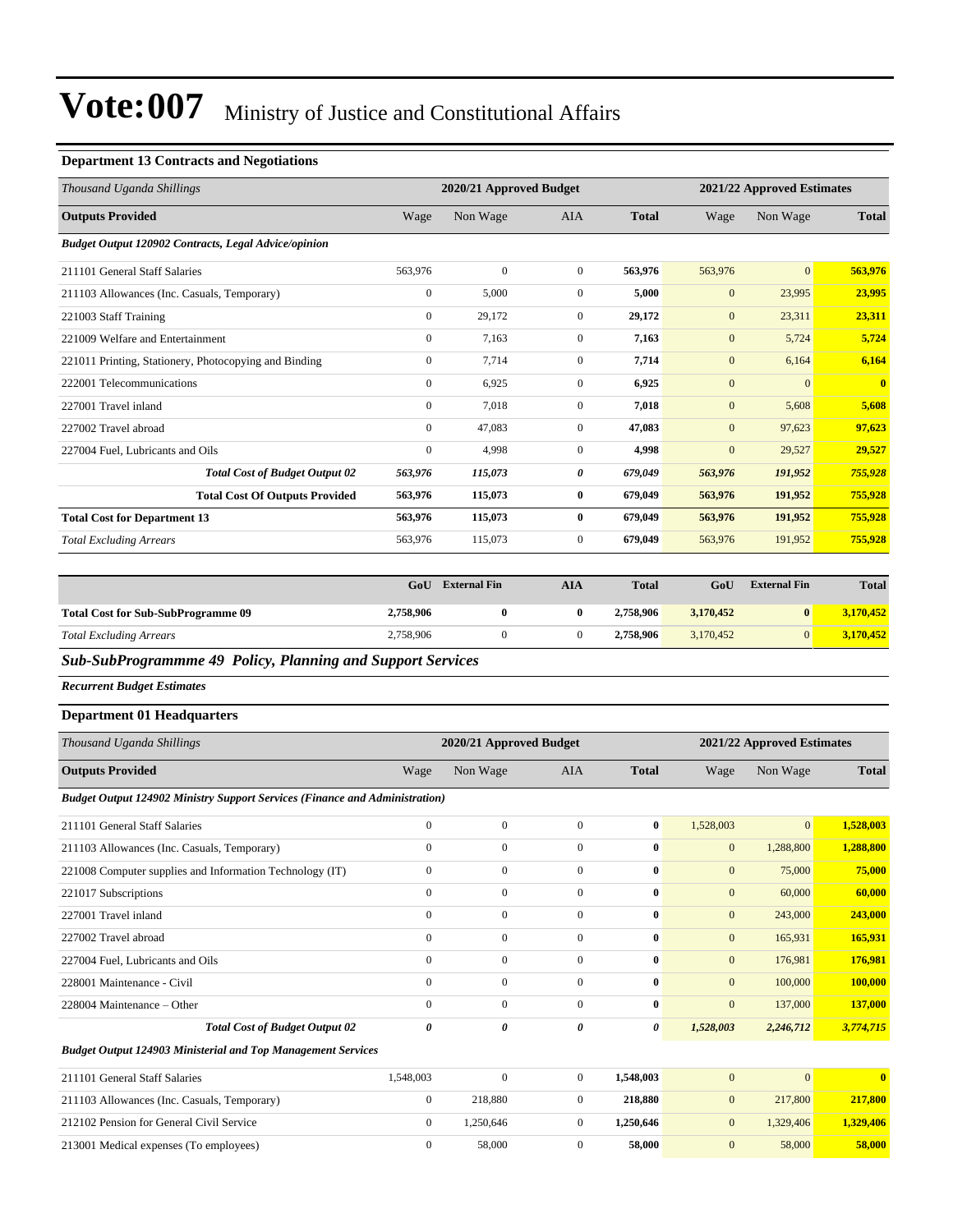| 213002 Incapacity, death benefits and funeral expenses         | $\boldsymbol{0}$ | 145,000          | $\mathbf{0}$     | 145,000    | $\mathbf{0}$          | 145,000          | 145,000    |
|----------------------------------------------------------------|------------------|------------------|------------------|------------|-----------------------|------------------|------------|
| 213004 Gratuity Expenses                                       | $\mathbf{0}$     | 1,242,270        | $\boldsymbol{0}$ | 1,242,270  | $\mathbf{0}$          | 788,371          | 788,371    |
| 221001 Advertising and Public Relations                        | $\mathbf{0}$     | 30,000           | $\mathbf{0}$     | 30,000     | $\mathbf{0}$          | 30,000           | 30,000     |
| 221003 Staff Training                                          | $\boldsymbol{0}$ | 101,719          | $\mathbf{0}$     | 101,719    | $\mathbf{0}$          | 101,719          | 101.719    |
| 221007 Books, Periodicals & Newspapers                         | $\mathbf{0}$     | 58,500           | $\overline{0}$   | 58,500     | $\mathbf{0}$          | 58,500           | 58,500     |
| 221008 Computer supplies and Information Technology (IT)       | $\boldsymbol{0}$ | 25,000           | $\mathbf{0}$     | 25,000     | $\mathbf{0}$          | $\overline{0}$   | $\bf{0}$   |
| 221009 Welfare and Entertainment                               | $\mathbf{0}$     | 37,000           | $\overline{0}$   | 37,000     | $\boldsymbol{0}$      | 144,079          | 144,079    |
| 221011 Printing, Stationery, Photocopying and Binding          | $\mathbf{0}$     | 45,376           | $\mathbf{0}$     | 45,376     | $\mathbf{0}$          | 45,376           | 45,376     |
| 221012 Small Office Equipment                                  | $\boldsymbol{0}$ | 20,000           | $\mathbf{0}$     | 20,000     | $\mathbf{0}$          | 20,000           | 20,000     |
| 221016 IFMS Recurrent costs                                    | $\mathbf{0}$     | 50,000           | $\mathbf{0}$     | 50,000     | $\mathbf{0}$          | 50,000           | 50,000     |
| 221017 Subscriptions                                           | $\boldsymbol{0}$ | 10,000           | $\mathbf{0}$     | 10,000     | $\mathbf{0}$          | $\overline{0}$   | $\bf{0}$   |
| 222001 Telecommunications                                      | $\boldsymbol{0}$ | 120,000          | $\overline{0}$   | 120,000    | $\boldsymbol{0}$      | 60,000           | 60,000     |
| 222003 Information and communications technology (ICT)         | $\mathbf{0}$     | 25,000           | $\mathbf{0}$     | 25,000     | $\boldsymbol{0}$      | 60,000           | 60,000     |
| 223003 Rent – (Produced Assets) to private entities            | $\boldsymbol{0}$ | 5,884,381        | $\mathbf{0}$     | 5,884,381  | $\boldsymbol{0}$      | 6,355,131        | 6,355,131  |
| 223004 Guard and Security services                             | $\mathbf{0}$     | 168,880          | $\mathbf{0}$     | 168,880    | $\mathbf{0}$          | 168,880          | 168,880    |
| 223005 Electricity                                             | $\boldsymbol{0}$ | 210,000          | $\mathbf{0}$     | 210,000    | $\mathbf{0}$          | 210,000          | 210,000    |
| 223006 Water                                                   | $\boldsymbol{0}$ | 50,678           | $\overline{0}$   | 50,678     | $\boldsymbol{0}$      | 50,678           | 50,678     |
| 224004 Cleaning and Sanitation                                 | $\mathbf{0}$     | 73,080           | $\mathbf{0}$     | 73,080     | $\mathbf{0}$          | 73,080           | 73,080     |
| 224005 Uniforms, Beddings and Protective Gear                  | $\boldsymbol{0}$ | 10,000           | $\overline{0}$   | 10,000     | $\mathbf{0}$          | 60,000           | 60,000     |
| 225001 Consultancy Services- Short term                        | $\mathbf{0}$     | 400              | $\overline{0}$   | 400        | $\mathbf{0}$          | 50,000           | 50,000     |
| 225002 Consultancy Services-Long-term                          | $\boldsymbol{0}$ | 4,086,779        | $\overline{0}$   | 4,086,779  | $\mathbf{0}$          | 2,079,389        | 2,079,389  |
| 227001 Travel inland                                           | $\mathbf{0}$     | 93,000           | $\overline{0}$   | 93,000     | $\boldsymbol{0}$      | $\boldsymbol{0}$ | $\bf{0}$   |
| 227002 Travel abroad                                           | $\mathbf{0}$     | 165,931          | $\mathbf{0}$     | 165,931    | $\mathbf{0}$          | 1,982,200        | 1,982,200  |
| 227003 Carriage, Haulage, Freight and transport hire           | $\boldsymbol{0}$ | 28,800           | $\mathbf{0}$     | 28,800     | $\mathbf{0}$          | 83,179           | 83,179     |
| 227004 Fuel, Lubricants and Oils                               | $\mathbf{0}$     | 76,981           | $\mathbf{0}$     | 76,981     | $\mathbf{0}$          | $\boldsymbol{0}$ | $\bf{0}$   |
| 228001 Maintenance - Civil                                     | $\boldsymbol{0}$ | 60,000           | $\mathbf{0}$     | 60,000     | $\mathbf{0}$          | $\overline{0}$   | $\bf{0}$   |
| 228002 Maintenance - Vehicles                                  | $\mathbf{0}$     | 317,184          | $\overline{0}$   | 317,184    | $\boldsymbol{0}$      | 517,184          | 517,184    |
| 228003 Maintenance - Machinery, Equipment & Furniture          | $\mathbf{0}$     | 126,271          | $\mathbf{0}$     | 126,271    | $\mathbf{0}$          | 56,271           | 56,271     |
| 228004 Maintenance - Other                                     | $\boldsymbol{0}$ | 18,000           | $\mathbf{0}$     | 18,000     | $\mathbf{0}$          | $\boldsymbol{0}$ | $\bf{0}$   |
| 282104 Compensation to 3rd Parties                             | $\mathbf{0}$     | 18,694,988       | $\mathbf{0}$     | 18,694,988 | $\mathbf{0}$          | 18,609,518       | 18,609,518 |
| <b>Total Cost of Budget Output 03</b>                          | 1,548,003        | 33,502,744       | 0                | 35,050,747 | $\boldsymbol{\theta}$ | 33,403,761       | 33,403,761 |
| <b>Budget Output 124919 Human Resource Management Services</b> |                  |                  |                  |            |                       |                  |            |
| 211101 General Staff Salaries                                  | 45,228           | $\boldsymbol{0}$ | $\boldsymbol{0}$ | 45,228     | 45,228                | $\boldsymbol{0}$ | 45,228     |
| 211103 Allowances (Inc. Casuals, Temporary)                    | $\boldsymbol{0}$ | 9,000            | $\boldsymbol{0}$ | 9,000      | $\mathbf{0}$          | 22,750           | 22,750     |
| 221003 Staff Training                                          | $\boldsymbol{0}$ | 6,600            | $\boldsymbol{0}$ | 6,600      | $\mathbf{0}$          | 9,350            | 9,350      |
| 221009 Welfare and Entertainment                               | $\boldsymbol{0}$ | 6,000            | $\boldsymbol{0}$ | 6,000      | $\mathbf{0}$          | 8,500            | 8,500      |
| 221011 Printing, Stationery, Photocopying and Binding          | $\boldsymbol{0}$ | 5,808            | $\mathbf{0}$     | 5,808      | $\mathbf{0}$          | 8,228            | 8,228      |
| 221020 IPPS Recurrent Costs                                    | $\boldsymbol{0}$ | 25,000           | $\boldsymbol{0}$ | 25,000     | $\mathbf{0}$          | 35,416           | 35,416     |
| 227001 Travel inland                                           | $\boldsymbol{0}$ | 9,300            | $\boldsymbol{0}$ | 9,300      | $\mathbf{0}$          | 97,799           | 97,799     |
| 227002 Travel abroad                                           | $\boldsymbol{0}$ | 31,500           | $\boldsymbol{0}$ | 31,500     | $\mathbf{0}$          | $\boldsymbol{0}$ | $\bf{0}$   |
| 227004 Fuel, Lubricants and Oils                               | $\boldsymbol{0}$ | 10,000           | $\boldsymbol{0}$ | 10,000     | $\boldsymbol{0}$      | 14,166           | 14,166     |
| <b>Total Cost of Budget Output 19</b>                          | 45,228           | 103,208          | 0                | 148,436    | 45,228                | 196,208          | 241,436    |
| <b>Budget Output 124920 Records Management Services</b>        |                  |                  |                  |            |                       |                  |            |
| 211101 General Staff Salaries                                  | 44,740           | $\boldsymbol{0}$ | $\boldsymbol{0}$ | 44,740     | 44,740                | $\overline{0}$   | 44,740     |
| 211103 Allowances (Inc. Casuals, Temporary)                    | $\boldsymbol{0}$ | 11,480           | $\boldsymbol{0}$ | 11,480     | $\mathbf{0}$          | 47,610           | 47,610     |
|                                                                |                  |                  |                  |            |                       |                  |            |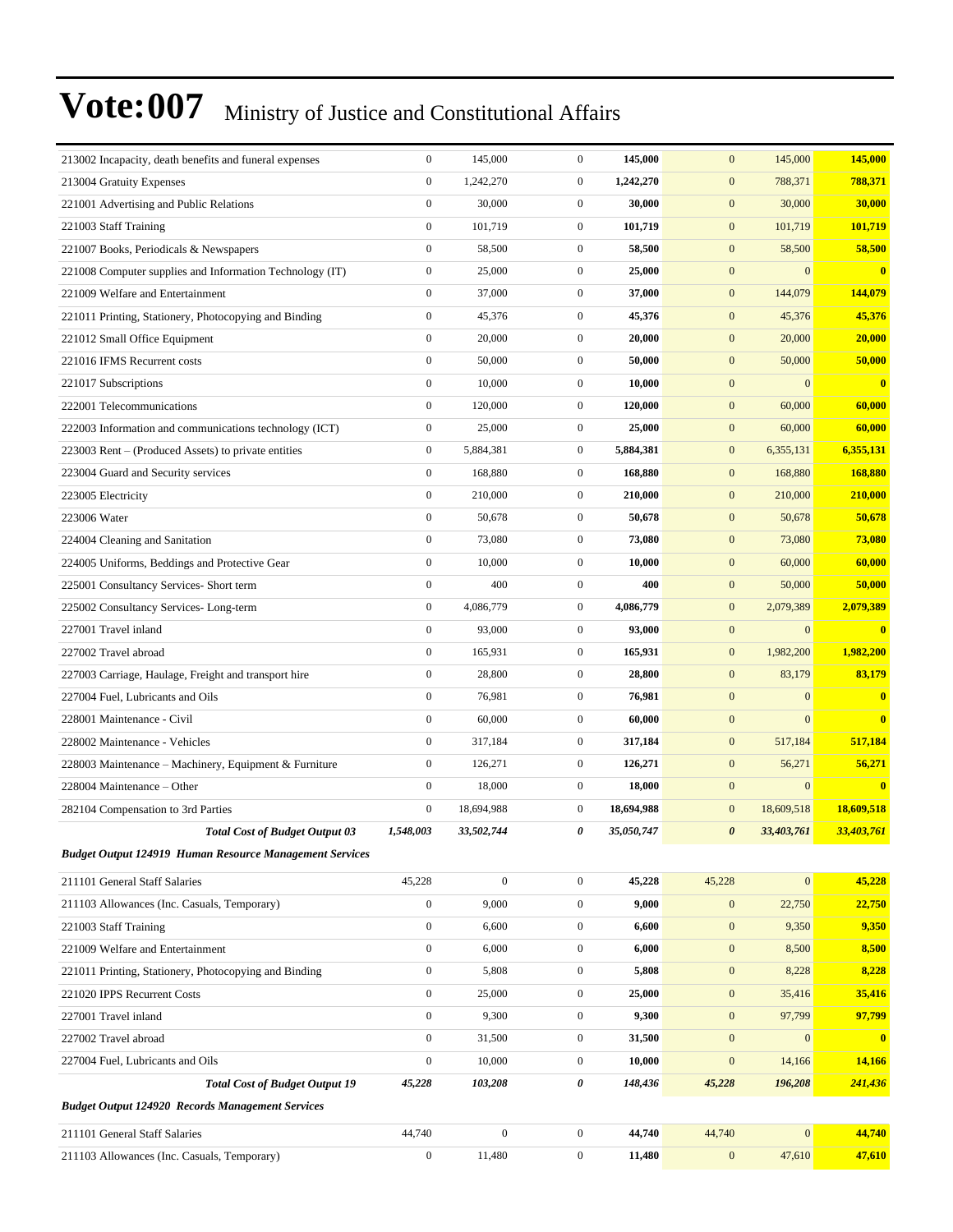| 221002 Workshops and Seminars                                                   | $\boldsymbol{0}$          | 2,440                     | $\mathbf{0}$          | 2,440        | $\mathbf{0}$          | 11,869                | 11,869                |
|---------------------------------------------------------------------------------|---------------------------|---------------------------|-----------------------|--------------|-----------------------|-----------------------|-----------------------|
| 221003 Staff Training                                                           | $\mathbf{0}$              | 9,160                     | $\mathbf{0}$          | 9,160        | $\boldsymbol{0}$      | 20,000                | 20,000                |
| 221009 Welfare and Entertainment                                                | $\mathbf{0}$              | 8,400                     | $\mathbf{0}$          | 8,400        | $\boldsymbol{0}$      | 6,763                 | 6,763                 |
| 221011 Printing, Stationery, Photocopying and Binding                           | $\boldsymbol{0}$          | 2,899                     | $\overline{0}$        | 2,899        | $\boldsymbol{0}$      | 3,085                 | 3,085                 |
| 227001 Travel inland                                                            | $\mathbf{0}$              | 7,440                     | $\mathbf{0}$          | 7,440        | $\boldsymbol{0}$      | 42,128                | 42,128                |
| 227004 Fuel, Lubricants and Oils                                                | $\boldsymbol{0}$          | 8,400                     | $\mathbf{0}$          | 8,400        | $\mathbf{0}$          | 18,763                | 18,763                |
| <b>Total Cost of Budget Output 20</b>                                           | 44,740                    | 50,219                    | 0                     | 94,959       | 44,740                | 150,219               | 194,959               |
| <b>Total Cost Of Outputs Provided</b>                                           | 1,637,971                 | 33,656,171                | $\bf{0}$              | 35,294,142   | 1,617,971             | 35,996,900            | 37,614,872            |
| <b>Outputs Funded</b>                                                           | Wage                      | Non Wage                  | AIA                   | <b>Total</b> | Wage                  | Non Wage              | <b>Total</b>          |
| <b>Budget Output 124951 Contributions to International Organisations</b>        |                           |                           |                       |              |                       |                       |                       |
| 262101 Contributions to International Organisations (Current)                   | $\boldsymbol{0}$          | 88,000                    | $\overline{0}$        | 88,000       | $\mathbf{0}$          | 88,000                | 88,000                |
| o/w Contributions to International Organisations (Current)                      | $\boldsymbol{\mathit{0}}$ | 88,000                    | 0                     | 88,000       | $\boldsymbol{\theta}$ | $\boldsymbol{\theta}$ | $\mathbf{0}$          |
| o/w Contributions to International Organisations (Current)                      | $\boldsymbol{\mathit{0}}$ | $\boldsymbol{\mathit{0}}$ | $\boldsymbol{\theta}$ | $\bf{0}$     | $\theta$              | 88,000                | 88,000                |
| <b>Total Cost of Budget Output 51</b>                                           | 0                         | 88,000                    | 0                     | 88,000       | $\boldsymbol{\theta}$ | 88,000                | 88,000                |
| <b>Budget Output 124952 Other Grants</b>                                        |                           |                           |                       |              |                       |                       |                       |
| 263104 Transfers to other govt. Units (Current)                                 | $\boldsymbol{0}$          | $\boldsymbol{0}$          | $\overline{0}$        | $\bf{0}$     | $\mathbf{0}$          | 60,000                | 60,000                |
| o/w Transfer to Regional Offices                                                | $\boldsymbol{\mathit{0}}$ | $\boldsymbol{\mathit{0}}$ | $\boldsymbol{\theta}$ | $\bf{0}$     | $\boldsymbol{\theta}$ | 60,000                | 60,000                |
| 263106 Other Current grants (Current)                                           | $\mathbf{0}$              | 1,616,801                 | $\boldsymbol{0}$      | 1,616,801    | $\boldsymbol{0}$      | 2,118,800             | 2,118,800             |
| o/w Allowances                                                                  | $\boldsymbol{\mathit{0}}$ | 256,801                   | $\theta$              | 256,801      | $\boldsymbol{\theta}$ | $\boldsymbol{\theta}$ | $\mathbf{0}$          |
| o/w Commissions and related charges                                             | 0                         | 1,600                     | 0                     | 1,600        | $\boldsymbol{\theta}$ | $\boldsymbol{\theta}$ | $\bf{0}$              |
| o/w Welfare and Entertainment                                                   | 0                         | 48,000                    | 0                     | 48,000       | $\boldsymbol{\theta}$ | $\theta$              | $\mathbf{0}$          |
| o/w Printing Stationery, Photocopying and Binding                               | 0                         | 104,000                   | 0                     | 104,000      | $\boldsymbol{\theta}$ | $\boldsymbol{\theta}$ | $\bf{0}$              |
| o/w Telecommunications                                                          | $\boldsymbol{\theta}$     | 16,000                    | 0                     | 16,000       | $\boldsymbol{\theta}$ | $\boldsymbol{\theta}$ | $\mathbf{0}$          |
| o/w Travel Inland                                                               | $\boldsymbol{\mathit{0}}$ | 800,000                   | $\boldsymbol{\theta}$ | 800,000      | $\boldsymbol{\theta}$ | $\boldsymbol{\theta}$ | $\mathbf{0}$          |
| o/w Fuel, Lubricants and Oils                                                   | 0                         | 320,000                   | 0                     | 320,000      | $\boldsymbol{\theta}$ | $\boldsymbol{\theta}$ | $\bf{0}$              |
| o/w Books, periodicals and Newspapers                                           | 0                         | 22,400                    | 0                     | 22,400       | $\boldsymbol{\theta}$ | $\boldsymbol{\theta}$ | $\bf{0}$              |
| o/w Maintenance of Vehicles                                                     | $\boldsymbol{\mathit{0}}$ | 6,400                     | $\boldsymbol{\theta}$ | 6,400        | $\boldsymbol{\theta}$ | $\boldsymbol{\theta}$ | $\bf{0}$              |
| o/w Maintenance of Computers and Photocopiers                                   | $\boldsymbol{\mathit{0}}$ | 1,600                     | $\boldsymbol{\theta}$ | 1,600        | $\boldsymbol{\theta}$ | $\boldsymbol{\theta}$ | $\mathbf{0}$          |
| o/w Small Works and Office Maintenance                                          | $\boldsymbol{\mathit{0}}$ | 4,800                     | $\boldsymbol{\theta}$ | 4,800        | $\boldsymbol{\theta}$ | $\boldsymbol{\theta}$ | $\mathbf{0}$          |
| o/w Guards and Security                                                         | 0                         | 16,000                    | 0                     | 16,000       | $\boldsymbol{\theta}$ | $\boldsymbol{\theta}$ | $\bf{0}$              |
| o/w Cleaning services                                                           | 0                         | 19,200                    | 0                     | 19,200       | $\boldsymbol{\theta}$ | $\boldsymbol{\theta}$ | $\bf{0}$              |
| o/w Transfer to Regional Offices                                                | $\boldsymbol{\mathit{0}}$ | $\boldsymbol{\mathit{0}}$ | $\boldsymbol{\theta}$ | $\bf{0}$     | $\boldsymbol{\theta}$ | 2,118,800             | 2,118,800             |
| <b>Total Cost of Budget Output 52</b>                                           | $\boldsymbol{\theta}$     | 1,616,801                 | 0                     | 1,616,801    | $\boldsymbol{\theta}$ | 2,178,800             | 2,178,800             |
| <b>Budget Output 124953 Contributions to Autonomous Institutions (CADER)</b>    |                           |                           |                       |              |                       |                       |                       |
| 264101 Contributions to Autonomous Institutions                                 | $\boldsymbol{0}$          | 30,000                    | $\boldsymbol{0}$      | 30,000       | $\boldsymbol{0}$      | $\boldsymbol{0}$      | $\bf{0}$              |
| o/w Contributions to Autonomous Institutions                                    | $\boldsymbol{\mathit{0}}$ | 30,000                    | $\boldsymbol{\theta}$ | 30,000       | $\boldsymbol{\theta}$ | $\boldsymbol{\theta}$ | $\mathbf{0}$          |
| <b>Total Cost of Budget Output 53</b>                                           | $\pmb{\theta}$            | 30,000                    | 0                     | 30,000       | $\boldsymbol{\theta}$ | $\boldsymbol{\theta}$ | $\boldsymbol{\theta}$ |
| Budget Output 124954 Contributions to Autonomous Institutions (Wage Subvention) |                           |                           |                       |              |                       |                       |                       |
| 263104 Transfers to other govt. Units (Current)                                 | $\mathbf{0}$              | 30,000                    | $\boldsymbol{0}$      | 30,000       | $\boldsymbol{0}$      | $\boldsymbol{0}$      | $\bf{0}$              |
| o/w Transfers to other govt. Units (Current)                                    | $\boldsymbol{\mathit{0}}$ | 30,000                    | $\theta$              | 30,000       | $\boldsymbol{\theta}$ | $\boldsymbol{\theta}$ | $\mathbf{0}$          |
| <b>Total Cost of Budget Output 54</b>                                           | $\boldsymbol{\theta}$     | 30,000                    | 0                     | 30,000       | $\pmb{\theta}$        | $\boldsymbol{\theta}$ | $\boldsymbol{\theta}$ |
| <b>Total Cost Of Outputs Funded</b>                                             | $\bf{0}$                  | 1,764,801                 | $\bf{0}$              | 1,764,801    | $\pmb{0}$             | 2,266,800             | 2,266,800             |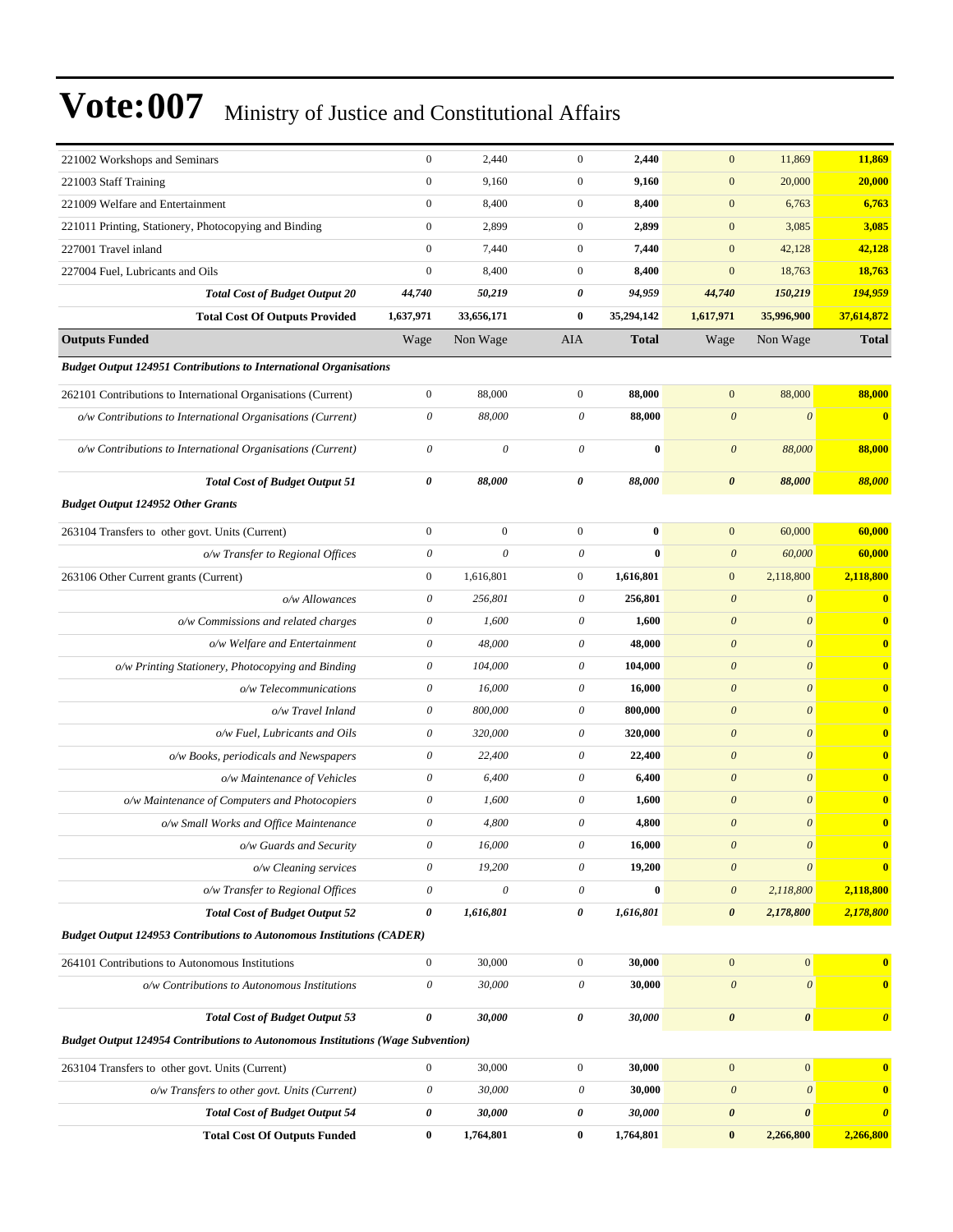| <b>Arrears</b>                                                                     | Wage             | Non Wage                | AIA              | <b>Total</b> | Wage                  | Non Wage                   | <b>Total</b>  |
|------------------------------------------------------------------------------------|------------------|-------------------------|------------------|--------------|-----------------------|----------------------------|---------------|
| <b>Budget Output 124999 Arrears</b>                                                |                  |                         |                  |              |                       |                            |               |
| 321605 Domestic arrears (Budgeting)                                                | $\boldsymbol{0}$ | 1,500,489               | $\boldsymbol{0}$ | 1,500,489    | $\mathbf{0}$          | $\mathbf{0}$               | $\bf{0}$      |
| 321607 Utility arrears (Budgeting)                                                 | $\mathbf{0}$     | $\boldsymbol{0}$        | $\boldsymbol{0}$ | $\bf{0}$     | $\mathbf{0}$          | 443,176                    | 443,176       |
| <b>Total Cost of Budget Output 99</b>                                              | 0                | 1,500,489               | 0                | 1,500,489    | $\boldsymbol{\theta}$ | 443,176                    | 443,176       |
| <b>Total Cost Of Arrears</b>                                                       | $\bf{0}$         | 1,500,489               | 0                | 1,500,489    | $\bf{0}$              | 443,176                    | 443,176       |
| <b>Total Cost for Department 01</b>                                                | 1,637,971        | 36,921,461              | $\bf{0}$         | 38,559,432   | 1,617,971             | 38,706,876                 | 40,324,848    |
| <b>Total Excluding Arrears</b>                                                     | 1,637,971        | 35,420,972              | 0                | 37,058,943   | 1,617,971             | 38,263,700                 | 39,881,672    |
| <b>Department 17 Policy Planning Unit</b>                                          |                  |                         |                  |              |                       |                            |               |
| Thousand Uganda Shillings                                                          |                  | 2020/21 Approved Budget |                  |              |                       | 2021/22 Approved Estimates |               |
| <b>Outputs Provided</b>                                                            | Wage             | Non Wage                | AIA              | <b>Total</b> | Wage                  | Non Wage                   | <b>Total</b>  |
| Budget Output 124901 Policy, consultation, planning and monitoring services        |                  |                         |                  |              |                       |                            |               |
| 211101 General Staff Salaries                                                      | 31,957           | $\boldsymbol{0}$        | $\boldsymbol{0}$ | 31,957       | 51,957                | $\overline{0}$             | 51,957        |
| 211103 Allowances (Inc. Casuals, Temporary)                                        | $\mathbf{0}$     | 20,000                  | $\boldsymbol{0}$ | 20,000       | $\mathbf{0}$          | 60,000                     | 60,000        |
| 221002 Workshops and Seminars                                                      | $\mathbf{0}$     | $\mathbf{0}$            | $\boldsymbol{0}$ | $\bf{0}$     | $\mathbf{0}$          | 40,000                     | 40,000        |
| 221003 Staff Training                                                              | $\mathbf{0}$     | 69,596                  | $\boldsymbol{0}$ | 69,596       | $\boldsymbol{0}$      | 30,000                     | 30,000        |
| 221008 Computer supplies and Information Technology (IT)                           | $\boldsymbol{0}$ | $\boldsymbol{0}$        | $\boldsymbol{0}$ | $\bf{0}$     | $\boldsymbol{0}$      | 12,000                     | <b>12,000</b> |
| 221009 Welfare and Entertainment                                                   | $\mathbf{0}$     | 1,937                   | $\boldsymbol{0}$ | 1,937        | $\boldsymbol{0}$      | 29,000                     | 29,000        |
| 221011 Printing, Stationery, Photocopying and Binding                              | $\mathbf{0}$     | 36,300                  | $\mathbf{0}$     | 36,300       | $\mathbf{0}$          | 196,000                    | 196,000       |
| 227001 Travel inland                                                               | $\mathbf{0}$     | 38,716                  | $\boldsymbol{0}$ | 38,716       | $\mathbf{0}$          | 94,049                     | 94,049        |
| 227002 Travel abroad                                                               | $\mathbf{0}$     | 31,500                  | $\mathbf{0}$     | 31,500       | $\boldsymbol{0}$      | 20,000                     | 20,000        |
| 227004 Fuel, Lubricants and Oils                                                   | $\boldsymbol{0}$ | 12,000                  | $\boldsymbol{0}$ | 12,000       | $\mathbf{0}$          | 24,000                     | 24,000        |
| <b>Total Cost of Budget Output 01</b>                                              | 31,957           | 210,049                 | 0                | 242,006      | 51,957                | 505,049                    | 557,006       |
| <b>Total Cost Of Outputs Provided</b>                                              | 31,957           | 210,049                 | $\bf{0}$         | 242,006      | 51,957                | 505,049                    | 557,006       |
| <b>Total Cost for Department 17</b>                                                | 31,957           | 210,049                 | 0                | 242,006      | 51,957                | 505,049                    | 557,006       |
| <b>Total Excluding Arrears</b>                                                     | 31,957           | 210,049                 | $\boldsymbol{0}$ | 242,006      | 51,957                | 505,049                    | 557,006       |
| <b>Department 19 Internal Audit Department</b>                                     |                  |                         |                  |              |                       |                            |               |
| Thousand Uganda Shillings                                                          |                  | 2020/21 Approved Budget |                  |              |                       | 2021/22 Approved Estimates |               |
| <b>Outputs Provided</b>                                                            | Wage             | Non Wage                | AIA              | <b>Total</b> | Wage                  | Non Wage                   | <b>Total</b>  |
| <b>Budget Output 124902 Ministry Support Services (Finance and Administration)</b> |                  |                         |                  |              |                       |                            |               |
| 211101 General Staff Salaries                                                      | 29,611           | $\boldsymbol{0}$        | $\boldsymbol{0}$ | 29,611       | 29,611                | $\mathbf{0}$               | 29,611        |
| 211103 Allowances (Inc. Casuals, Temporary)                                        | $\boldsymbol{0}$ | 5,760                   | $\boldsymbol{0}$ | 5,760        | $\boldsymbol{0}$      | 40,000                     | 40,000        |
| 221003 Staff Training                                                              | $\boldsymbol{0}$ | 28,000                  | $\boldsymbol{0}$ | 28,000       | $\boldsymbol{0}$      | 30,423                     | 30,423        |
| 221009 Welfare and Entertainment                                                   | $\boldsymbol{0}$ | 6,000                   | $\boldsymbol{0}$ | 6,000        | $\boldsymbol{0}$      | 6,600                      | 6,600         |
| 221011 Printing, Stationery, Photocopying and Binding                              | $\boldsymbol{0}$ | 4,356                   | 0                | 4,356        | $\boldsymbol{0}$      | 22,130                     | 22,130        |
| 221017 Subscriptions                                                               | $\boldsymbol{0}$ | $\boldsymbol{0}$        | $\boldsymbol{0}$ | $\bf{0}$     | $\boldsymbol{0}$      | 4,000                      | 4,000         |
| 227001 Travel inland                                                               | $\boldsymbol{0}$ | 69,471                  | $\boldsymbol{0}$ | 69,471       | $\boldsymbol{0}$      | 150,977                    | 150,977       |
| 227002 Travel abroad                                                               | $\boldsymbol{0}$ | 42,566                  | $\boldsymbol{0}$ | 42,566       | $\boldsymbol{0}$      | 10,500                     | 10,500        |
| 227004 Fuel, Lubricants and Oils                                                   | $\boldsymbol{0}$ | 28,800                  | $\boldsymbol{0}$ | 28,800       | $\boldsymbol{0}$      | 16,400                     | 16,400        |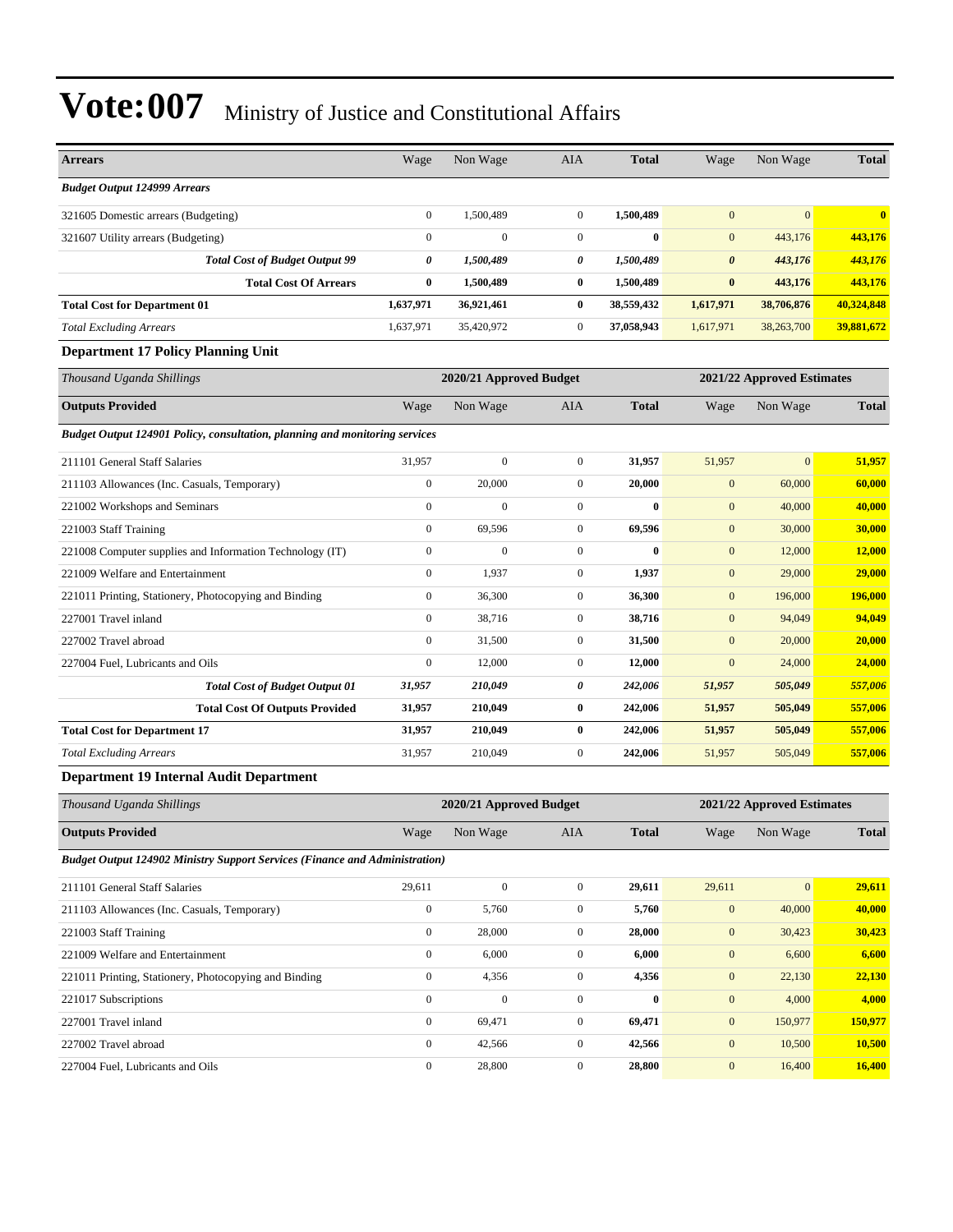| 228002 Maintenance - Vehicles                                       | $\boldsymbol{0}$ | $\overline{0}$          | $\overline{0}$ | $\bf{0}$     | $\mathbf{0}$          | 8,500                      | 8,500        |
|---------------------------------------------------------------------|------------------|-------------------------|----------------|--------------|-----------------------|----------------------------|--------------|
| <b>Total Cost of Budget Output 02</b>                               | 29,611           | 184,953                 | 0              | 214,564      | 29,611                | 289,530                    | 319,141      |
| <b>Total Cost Of Outputs Provided</b>                               | 29,611           | 184,953                 | $\bf{0}$       | 214,564      | 29,611                | 289,530                    | 319,141      |
| <b>Total Cost for Department 19</b>                                 | 29,611           | 184,953                 | $\bf{0}$       | 214,564      | 29,611                | 289,530                    | 319,141      |
| <b>Total Excluding Arrears</b>                                      | 29,611           | 184,953                 | $\mathbf{0}$   | 214,564      | 29,611                | 289,530                    | 319,141      |
| Department 20 Office of the Attorney General                        |                  |                         |                |              |                       |                            |              |
| Thousand Uganda Shillings                                           |                  | 2020/21 Approved Budget |                |              |                       | 2021/22 Approved Estimates |              |
| <b>Outputs Provided</b>                                             | Wage             | Non Wage                | <b>AIA</b>     | <b>Total</b> | Wage                  | Non Wage                   | <b>Total</b> |
| <b>Budget Output 124903 Ministerial and Top Management Services</b> |                  |                         |                |              |                       |                            |              |
| 211103 Allowances (Inc. Casuals, Temporary)                         | $\boldsymbol{0}$ | 32,400                  | $\overline{0}$ | 32,400       | $\mathbf{0}$          | 200,000                    | 200,000      |
| 213001 Medical expenses (To employees)                              | $\mathbf{0}$     | 7,200                   | $\overline{0}$ | 7,200        | $\mathbf{0}$          | 40,000                     | 40,000       |
| 221007 Books, Periodicals & Newspapers                              | $\mathbf{0}$     | 5,000                   | $\Omega$       | 5,000        | $\mathbf{0}$          | 5,000                      | 5,000        |
| 221009 Welfare and Entertainment                                    | $\mathbf{0}$     | 95,000                  | $\Omega$       | 95,000       | $\mathbf{0}$          | 95,000                     | 95,000       |
| 221012 Small Office Equipment                                       | $\mathbf{0}$     | 2,000                   | $\overline{0}$ | 2,000        | $\mathbf{0}$          | 6,000                      | 6,000        |
| 222001 Telecommunications                                           | $\boldsymbol{0}$ | 5,400                   | $\overline{0}$ | 5,400        | $\mathbf{0}$          | 10,000                     | 10,000       |
| 227001 Travel inland                                                | $\mathbf{0}$     | 83,700                  | $\overline{0}$ | 83,700       | $\mathbf{0}$          | 160,000                    | 160,000      |
| 227002 Travel abroad                                                | $\mathbf{0}$     | 1,464,205               | $\overline{0}$ | 1,464,205    | $\mathbf{0}$          | 1,328,905                  | 1,328,905    |
| 227004 Fuel, Lubricants and Oils                                    | $\mathbf{0}$     | 339,115                 | $\overline{0}$ | 339,115      | $\mathbf{0}$          | 339,115                    | 339,115      |
| <b>Total Cost of Budget Output 03</b>                               | 0                | 2,034,020               | 0              | 2,034,020    | $\boldsymbol{\theta}$ | 2,184,020                  | 2,184,020    |
| <b>Total Cost Of Outputs Provided</b>                               | $\bf{0}$         | 2,034,020               | $\bf{0}$       | 2,034,020    | $\bf{0}$              | 2,184,020                  | 2,184,020    |
| <b>Total Cost for Department 20</b>                                 | $\bf{0}$         | 2,034,020               | $\bf{0}$       | 2,034,020    | $\bf{0}$              | 2,184,020                  | 2,184,020    |
| <b>Total Excluding Arrears</b>                                      | $\mathbf{0}$     | 2,034,020               | $\overline{0}$ | 2,034,020    | $\mathbf{0}$          | 2,184,020                  | 2,184,020    |
| <b>Development Budget Estimates</b>                                 |                  |                         |                |              |                       |                            |              |

### **Project 1242 Construction of the JLOS House**

| Thousand Uganda Shillings                                                          |                                                      | 2020/21 Approved Budget | 2021/22 Draft Estimates |            |              |                       |            |
|------------------------------------------------------------------------------------|------------------------------------------------------|-------------------------|-------------------------|------------|--------------|-----------------------|------------|
| <b>Capital Purchases</b>                                                           | <b>GoU Dev't External Fin</b><br>AIA<br><b>Total</b> |                         | GoU Dev't External Fin  |            | <b>Total</b> |                       |            |
| <b>Budget Output 124972 Government Buildings and Administrative Infrastructure</b> |                                                      |                         |                         |            |              |                       |            |
| 312101 Non-Residential Buildings                                                   | 20,000,000                                           | 0                       | $\mathbf{0}$            | 20,000,000 | 10,000,000   | $\overline{0}$        | 10,000,000 |
| <b>Total Cost Of Budget Output 124972</b>                                          | 20,000,000                                           | 0                       | 0                       | 20,000,000 | 10,000,000   | $\boldsymbol{\theta}$ | 10,000,000 |
| <b>Total Cost for Capital Purchases</b>                                            | 20,000,000                                           | $\Omega$                | $\overline{0}$          | 20,000,000 | 10,000,000   | $\mathbf{0}$          | 10.000.000 |
| <b>Total Cost for Project: 1242</b>                                                | 20,000,000                                           | 0                       | $\Omega$                | 20,000,000 | 10,000,000   | $\overline{0}$        | 10,000,000 |
| <b>Total Excluding Arrears</b>                                                     | 20,000,000                                           | 0                       | $\mathbf{0}$            | 20,000,000 | 10,000,000   | $\mathbf{0}$          | 10,000,000 |

### **Project 1647 Retooling of Ministry of Justice and Constitutional Affairs**

| Thousand Uganda Shillings                                                   |                               | 2020/21 Approved Budget |            |              | 2021/22 Draft Estimates       |                 |              |
|-----------------------------------------------------------------------------|-------------------------------|-------------------------|------------|--------------|-------------------------------|-----------------|--------------|
| <b>Outputs Provided</b>                                                     | <b>GoU Dev't External Fin</b> |                         | <b>AIA</b> | <b>Total</b> | <b>GoU</b> Dev't External Fin |                 | <b>Total</b> |
| Budget Output 124901 Policy, consultation, planning and monitoring services |                               |                         |            |              |                               |                 |              |
| 211103 Allowances (Inc. Casuals, Temporary)                                 | $\Omega$                      | $\mathbf{0}$            | $\Omega$   | $\bf{0}$     | 23,000                        | $\overline{0}$  | 23,000       |
| 221002 Workshops and Seminars                                               | $\mathbf{0}$                  | $\mathbf{0}$            | $\Omega$   | $\bf{0}$     | 50,000                        | $\overline{0}$  | 50,000       |
| 221008 Computer supplies and Information Technology (IT)                    | $\Omega$                      | $\mathbf{0}$            | $\Omega$   | $\bf{0}$     | 9,900                         | $\overline{0}$  | 9.900        |
| 221011 Printing, Stationery, Photocopying and Binding                       | 30,000                        | $\mathbf{0}$            | $\Omega$   | 30,000       | 34,100                        | $\overline{0}$  | 34,100       |
| 227001 Travel inland                                                        | $\Omega$                      | $\mathbf{0}$            | $\Omega$   | $\bf{0}$     | 68,000                        | $\vert 0 \vert$ | 68,000       |
| <b>Total Cost Of Budget Output 124901</b>                                   | 30,000                        | $\theta$                | 0          | 30.000       | 185,000                       | $\theta$        | 185,000      |